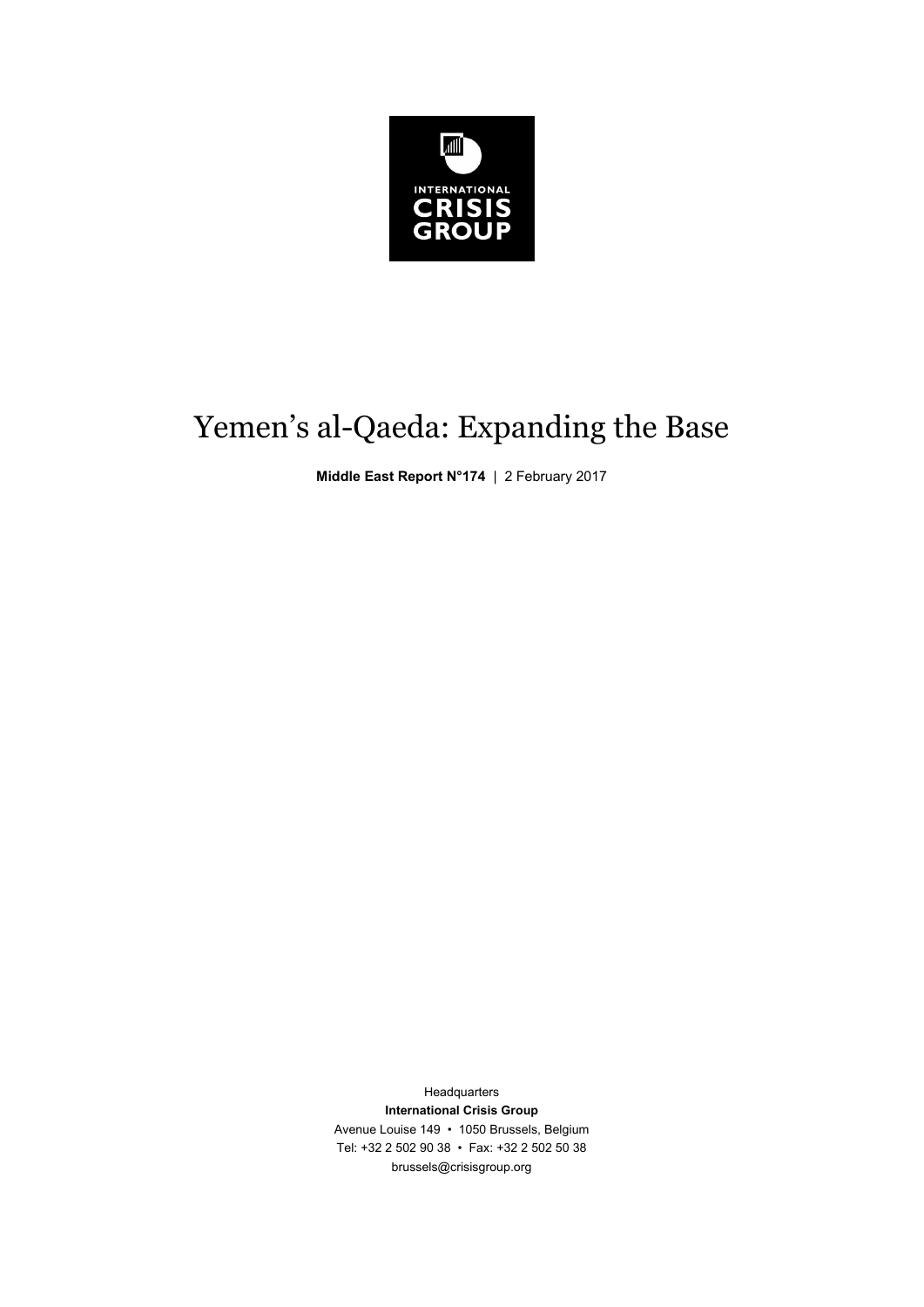## **Table of Contents**

| L.  |                   |    |  |
|-----|-------------------|----|--|
| Н.  |                   |    |  |
| HL. |                   |    |  |
|     |                   | 6  |  |
|     |                   | 6  |  |
|     |                   |    |  |
|     | $\mathbf{B}$ .    |    |  |
|     |                   |    |  |
|     |                   |    |  |
|     |                   |    |  |
|     |                   |    |  |
|     | C.                |    |  |
|     | D.                | 20 |  |
| IV. |                   |    |  |
| V.  |                   |    |  |
|     | <b>APPENDICES</b> |    |  |

| C. Crisis Group Reports and Briefings on the Middle East and North Africa since 2014  32 |  |
|------------------------------------------------------------------------------------------|--|
|                                                                                          |  |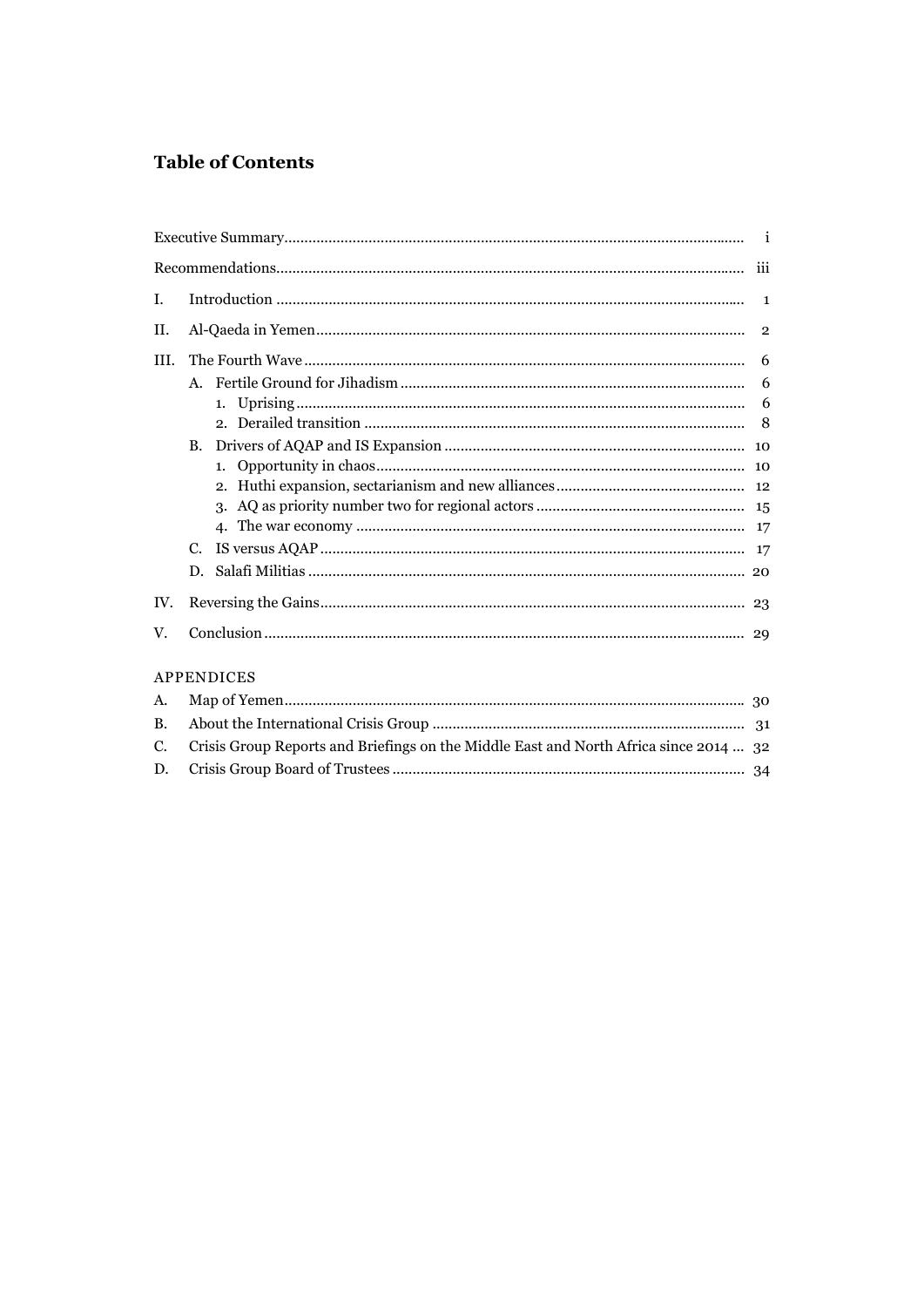**Middle East Report N°174 2 February 2017** 

## *Executive Summary*

The Yemeni branch of al-Qaeda (AQ) is stronger than it has ever been. As the country's civil war has escalated and become regionalised, its local franchise, al-Qaeda in the Arabian Peninsula (AQAP), is thriving in an environment of state collapse, growing sectarianism, shifting alliances, security vacuums and a burgeoning war economy. Reversing this trend requires ending the conflict that set it in motion. This means securing an overarching political settlement that has buy-in from the country's diverse constituencies, including Sunni Islamists. As this will take time, steps must be taken now to contain AQAP's growth: improving governance in vulnerable areas, disaggregating Sunni Islamist groups and using military tools judiciously and in coordination with local authorities. These efforts will be imperilled if states interested in fighting AQAP and Yemen's nascent Islamic State (IS) branch, such as the U.S., take military actions that ignore the local context and result in high civilian casualties, like the Trump administration's 29 January 2017 raid on AQAP affiliates in al-Bayda, or fail to restrain partners who tolerate or even encourage AQAP/IS activities.

Prior to Yemen's 2011 popular uprising against President Ali Abdullah Saleh, AQAP was a small yet lethal branch of AQ, focused primarily on Western targets. With at most several hundred members, it had limited local appeal and was both sustained and constrained by complex and sometimes contradictory relationships with the governing authorities and tribes. A primary security concern for the West and especially the U.S., AQAP was a sideshow for most Yemenis, at times tolerated by the government and routinely used by local elites for financial and/or political advantage. It was far less threatening to state stability than growing regime infighting, southern separatist sentiment or Huthi militancy in northern areas.

AQAP and, later and to a much lesser extent, a new outcrop of IS, emerged arguably as the biggest winners of the failed political transition and civil war that followed. AQAP adapted to the rapidly shifting political terrain, morphing into an insurgent movement capable of controlling territory and challenging state authority. Its main success derives from its demonstrated pragmatism: working within local norms, forging alliances with Sunni allies, assimilating into militias and embedding itself in a political economy of smuggling and trade that spans the various fighting factions, including the Huthi/former President Saleh alliance. It has at times controlled territory in the country's south and appears ever more embedded in the fabric of opposition to the Huthi/Saleh alliance, dominant in the north, that is fighting the internationally recognised, Saudi-backed interim government of President Abed Rabbo Mansour Hadi.

IS, with its more brutal tactics, has been less successful in gaining recruits or capturing territory, but war has opened space for it to operate in places that have experienced sectarian-tinged violence, such as the southern port city of Aden. There, the group has turned its sights on the Hadi government and local security personnel through assassinations and bombings that have, indirectly, benefited the Huthi/Saleh front by weakening its common enemies and repeatedly underscoring the lack of security in Aden, the government's temporary capital.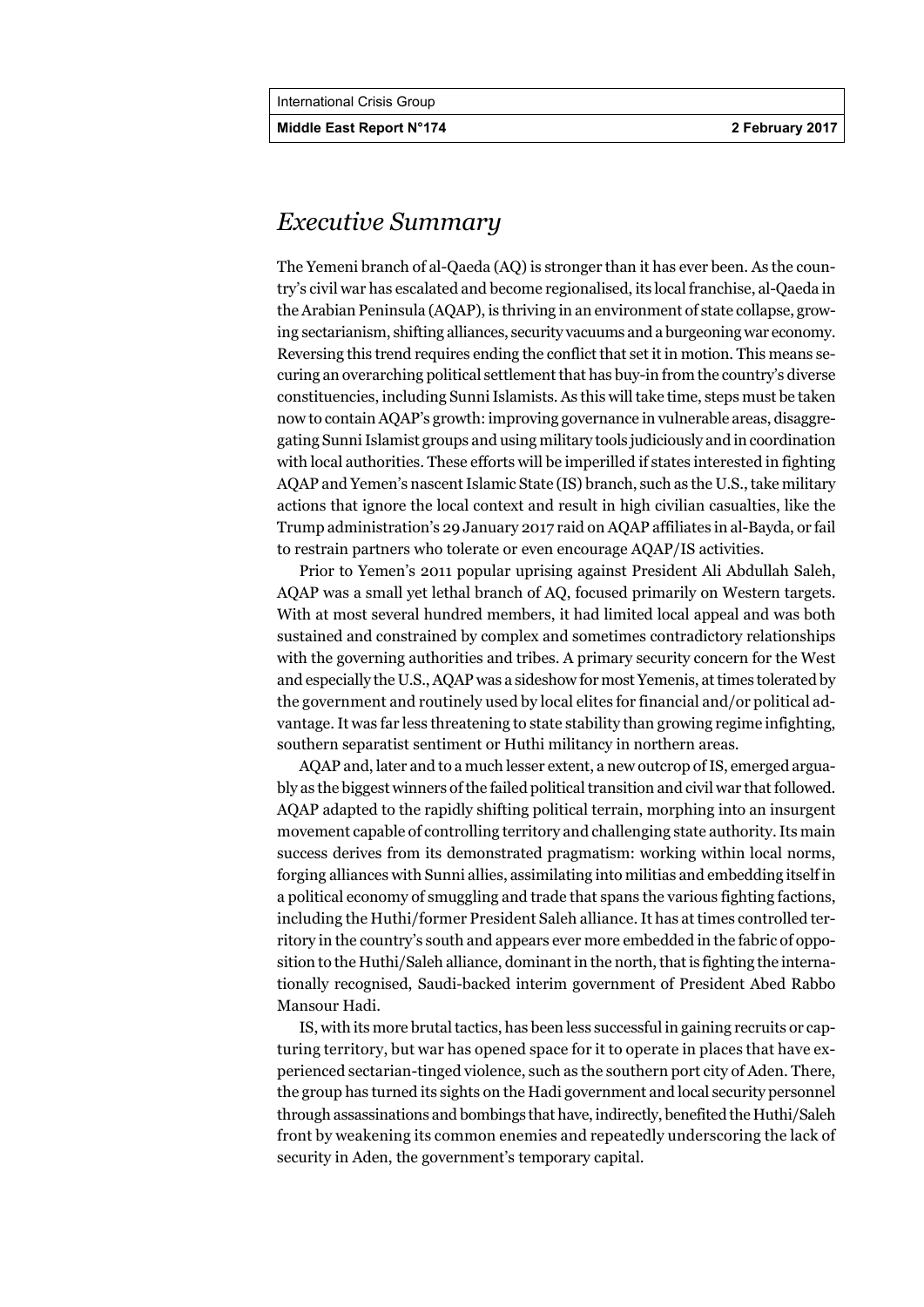Virtually all local and foreign fighting parties in Yemen claim to be enemies of AQAP and IS, yet all have contributed to their rise. The Huthis, who as Zaydi/Shiites are AQAP's primary ideological enemies, strengthened their foes through their February 2015 military push into predominantly Shafai (Sunni) areas, allowing AQAP to present itself as part of a wider "Sunni" front against Huthi/Saleh expansion. The Huthi/Saleh bloc's willingness to conflate the Sunni Islamist party Islah and southern separatists with AQ and IS does not help. Their opponents, especially a gamut of Salafi fighting groups that the war has pushed to the foreground, as well as their Gulf backers, have poured fuel on the fire, at times crudely labelling Huthis as Iranian proxies who are part of a "Shiite agenda" in the region.

The logic of "the enemy of my enemy is my friend", coupled with a long legacy of politicians using jihadists in power struggles against foes, has allowed AQAP to forge tacit alliances with a range of anti-Huthi/Saleh forces. The Saudi-backed coalition's almost single-minded focus on defeating the Huthi/Saleh bloc has been a boon to AQAP, which has controlled territory unimpeded for stretches of time, in the process indirectly gaining weapons from the coalition and mining new funding streams by raiding banks and controlling ports. The United Arab Emirates dislodged AQAP from its Mukalla stronghold in April 2016, but such successes are fragile and could easily be reversed in the absence of more effective and inclusive governance.

The evolution of AQAP into an insurgent force with the ambition and capacity to govern territory, showing pragmatism and sensitivity to local concerns, does not negate the international risk posed by the group. AQ's long-game strategy, combined with the immediate benefits from Yemen's war, means that it, along with its local affiliates, will likely outlast the swift global rise of IS and its Yemeni subsidiary, which has pursued a more aggressive approach. The continuation of an increasingly fractured conflict greatly enhances AQAP's unprecedented ability to expand local support and amass financial and military resources. Countering its gains poses a complex long-term challenge and will require an urgent yet measured response, focused on bringing the civil war to a negotiated end.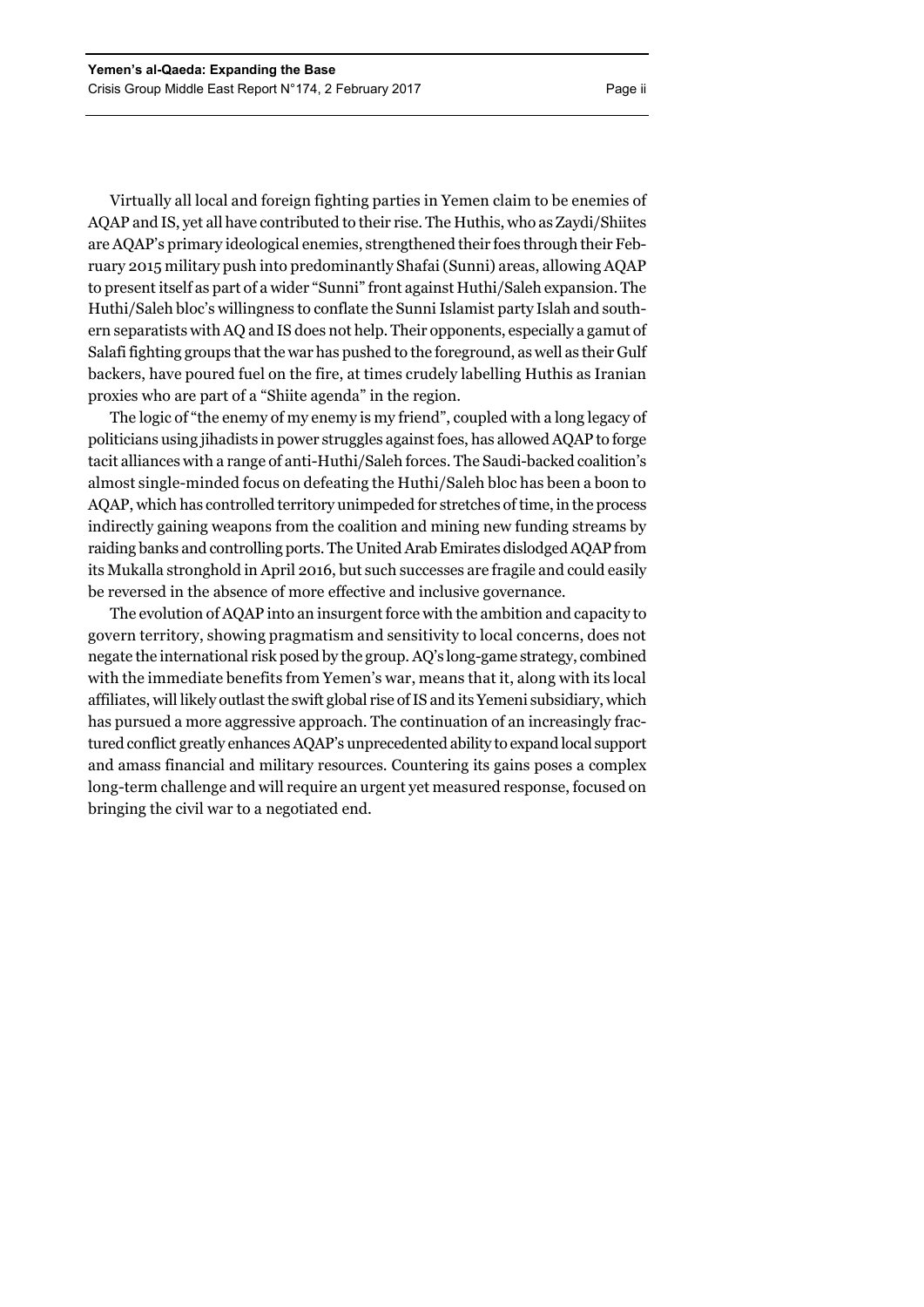## *Recommendations*

## *To reverse AQAP/IS gains*

## **To all Yemeni and regional belligerents:**

- 1. End the war by agreeing to a ceasefire followed by negotiations toward a political settlement that contains:
	- a) buy-in from a full range of Yemeni stakeholders, including Sunni Islamists (the Islah party and Salafi groups willing to participate in politics) and groups with a regional base, such as Hiraak in the south;
	- b) recognition of the need for regional autonomy, particularly for the south, and creation of a mechanism to determine the future state structure; and
	- c) interim security arrangements in various war-torn localities under the state umbrella but with local buy-in.
- 2. Avoid sectarian language and end media campaigns and mosque sermons that label adversaries in sectarian terms.

## **To donor governments assisting Yemenis in combatting AQAP/IS:**

- 3. Engage in regular assessments of local and regional partners who may at times tolerate or even encourage AQAP/IS activities for political or economic gain, and press them to change course, threatening to suspend counter-terrorism cooperation if they do not.
- 4. Decouple development from counter-terrorism assistance to reduce the incentives for the (current or future) Yemeni government to benefit financially from AQAP/IS's presence.
- 5. Enhance security measures at ports and border crossings with an increased maritime security focus on AQAP/IS sea supply routes along vulnerable coastlines.
- 6. Encourage and support Track-II and local civil society efforts to heal inter-confessional divides, building on Yemen's history of tolerance.
- 7. Where there are opportunities to open lines of communication with AQAP leaders independent of tribal or political elites, those should be explored and if possible used to help de-escalate violence.

## **To states and groups operating in areas previously under or vulnerable to violent jihadist control, especially, but not limited to, the Hadi government, government-linked militias and the United Arab Emirates:**

8. Prioritise basic security, justice – particularly quick and transparent dispute resolution – and service provision.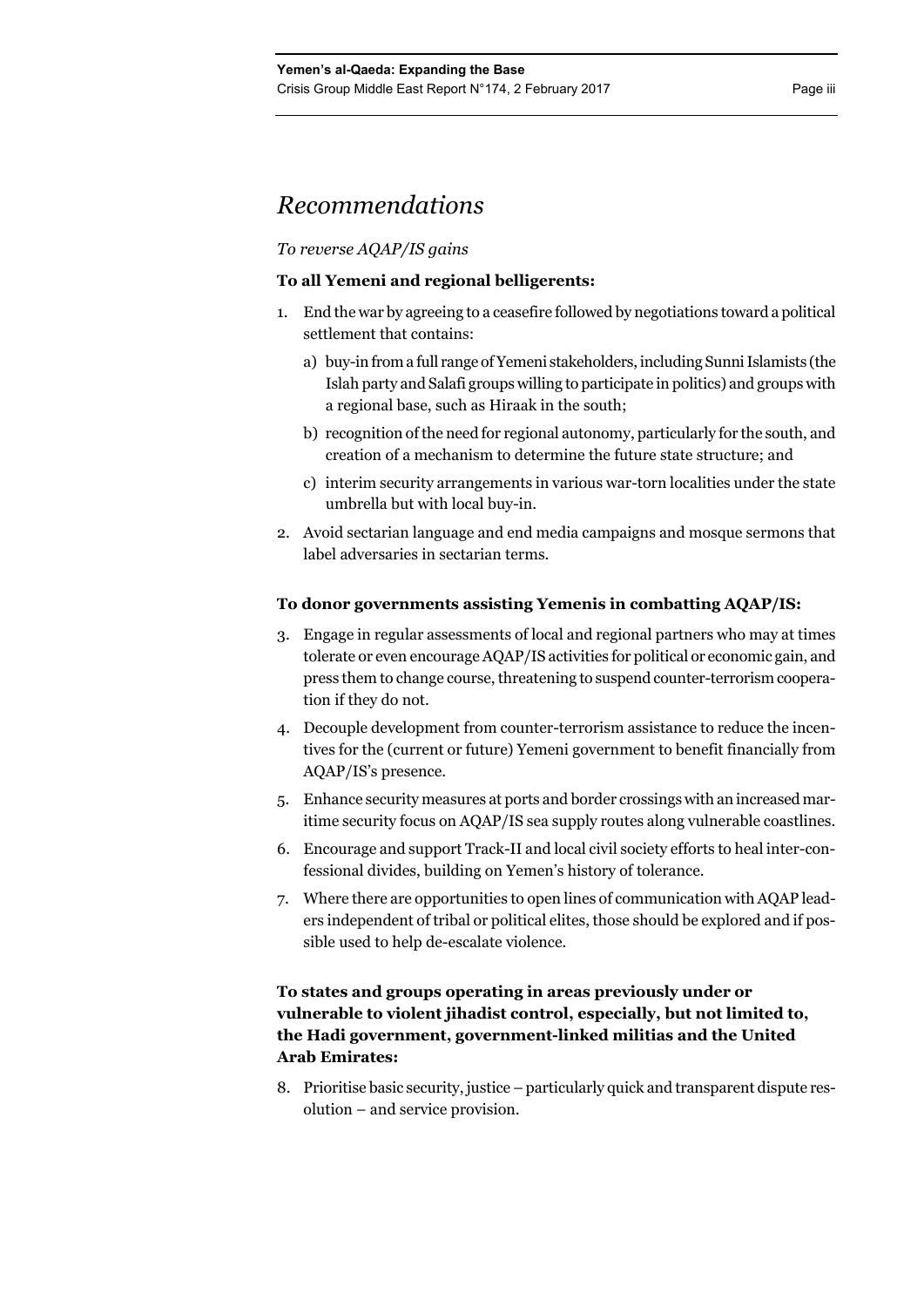- 9. Disaggregate rather than conflate various Sunni Islamist groups by:
	- a) including Islah in local governance and security initiatives; and
	- b) communicating and negotiating with supporters of Ansar al-Sharia (AQAP's local insurgency arm), who may not adhere to AQAP's global ideology, and work to separate them from AQAP by addressing their legitimate locallygrounded grievances.
- 10. Use military and policing tools judiciously and in compliance with local laws and norms by:
	- a) avoiding heavy-handed military campaigns in cities and, when possible, working with local leaders to negotiate violent jihadists' exit from urban areas, as happened in Mukalla; and
	- b) using local forces against AQAP/IS when possible, but without creating legally unaccountable militia structures outside the state's umbrella; bringing local militias, including popular committees, the Security Belt forces and the Elite forces in Hadramout, fully under government authority and under a legal system that ensures transparency and protects human rights.

## **To the Huthi/Saleh bloc:**

- 11. Disaggregate rather than conflate various Sunni Islamist groups, and work with those willing to engage in peace talks and operate within the political process.
- 12. Refrain from military advances into predominately Shafai/Sunni areas that can only further inflame growing sectarian tensions and provide fodder to AQAP/IS propaganda.

**Brussels, 2 February 2017**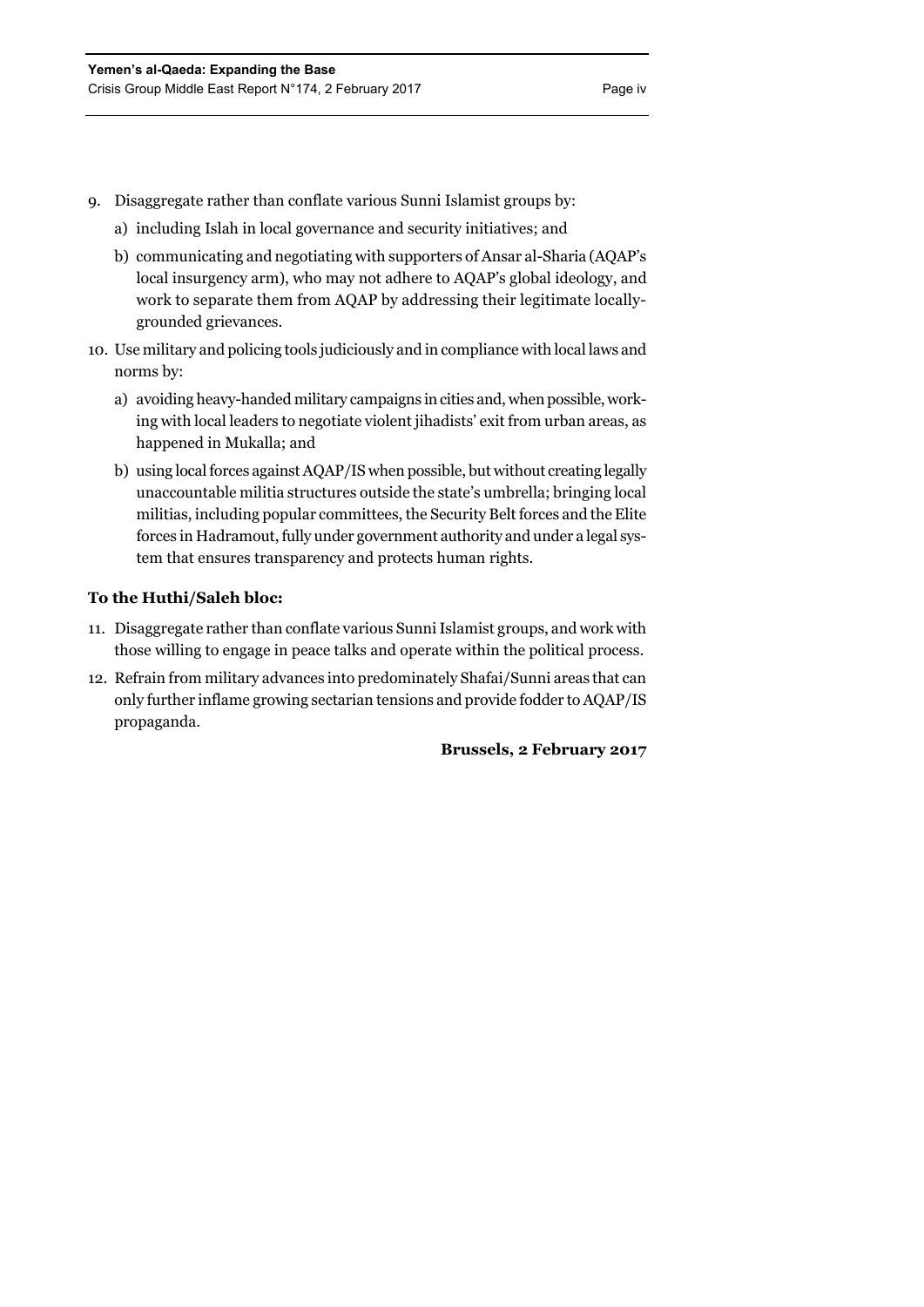**Middle East Report N°174 2 February 2017** 

## Yemen's al-Qaeda: Expanding the Base

## I. **Introduction**

This report examines the nexus of regional and local factors fuelling al-Qaeda in the Arabian Peninsula (AQAP) and Islamic State (IS)'s gains in Yemen. It builds on Crisis Group's comparative study of the evolving global jihadist landscape, *Exploiting Disorder: al-Qaeda and the Islamic State*, by exploring the case of Yemen as a subset of this milieu.<sup>1</sup> In many ways, AQAP's and IS's rapid growth in Yemen follow regional trends. The collapse of Yemen's Arab Spring transition and the chaos that followed have catalysed their expansion, providing them with new political opportunities, money, weapons and recruits. As in Syria, Iraq and Libya, growing enmity between regional states, mainly Saudi Arabia and Iran, has fuelled sectarian tensions and led them to prioritise traditional rivals over violent jihadists, in some cases leveraging the latter as proxies.

Yet, the challenge that AQAP and IS present in Yemen is embedded in the country's unique history and local political dynamics that both sustain and limit them. A record of regime co-optation of and collaboration with jihadist groups means that AQAP in particular is already intertwined with political actors and integrated into the economy. This creates obstacles in suppressing the group in that these actors may have incentives to use it to advance their own political and economic interests. Yet as AQAP is a Yemeni organisation with legitimate local demands – justice provision, services, jobs – efforts could be made to co-opt it and weaken its transnationally focused leadership by addressing these local grievances. Devising effective policy options for countering AQAP – or IS – cannot be based on a cookie-cutter approach but requires attention to both regional factors and local idiosyncrasies, lest the problem be aggravated, not overcome.

<sup>&</sup>lt;sup>1</sup> This report will follow the use of the term "jihadist" as explained in Crisis Group Special Report N°1, *Exploiting Disorder: al-Qaeda and the Islamic State*, 14 March 2016: "The root of the word 'jihad' in Arabic refers to striving in the service of God. Many Muslims find its use in the context of political violence imprecise and offensive. It reduces a complex religious concept, which over centuries has taken many, often peaceful forms, to war-making. In the view of the vast majority of Muslims, today's 'jihadists' pervert Islam's tenets. It is hard, however, to escape the term. First, the groups this report addresses mostly self-identify as 'jihadist' …. Secondly, while jihad has long been an element of virtually all schools of Islam, a nascent 'jihadist' ideology has emerged that is more than a reflection of this history …. Though big differences exist between 'jihadist' groups, they share some ideological tenets: fighting to return society to a purer form of Islam; violence against rulers whose policies they deem in conflict with Islamic imperatives (as jihadists understand them); and belief in a duty to use violence when Muslim rulers abandon those imperatives. Our use of 'jihadist' is not meant to add legitimacy to this interpretation or detract from efforts to promote alternative interpretations". As in the *Exploiting Disorder* report, this report examines only a subset of jihadist groups, namely Sunni jihadists, in this case, AQAP and IS in Yemen.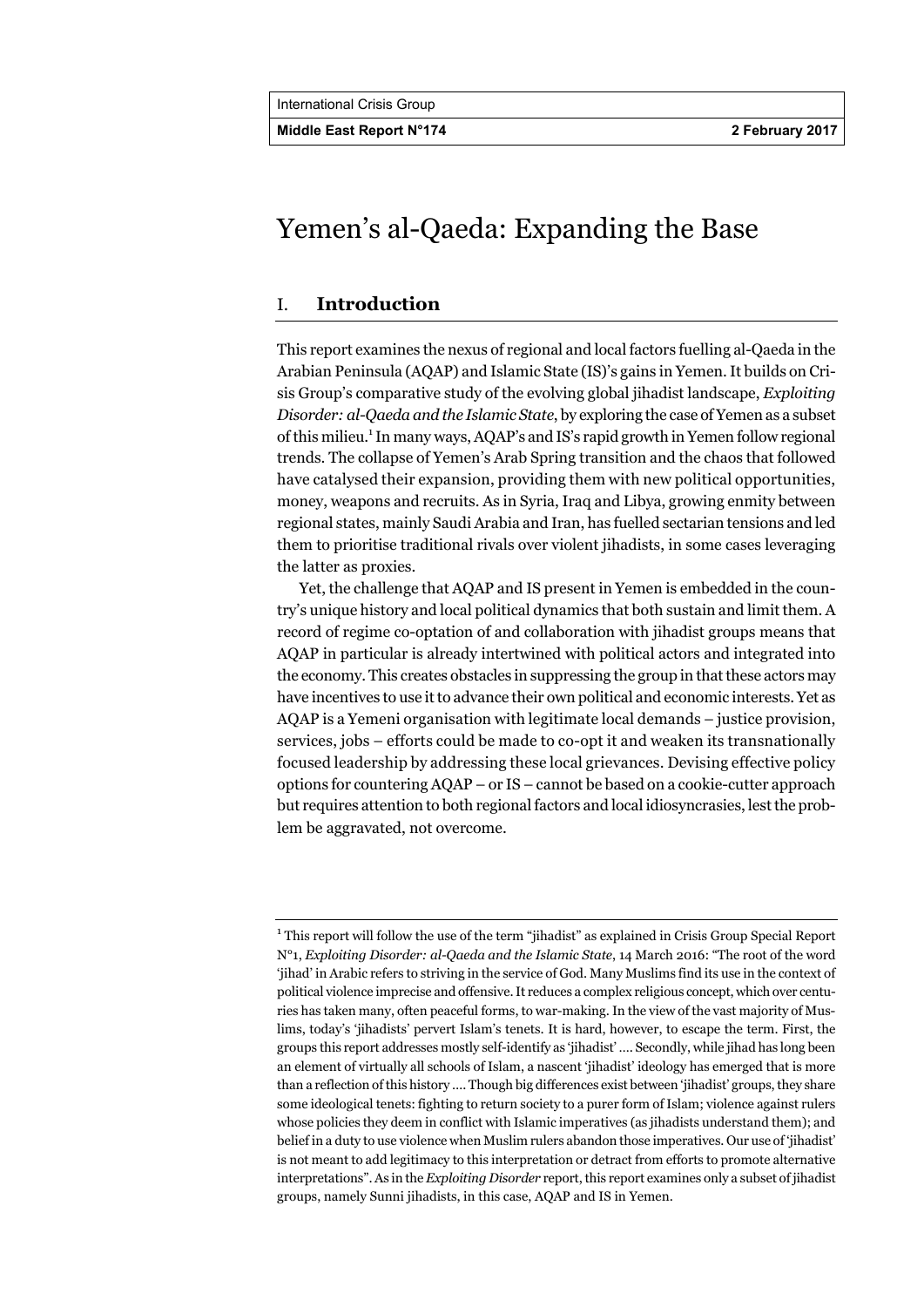Yemen has long grabbed headlines as a hotbed for al-Qaeda (AQ) activity, and indeed it holds a special place in jihadist eschatology.<sup>2</sup> Its common caricature is as the Middle East's "wild west", where gun-toting tribesmen, rugged mountains, weak governance and a deeply religious, rural population offer a breeding ground for outlaw groups. This stereotype not only risks oversimplification but can result in incorrect assumptions about AQ (that tribal areas necessarily provide safe haven, government actors are automatically the group's foes or AQ cannot thrive equally in urban areas) and problematic, even counterproductive, policy prescriptions.<sup>3</sup>

Western analysis tends to explore AQ's relationship with local tribes but less often examines the group as a tool for Yemen's political elite to resort to subterfuge for financial and military gain.<sup>4</sup> Yemenis, by contrast, view domestic political dynamics as fundamental to understanding and countering AQ and similar jihadist groups.<sup>5</sup>

The history of AQ and related movements in Yemen is tied to both domestic politics and shifting trends in global jihadism. In the early 1990s, fighters from the anti-Soviet Afghan jihad, known as Afghan Arabs, returned – as part of the first wave of global jihadist violence after the end of the Cold War – just as north Yemen (the Yemen Arab Republic) unified with the socialist south (the People's Democratic Republic of Yemen, PDRY) to form the Republic of Yemen.<sup>6</sup> While most Arab states were turning against Islamists, Sanaa continued to align with them.7 Islah, a Sunni Islamist party created in 1990 and encompassing the Yemeni Muslim Brotherhood, provided a political outlet for many returnees as it formed a governing coalition with President Ali Abdullah Saleh's General People's Congress (GPC) following elections in 1993. More militant Afghan veterans – such as Tariq al-Fadhli – joined with southerners to form the Islamic Jihad Movement (IJM). On 29 December 1992, IJM leader

<sup>&</sup>lt;sup>2</sup> According to a hadith (saying of the Prophet Mohammed), during the end of days, "Out of Aden-Abyan will come 12,000, giving victory to the [religion of] Allah and His Messenger. They are the best between me and them". Musnad Imam Ahmad bin Hanbal hadith collection, vol. 3, no. 379. <sup>3</sup> "A False Foundation? AQAP, Tribes and Ungoverned Spaces in Yemen", Combating Terrorism Centre, September 2011.

<sup>&</sup>lt;sup>4</sup> Gregory D. Johnsen, *The Last Refuge: Yemen, al-Qaeda, and America's War in Arabia* (New York and London, 2012), and Sarah Philips, "The Norm of State-Monopolised Violence from a Yemeni Perspective", in Charlotte Epstein (ed.), *Against International Relations Norms* (forthcoming, 2017), are notable exceptions.

<sup>&</sup>lt;sup>5</sup> Yemenis generally identify three factors in facilitating Sunni radicalisation and AQAP expansion. The spread of ideas from the Muslim Brotherhood in Egypt in the 1960s and 1970s, and from Saudi Arabia through support for religious schools in the 1980s and the return of Yemeni migrant workers in the early 1990s, allegedly formed an ideological foundation for groups such as AQAP. The second factor is poverty. Most important for many interlocutors is state orchestration of jihadist groups for political and financial gain. Crisis Group interviews, Yemeni politicians, journalists and analysts, September 2010-August 2016.

<sup>&</sup>lt;sup>6</sup> "Afghan Arab" is used to describe the non-Afghan Muslims from Arab, and some non-Arab, nations who travelled to Afghanistan to fight against the Soviets. Those who subsequently travelled to Yemen included non-Yemenis as well as returning nationals.

<sup>7</sup> Crisis Group Middle East Report N°8*, Yemen: Coping with Terrorism and Violence in a Fragile State*, 8 January 2003.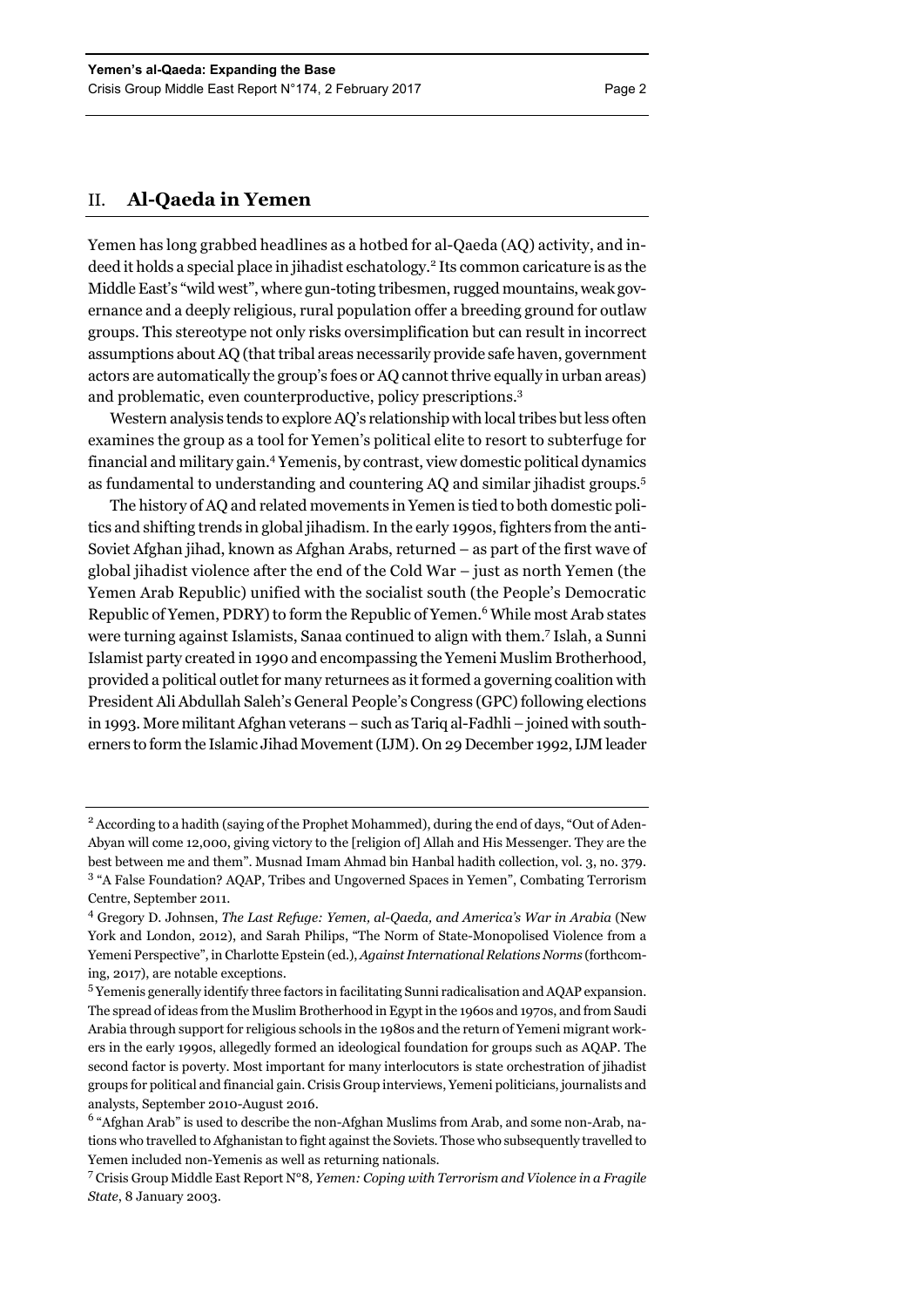During this time, jihadists and the Saleh regime were aligned against the Yemeni Socialist Party (YSP). Prior to the 1994 north-south civil war, Afghan Arabs allegedly killed YSP cadres with the help of northern-linked security services.<sup>9</sup> In the war, Saleh and his senior military commander, Ali Mohsen al-Ahmar (who married al-Fadhli's sister and today is Yemen's vice-president aligned with the Saudi-led coalition confronting the Huthi/Saleh alliance), used the Afghan Arabs as a proxy. Following a quick and decisive northern victory, some IJM members were given positions in the GPC and security services.<sup>10</sup>

In the mid-1990s, a second wave of global jihadist violence saw AQ focus on attacking what it called the "far enemy". In Yemen, AQAP's precursors started doing the same. IJM remnants and others who refused co-optation by the state gathered under Yemeni Afghan veteran Zain al-Abidin Abubakr al-Mihdar to create the Aden-Abyan Islamic Army (AAIA), the first jihadist group with a transnational agenda. It pledged support to Osama bin Laden and engaged in international messaging.<sup>11</sup>

Although AAIA's influence dwindled in the late 1990s, jihadist attacks on Western interests increased. On 12 October 2000, an explosives-laden skiff rammed into the USS Cole, a U.S. warship docked off Aden port, killing seventeen marines. AAIA claimed responsibility, but the mastermind behind the attack was Abd-al-Rahim al-Nashiri, a Saudi AQ member who was bin Laden's head of operations in the Gulf. The attack propelled Yemen into the spotlight as a critical state in the U.S. fight against AQ. Under U.S. pressure, Yemeni authorities rounded up scores of suspects – but not al-Nashiri.<sup>12</sup> Following the  $9/11$  attack in the U.S. and to avoid political isolation, Saleh moved decisively against AQ, largely defeating it by the end of 2003.

That year, the U.S. invasion of Iraq inspired a new generation of fighters (a third wave of global jihadism) that revived and altered AQ's Yemeni branch. In February 2006, 23 AQ members escaped Sanaa PSO prison. Among them were Nassar al-Wuhayshi and Qasim al-Raymi, both of whom later became AQAP founding mem-

<sup>&</sup>lt;sup>8</sup> LJM was the first formal Islamist group in Yemen with ties (financial and personal, not organisational) to Osama bin Laden and AQ in Afghanistan, known as "al-Qaeda Central". Bin Laden later took credit for the failed bombing. Al-Nahdi was arrested but escaped from prison.

 $9$  The killings – at least 150 between 1990 and 1994, according to the YSP – were a key instigator of the war. Brian Whitaker, *The Birth of Modern Yemen* (e-book, 2009); and Noel Brehony, *Yemen Divided: The Story of a Failed State in South Arabia* (London, 2011).<br><sup>10</sup> During the 1994 war, al-Fadhli was made a colonel in the Yemen army. After the civil war, al-

Nahdi joined the GPC's governing organisation, the permanent committee, and Saleh appointed al-Fadhli to the upper house of parliament. Gregory D. Johnsen, *The Last Refuge*, p. 51.

<sup>&</sup>lt;sup>11</sup> The AAIA, probably created between 1994 and 1997, was known under various names inspired by a hadith, including the Army of Aden-Abyan and the Islamic Army of Aden. In a message to Agence France-Presse (AFP) in August 1998, it replicated bin Laden's declaration calling for "total war" on

U.S. interests in Yemen. AQAP propaganda referred to the AAIA in 2010. 12 Four months later, Saudi officials reportedly spotted al-Nashiri in Sanaa with the deputy director of the PSO. "Yemen, an uneasy ally, proves adept at playing off old rivals", *The New York Times,* 19 December 2002. Ahmed Abdullah al-Hasani, head of the navy at the time of the Cole attack, said its perpetrators were "well known by the regime and some are still officers in the national army". "Britons' killers 'linked to Yemeni army chief'", *The Sunday Times*, 8 May 2005.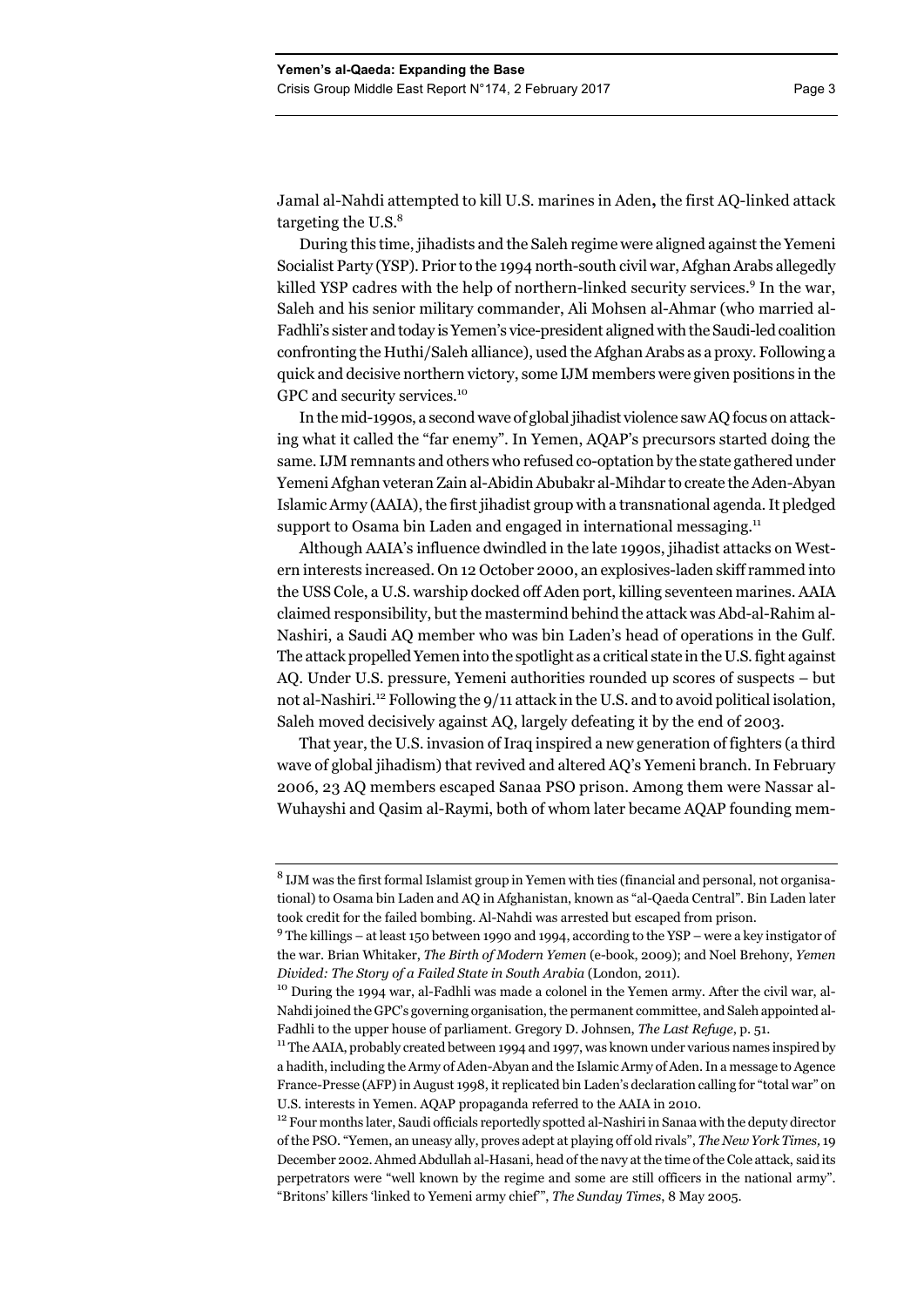bers.13 The event once again focused U.S. attention on the country as a front-line state against AQ. In 2007, funding from the U.S. Defense Department to Yemen increased to \$26 million from \$4.3 million the previous year.<sup>14</sup> Yet, between 2007 and 2009, Sanaa and Washington were distracted by, respectively, the conflict with the Huthis and the war in Iraq, allowing a new generation of AQ leaders under al-Wuhayshi to rebuild the organisation from scratch.15 In January 2009, they formed AQAP from the merger of AQ's Yemeni and Saudi branches. AQAP launched high-profile attacks against Western interests and the Yemeni security and intelligence forces, especially in the south.16

By 2011, AQAP was seen in the U.S. as AQ's most lethal branch, but its influence in Yemen was still circumscribed.<sup>17</sup> Saleh walked a fine line: balancing the U.S. drone campaign against AQ's leadership and the local population's resentment toward perceived violations of national sovereignty and the causalities from these strikes.<sup>18</sup> AQAP was a relatively small component of the domestic balance of power, used by the state to win financial and military support from the U.S. While a top priority for the West, AQAP was far less important for the state and most Yemenis than the

<sup>13</sup> Several prison officials, including warden Salah al-Muradi, were arrested on suspicion of facilitating the escape. "Yemen: Al-Qa'ida escape", U.S. embassy Sanaa cable, April 2006, as published by WikiLeaks, https://wikileaks.org/plusd/cables/06SANAA973\_a.html. The timing raised questions, as Yemen had just lost \$300 million of aid from the U.S. and the World Bank.

14 U.S. funding soared to \$67 million in 2009 following two attacks on the U.S. embassy in Sanaa in 2008, and to \$155.3 million in 2010, which U.S. officials said was largely due to AQAP's attempted bombing of the U.S.-bound passenger jet on Christmas Day, 2009. "Yemen: Background and U.S. Relations", Congressional Research Service Report for Congress, 1 November 2012. "Report to Congressional Committees", U.S. Government Accountability Office, February 2012. This pattern of increased funding in response to attacks demonstrated the financial and military gains the state could make from AQ's activities.

<sup>15</sup> Crisis Group email interview, Gregory Johnsen, 10 January 2017. Al-Wuhayshi became the emir, or leader, of AQ in the land of Yemen (AQLY) in June 2007. On 13 March 2008, AQLY renamed itself AQ in the Southern Arabian Peninsula (AQSAP). AQLY/AQSAP carried out attacks against Western interests, including oil facilities in Hadramout and Marib in 2006, the U.S. embassy in 2008 and South Korean tourists in Marib in 2009.

<sup>16</sup> Prior to 2009, there were two AQ groups: AQSAP (the renamed AQLY) and a splinter group, the Yemen Soldiers Brigade, quickly wiped out by Saleh in 2008. Following attacks in Saudi Arabia between 2003 and 2006, a crackdown pushed many Saudi members into Yemen, resulting in the franchises' coalescence. The group's founders included non-Yemenis and individuals with close ties to AQ Central's leadership. Al-Wuhayshi's leadership – as former secretary to Osama bin Laden and a native Yemeni – combined the valuable attributes of someone with both local ties and a strong connection to AQ's leadership and its transnational aims.

<sup>17</sup> The U.S. put its membership at "several hundred" in 2010 and at "a few thousand" in 2011. "Briefing by Homeland Security Secretary Napolitano, assistant to the president for counterterrorism and homeland security, Brennan, and Press Secretary Gibbs", White House Office of the Press Secretary, 7 January 2010. "Foreign Terrorist Organizations" in "Country Reports on Terrorism 2011", U.S. State Department's Office of the Coordinator for Counterterrorism, 31 July 2012.

<sup>18</sup> Notably, a missile attack on al-Maajala in Abyan governorate on 17 December 2009 killed 41 civilians. The Yemeni government claimed responsibility, but photographs of remnants of U.S.-made bombs disputed this. In 2010, Saleh reportedly told General David Petraeus, then U.S. Central Command chief: "We'll continue saying the bombs are ours, not yours". "General Petraeus' meeting with Saleh on security assistance, AQAP strikes", U.S. embassy Sanaa cable, January 2010, as published by WikiLeaks, https://wikileaks.org/plusd/cables/10SANAA4\_a.html.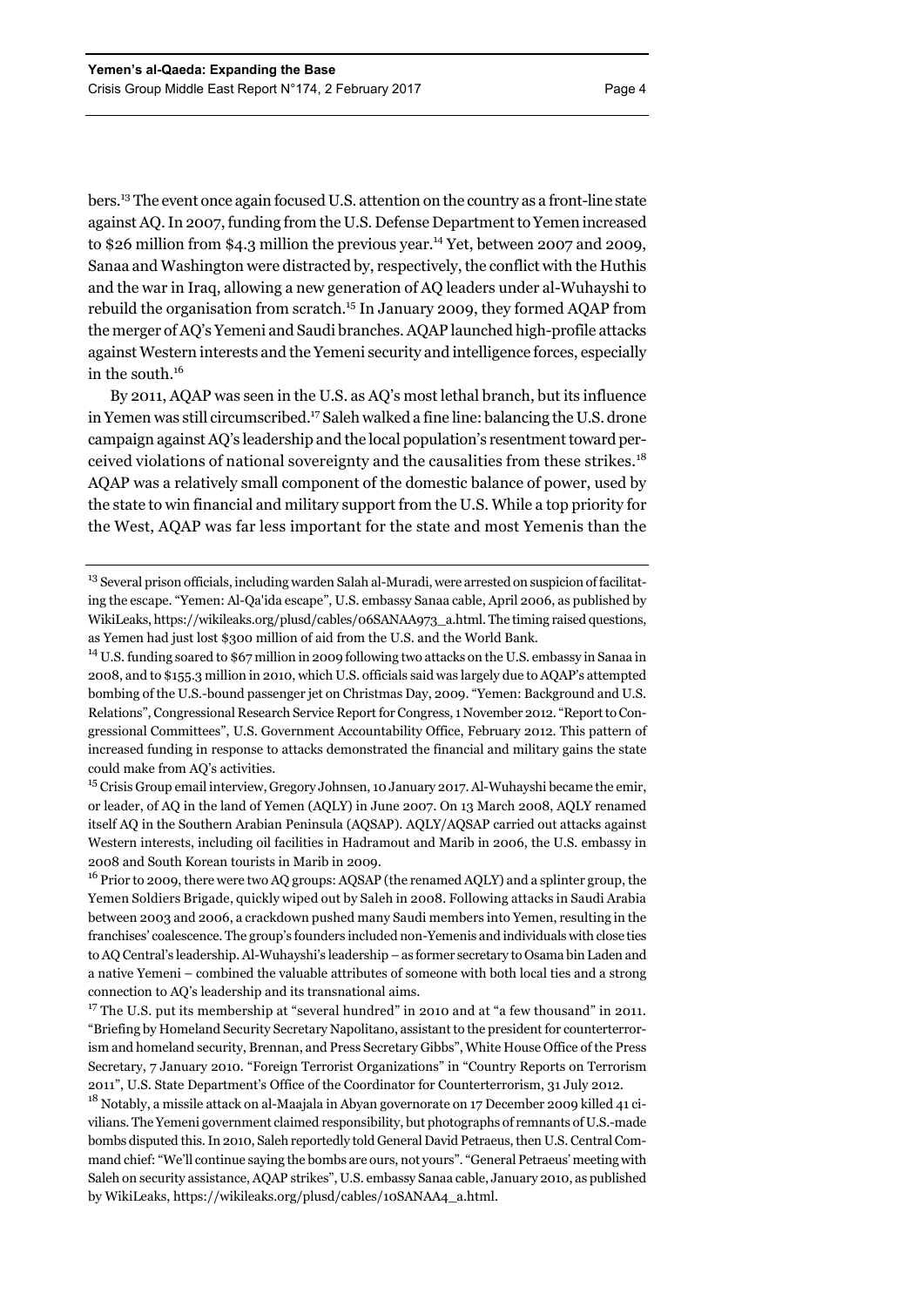growing strength of the Huthis (a revivalist movement in the north based on Zaydism, a version of Shiite Islam), separatist sentiment in the south and an increasingly brittle regime in Sanaa.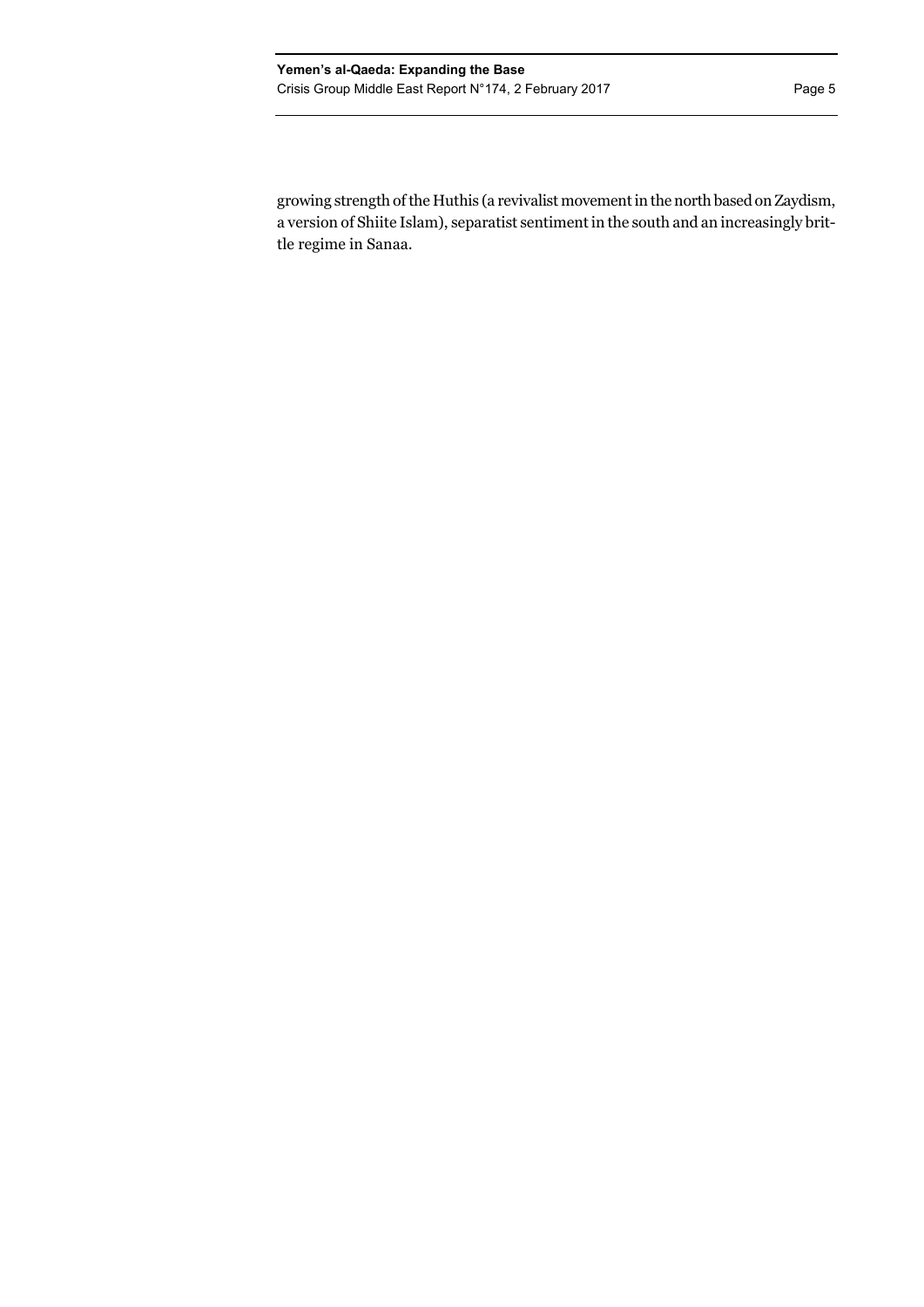## III. **The Fourth Wave**

## A. *Fertile Ground for Jihadism*

Yemen's fourth wave of jihadist violence is its most potent because of the underlying currents propelling it, including state collapse and sectarianism.19 While IS's ideological innovations and territorial gains dominate the fourth wave in other parts of the Middle East, in Yemen, AQAP has taken the lead, evolving and adapting in the rapidly shifting post-2011 environment. Its expansion has roughly occurred in two phases: the first in the wake of the 2011 popular uprising against Saleh and the second in the context of a failed political transition and the subsequent war.

## 1. Uprising

During the uprising, AQAP evolved from a primarily internationally focused jihadist organisation to one with a significant local insurgency component, seeking to strike deeper roots into Yemeni society and establish territorial control. In 2011, it created a parallel group, Ansar al-Sharia (AAS, "Supporters of Islamic Law"), to widen its domestic appeal and separate its local component from its international brand, which many Yemenis view as a regime instrument, infamous for its attacks against the West and likely to trigger a military backlash, especially from the U.S., against communities that support it.20 The move also attempted to address the organisation's long-running "double-bind" of balancing global objectives – targeting the West and expelling unbelievers from the Arabian Peninsula – with its need to address local grievances, such as corruption and lack of effective justice.21 In practice, AAS acts as a local insurgent arm and domestic diffusion brand, while AQAP continues to call for strikes against the West, particularly by encouraging "lone-wolf" attacks.<sup>22</sup>

global/local dichotomy, which illustrates the friction between the global range of AQ's stated plan and the local concerns of those it seeks to win over; and the global/classical dichotomy, in relation to AQ's concept of violent jihad as the only course of action, an extremist interpretation contested by more authoritative and influential clerical proponents of a classical definition of legitimate jihad. Vahid Brown, "Al‐Qa'ida Central and Local Affiliates", in Assaf Moghadam and Brian Fishman (eds.), "Self-Inflicted Wounds Debates and Divisions within al-Qa'ida and its Periphery", Combating Terrorism Center, 2010, pp. 69-100.

<sup>22</sup> AQAP is hierarchical, structured around a senior leadership whose members are dispersed over committees and councils (such as the media, security and military committees and the Shura council, which advises AQAP's emir and reports back to al-Qaeda Central). This structure, along with creating a consultative mechanism, allows it to better absorb the impact of assassinations. From 2013 until his death in June 2015, AQAP emir al-Wuhayshi played an additional role as AQ Central's "general manager" and second-in-command under Ayman al-Zawahiri. The military committee functions as the insurgency's command structure. Mid-level leaders are province (*wilaya*) commanders, known as emirs, along with district and city commanders under provincial command. AQAP propaganda regularly refers to these commanders, who are not limited in movement and operations as their title might suggest, as AAS. Jalal Baleedi, killed in February 2016, was both a mid-

<sup>&</sup>lt;sup>19</sup> Crisis Group Report, *Exploiting Disorder*, op. cit.<br><sup>20</sup> Sheikh Abu Zubayr Adel bin Abdullah al-Abab, a senior AQAP religious official, explained: "The name Ansar al-Sharia is what we use to introduce ourselves in areas where we work to tell people about our work and goals, and that we are on the path of Allah". Recorded 18 April 2011, posted on YouTube 25 April 2011, https://www.youtube.com/watch?v=js\_fbKJN23s.<br><sup>21</sup> Vahid Brown presents this double-bind as the interplay between two inter-related tensions: the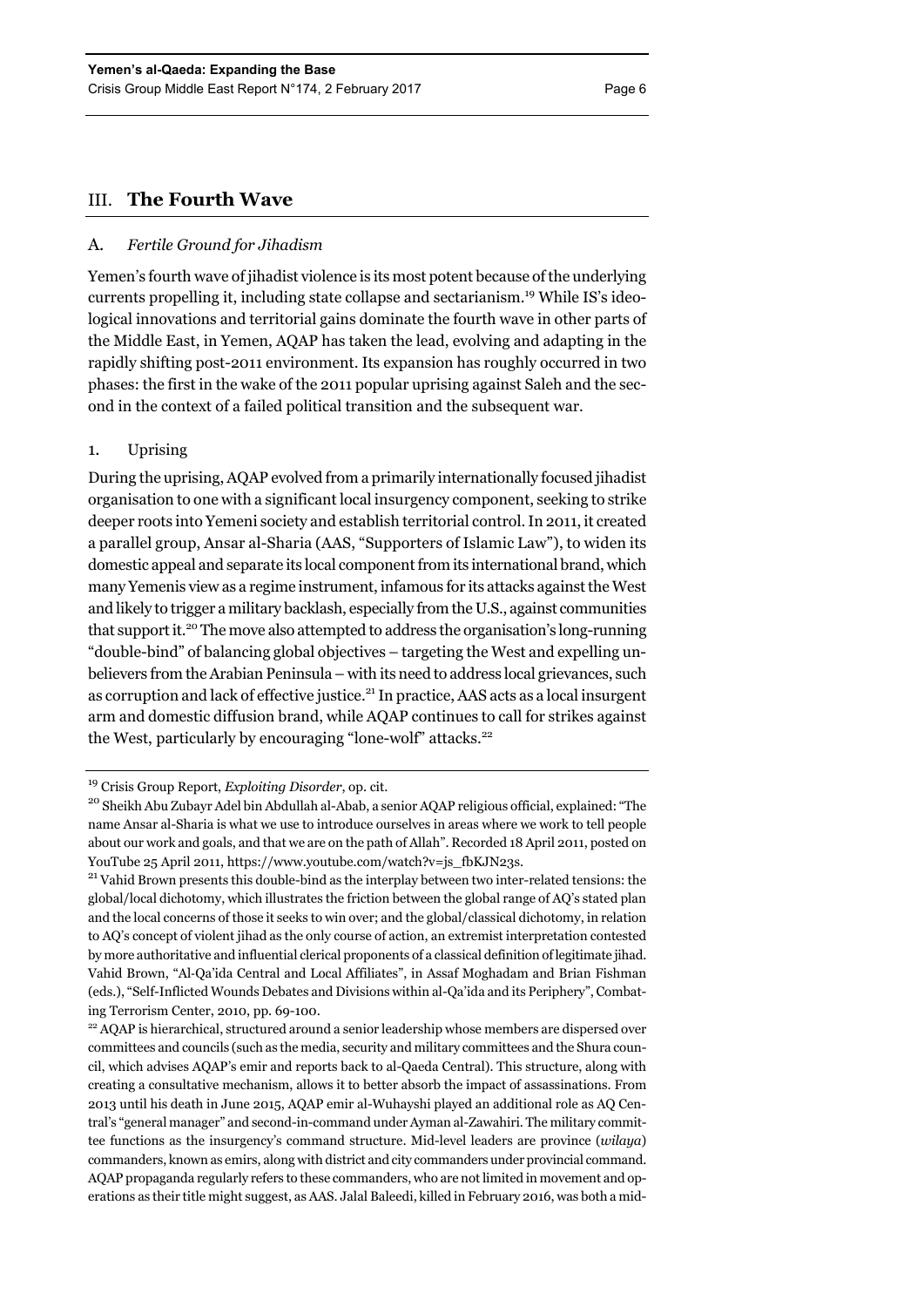Under the AAS banner, AQAP captured several towns, including the capital of the southern province of Abyan in May 2011, and governed these areas for more than a year.<sup>23</sup> In keeping with AQ's global strategy, it has increasingly pursued a gradualist approach, beginning with establishing acceptance among the local population, with the aim of gaining its active support and having civilians join in defending AQAPcontrolled territory. This local backing and territorial control – with the aim of creating multiple emirates that should ultimately lead to the creation of a caliphate – would subsequently offer potential for AQAP to launch attacks outside Yemen.<sup>24</sup>

Initially, AQAP suffered a setback under Abed Rabbo Mansour Hadi, Yemen's transitional president, who took power from Saleh as part of a political deal known as the Gulf Cooperation Council (GCC) initiative in February 2012. In May 2012, a combination of Yemeni security services and local militias, known as Popular Committees, ousted AQAP from Abyan, ending its first experiment with governance.<sup>25</sup> Reeling from its defeat, it switched back to asymmetrical attacks, which became more sophisticated and larger in scale than before 2011.<sup>26</sup> The interim president also gave the U.S. carte blanche to pursue its drone campaign against jihadists. Yet, military moves against AQAP proved woefully inadequate in the face of expanding political opportunities.

level AQAP commander and a senior AAS leader. AQAP and AAS have separate media wings for propaganda releases, but these outlets often collaborate. At entry level, AAS recruits are not required to pledge allegiance (*bay'a)* to AQAP, but senior commanders are. Crisis Group consultant interviews in former capacity, Yemeni analysts and journalists, AQAP members, Yemen, 2011-2016. For the purpose of this report, AQAP and AAS are used interchangeably except when AAS has expressly profiled itself separately. AQAP's calls for "lone-wolf" attacks underline its continued desire to carry out international operations but may also indicate frustration at its lack of international prowess in recent years. According to a U.S. government official, "AQAP's ability to balance both local and global objectives has been the key to its sustained relevance and a persistent threat to U.S. interests. AQAP has prioritised a 'Yemen-first' approach as the societal instability is far too advantageous for them …. That said, there has been an increase in AQAP's calls for lone operatives to target the west in its social media, Telegram Channels, and newer traditional media such as Inspire Guides". Crisis Group email interview, January 2017.

<sup>&</sup>lt;sup>23</sup> This went against Osama bin Laden's advice in a letter to AOAP leader al-Wuhayshi. Bin Laden also expressed concerns about getting bogged down in the focus on the "internal enemy", in this case the Yemeni government, rather than on the "far enemy". SOCOM-2012-0000016, in "Letters from Abbottabad", Combating Terrorism Center, 3 May 2012.

<sup>&</sup>lt;sup>24</sup> Ayman al-Zawahiri, "General Guidelines for Jihad," As-Sahab Media, 14 September 2013. This is AQ's blueprint for a more restrained strategy with an emphasis on localism. AQ groups in Syria, most notably Jabhat al-Nusra, have pursued such tactics. And like its Yemeni counterpart, in July 2016 al-Nusra disassociated itself from the AQ brand and changed its name to Jabhat Fatah al-Sham (JFS). See Crisis Group Middle East Report N°155, *Rigged Cars and Barrel Bombs: Aleppo and the State of the Syrian War*, 9 September 2014.

<sup>&</sup>lt;sup>25</sup> Although fighting on the same side as government troops, the "Popular Committees" were mostly southern secessionists and openly opposed Hadi. By 2014, Huthis used the same name for their mi**litias** 

<sup>&</sup>lt;sup>26</sup> These attacks included: a 21 May 2012 suicide bombing in Sanaa that killed more than 100 soldiers; a 30 September 2013 storming of the military's Zone-2 headquarters in Mukalla, which AQAP militants held for two days; and a similar attack on the defence ministry in Sanaa on 5 December 2013 that left more than 50 dead and included an assault on al-Urdi hospital inside the compound that killed seventeen patients and staff, for which AQAP later apologised.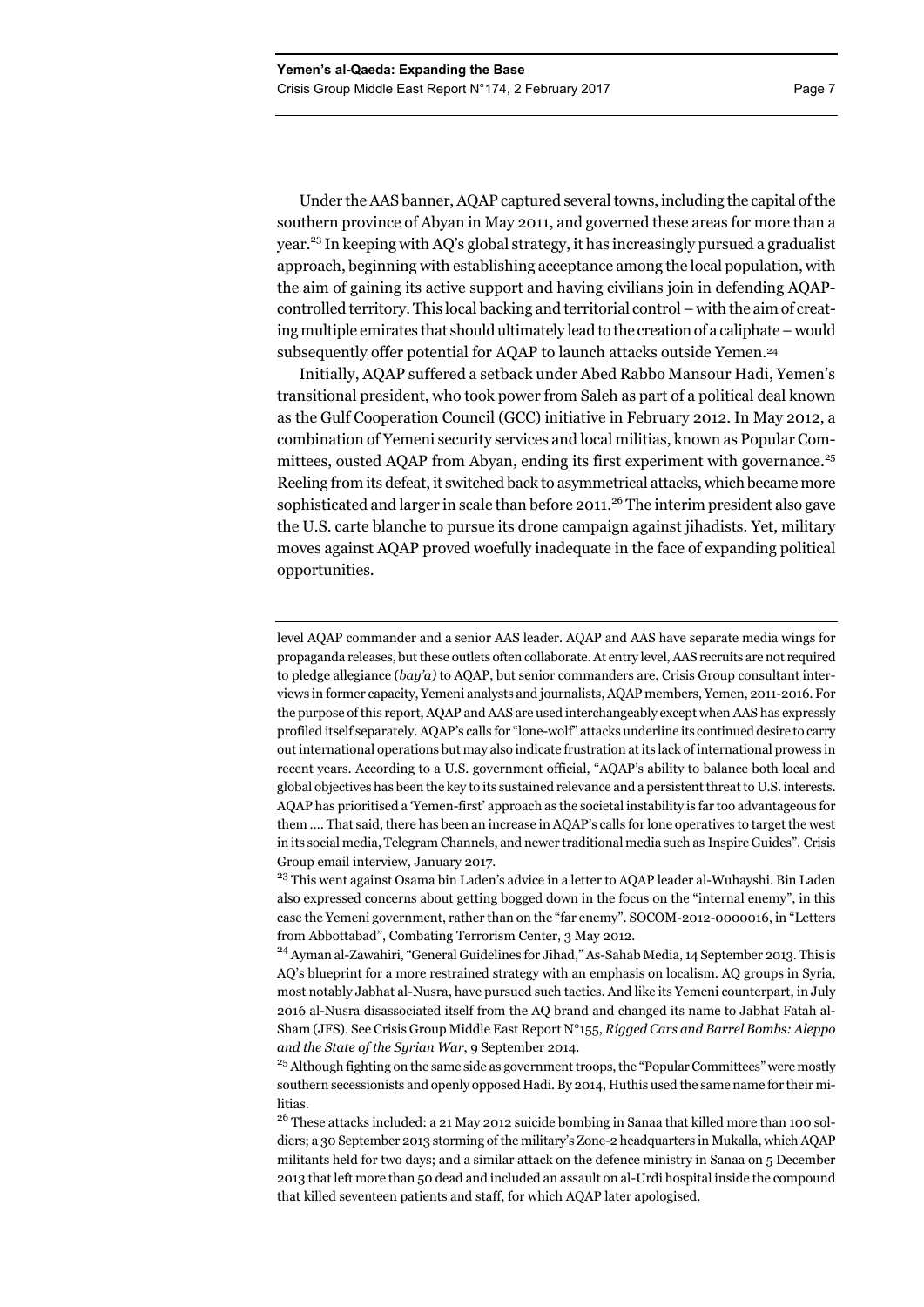## 2. Derailed transition

By 2014, Yemen's political transition was buckling under the weight of corruption and political infighting. The national dialogue conference, a transition cornerstone aimed at constitutional reform, failed to resolve pivotal issues, including the future state structure. In this environment, the biggest winners were the Huthis, a Shiite movement and militia that had previously fought six rounds of conflict with the Saleh regime (2004-2010). They presented themselves as political outsiders opposed to the GCC initiative, which had divided power between established political parties.

Over the course of the transition, the Huthis upended the military power balance in the north by defeating Sunni Islamist and tribal opponents, including an alliance of Salafi fighters, Islah members, Ali Mohsen-aligned military forces and the powerful al-Ahmar clan (no relation to Ali Mohsen al-Ahmar) from the Hashid tribal confederation, in a series of battles in 2013 and 2014.<sup>27</sup> They also forged an alliance with their former enemies, Saleh and his GPC supporters, who felt marginalised by the GCC-led transition and sought revenge against the Mohsen/Ahmar/Islah alliance that had joined the 2011 popular uprising.

With support from the GPC, the Huthi militia captured Sanaa in September 2014. By February 2015, a dispute over the constitution prompted them to oust the Hadi government. One month later, alarmed by the Huthis' military advances, which they attributed to Iranian meddling, Saudi Arabia and a coalition of Sunni Arab states, including the United Arab Emirates (UAE), backed by the U.S., UK and France, launched a military intervention and imposed a naval and air blockade to reinstate the Hadi government.<sup>28</sup>

As Yemen plunged into war, AQAP and IS flourished. AQAP declared war against the Huthis in early 2011, but then rarely acted on its strong rhetoric, carrying out only a handful of attacks.<sup>29</sup> This changed in 2014, as Huthi forces broke out of their Saada stronghold. By mid-December 2014, AQAP had claimed responsibility for 149 attacks against the Huthis in fourteen governorates in less than 90 days.30 Al-Bayda, a crossroads governorate between north and south that borders eight provinces, was a focus of these assaults, as the Huthis moved into the area in October under the pretext of fighting Daesh (the Arabic acronym for the Islamic State in Iraq and Syria), a term the Huthis have used loosely to characterise a wide range of their opponents.

At the same time, IS, an AQAP competitor, took advantage of increasing sectarianism and violence. It made its Yemen debut on 20 March 2015 in four coordinated suicide attacks against mosques frequented by Huthis in Sanaa, a day after fighting broke out between Saleh loyalists and Hadi-aligned fighters in Aden. The IS bomb-

<sup>27</sup> Crisis Group Middle East Report N**°**154, *The Huthis: From Saada to Sanaa,* 10 June 2014. <sup>28</sup> For an overview of the Huthi coup, the group's expansion southward and the Saudi-led military intervention, see Crisis Group Middle East Briefing N**°**45, *Yemen at War,* 27 March 2015.

<sup>&</sup>lt;sup>29</sup> The most notable AOAP attack against the Huthis was the car bombing of a Huthi festival on 24 November 2010 that killed 23 people. AQAP claimed responsibility, stating it had killed the Huthis' spiritual leader, Badr-al-Din al-Huthi. They also claimed a follow-up attack on 26 November targeting a convoy on its way to al-Huthi's funeral. AQAP's *Sada al-Malahem* magazine, 15 February 2011.

<sup>30</sup> Oren Adaki, "AQAP claims 149 attacks in Yemen since late September", *The Long War Journal* (www.longwarjournal.org), 19 December 2014.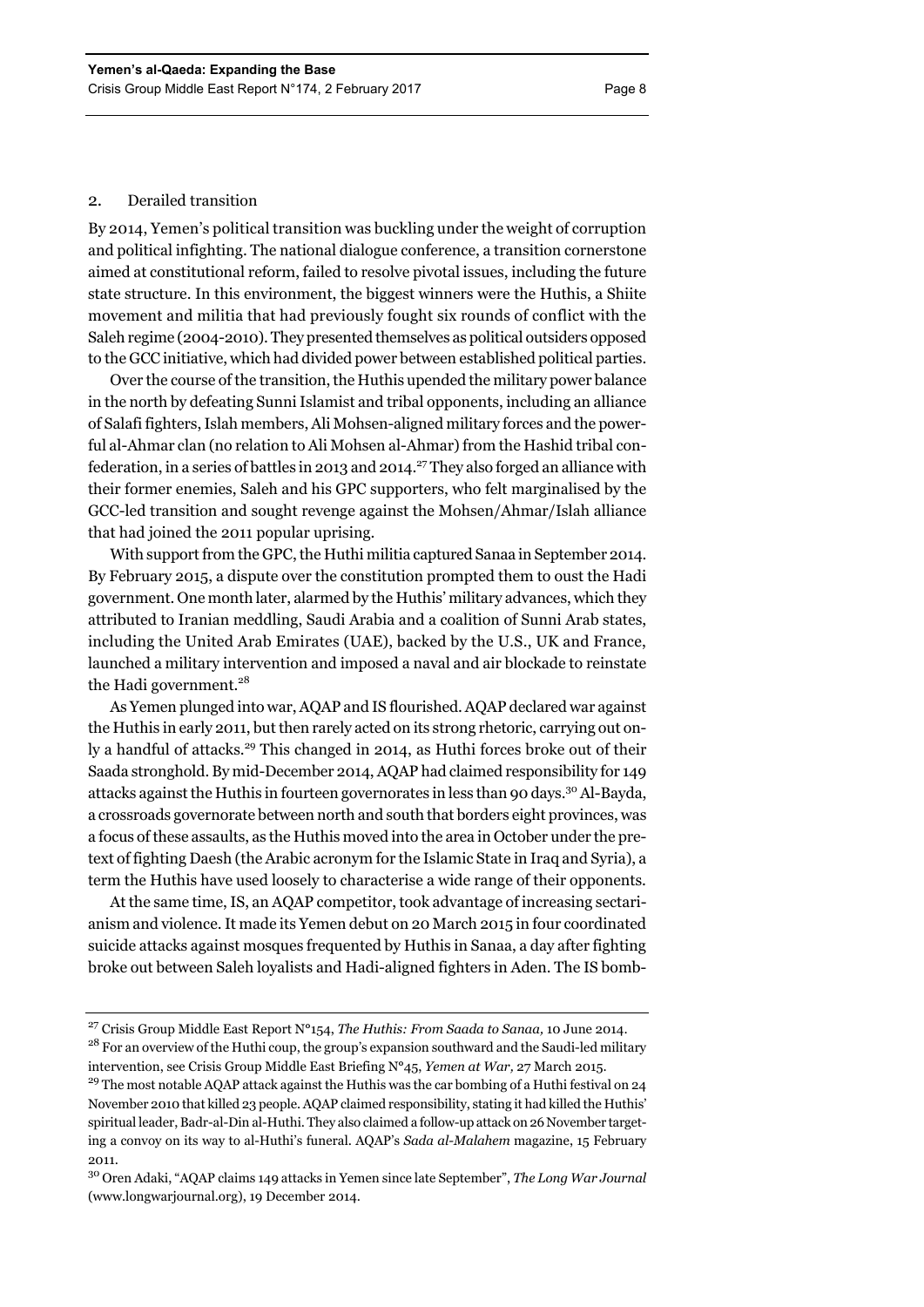ings provided justification for the Huthi push into Aden as a necessary fight against the growing security void, which the Huthis viewed as intentionally created by their political rival, President Hadi, and filled by AQ and other violent jihadists.<sup>31</sup>

Only a week after the Saudi-led coalition began attacking Huthi-Saleh forces from the air, AQAP moved once again to capture territory, this time in the eastern governorate of Hadramout. Unchallenged by local military units, it easily took control of the provincial capital, Mukalla, and large swathes of the province's coastline.<sup>32</sup> There, it exhibited improved governance skills by applying lessons learned from its previous experience in Abyan. AQAP held Mukalla for over a year, as the coalition was fighting Huthi/Saleh forces elsewhere.

After nearly two years of war, AQAP/AAS is now deeply enmeshed in the ongoing battle against the Huthi/Saleh bloc on a number of fronts, including al-Bayda, Shebwa, Marib, Jawf and Taiz governorates. Its numbers, while difficult to assess, have swelled, reaching approximately 4,000 by 2015 according to U.S. State Department estimates.33 Equally importantly, its staying power has grown through a vast war chest. It also has acquired a wide range of new weaponry, including heavy weapons from Yemeni military camps or acquired indirectly from the Saudi-led coalition, which has been supplying arms to a range of anti-Huthi fighters.<sup>34</sup> While AQAP was forced to withdraw from Mukalla in the face of a UAE-led, U.S.-assisted military campaign in April 2016, the group is far from defeated and has instead relocated to adjoining governorates or blended into the local population. It continues to exercise on-again, off-again control of areas in Abyan and neighbouring Shebwa.

IS has not seized territory, and its following remains small.35 Yet, it has found fertile ground in cities such as Aden, which suffered sectarian-tinged violence in the aftermath of the Huthi takeover and subsequent removal. IS has taken credit for a number of high-profile attacks against both Huthi forces and the Hadi government and its allies in the south.36

<sup>36</sup> Including for two suicide bombings against Yemeni security personnel in Aden that killed 57 on 10 December 2016 and over 50 on 18 December 2016.

<sup>&</sup>lt;sup>31</sup> Crisis Group interviews, Huthi supporters, August and September 2015.

<sup>&</sup>lt;sup>32</sup> AQAP denied it had seized Mukalla, saying instead it had been a "Sunni tribal takeover" by the "Sons of Hadramout". However, local residents and the international community regarded Mukalla as an AQ-controlled city from April 2015 to April 2016. This report refers to AQAP as having seized the city, which it then controlled through local administrative bodies, some of which included non-AQAP members. The name AAS is not referred to in this context, as it was used by neither residents nor the militants to describe themselves during this period.

<sup>33</sup> Compared to 1,000 in 2014. "Country Reports on Terrorism 2015", U.S. State Department, 2 June 2016.

<sup>34</sup> AQAP has reportedly plundered thirteen army units across Yemen since March 2015. "Midterm update of the Panel of Experts on Yemen established pursuant to Security Council resolution 2140 (2014)", unpublished report, August 2016. Eyewitnesses reported seeing tanks seized by AQAP from Mukalla's two military bases being transported toward northern Hadramout, destination unknown. Crisis Group consultant interviews in former capacity, Mukalla, March 2016.

<sup>35</sup> In May 2016, a U.S. State Department official estimated IS numbers in Yemen at around 150. Crisis Group interview, Washington, May 2016. A suicide bomber from Aden said in a phone call with friends shortly before his June 2016 death in Mukalla that IS's Yemen membership was as low as 70. Crisis Group consultant phone interview in former capacity, friend of the suicide bomber, 27 June 2016.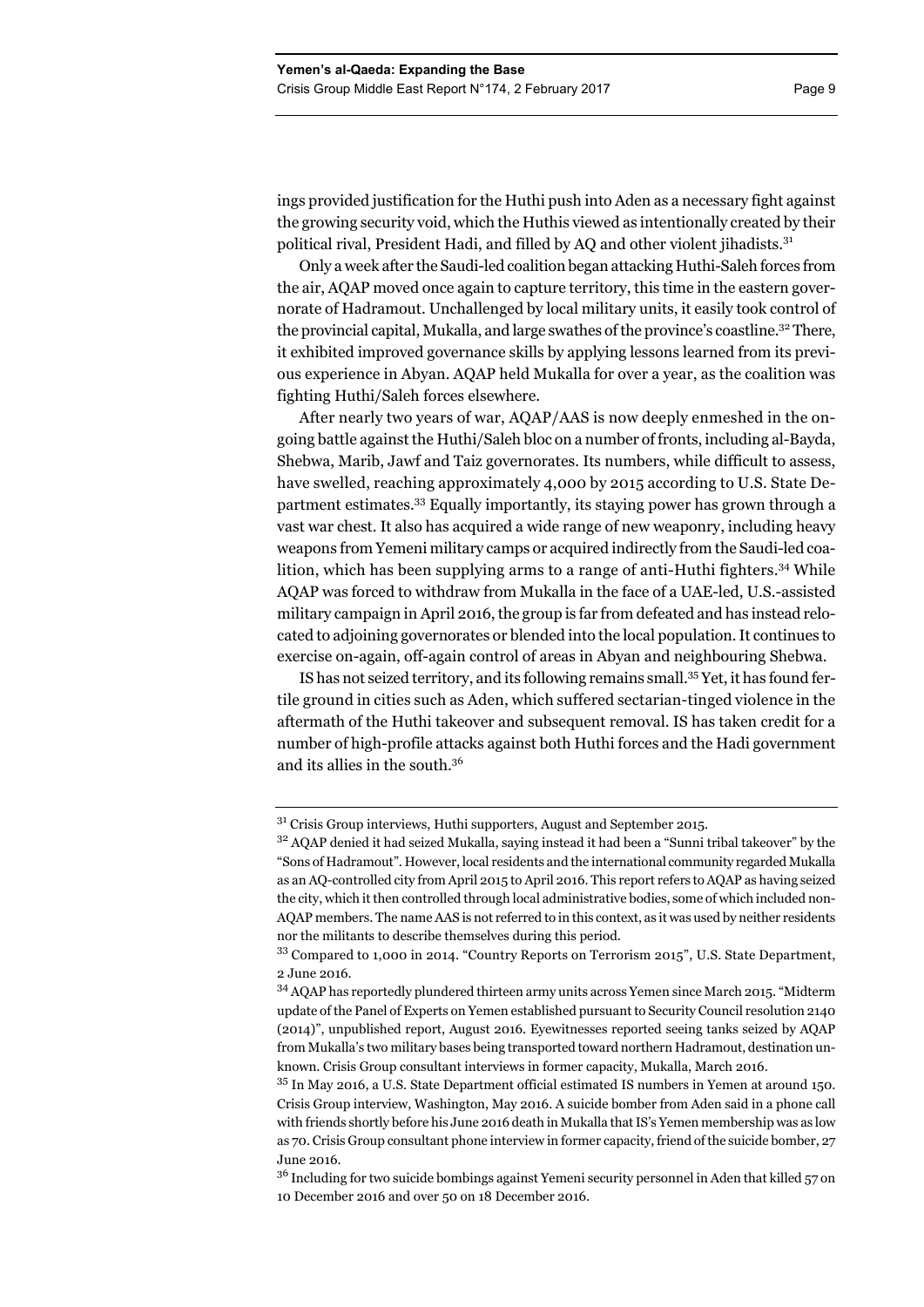## B. *Drivers of AQAP and IS Expansion*

### 1. Opportunity in chaos

An important factor in AQAP's steady gains has been its ability to capitalise on the near-collapse of weak state institutions, particularly the security services. In the past, the Yemeni state at times lent tacit support to violent jihadist groups for political or financial gain. Yet, prior to 2011, there were limits to AQAP's activities. The group never, for example, held or governed territory. This changed in 2011 when state security services split, one side remaining loyal to Saleh and the other, led by Ali Mohsen, joining protests against him. This fracturing accelerated during the 2015 war. Now, members of the security services are either fighting with the Huthi/Saleh front or the Saudi-led coalition or staying at home. In this environment, not only is there no unified effort to put AQAP on a leash, but the group can step into local political and security vacuums.

Each time AAS has captured significant territory, there has been little or no resistance from the security services, regardless of the latter's political alignment. This was the case, for example, on 29 May 2011 when militants took over Zinjibar, Abyan, and later five more towns across Abyan and Shebwa provinces. Some observers suggest that Saleh's allies were preoccupied with the battle for Sanaa as the uprising unfolded and the army split. Local residents in Abyan, who witnessed AQAP's territorial gains, said security forces abandoned their positions and handed over municipal buildings to barely a handful of militants.37 Saleh's opponents viewed the Abyan events as a ruse by the besieged president to persuade his international allies to support him and to draw attention from events in Taiz, where, on the same day, his forces had razed an anti-government protest camp, killing and injuring more than 270 demonstrators.38 Whatever the reasons for the swift takeover of southern cities, security services failed to act and thus AQAP became the major beneficiary.

In Mukalla, too, state security forces were either unwilling or unable to oppose an AQAP takeover in April 2015. Local residents reported that they failed to put up a fight when the group entered the town and even prevented tribal fighters from stopping it.39

<sup>39</sup> Army commanders fled the Zone-2 military headquarters in Mukalla to join the 27th mechanised brigade at al-Riyan airbase, north east of the city. When local tribal fighters attempted to enter the city to fight AQAP, they were blocked by the military, who preferred negotiating their safe withdrawal; clashes ensued between soldiers and tribal fighters. At the time of the takeover, soldiers' and commanders' loyalties were murky. The military commanders of Zone-2 and the 27th mechanised brigade were Hadi appointees. Yet, many of the troops in the area are affiliated with Saleh or Ali Mohsen. AQAP allowed the soldiers to leave as long as they deposited all but their personal weapons; it provided transport and cash handouts to them; and it encouraged them to continue to collect their government salaries in Mahra, a neighbouring province, and northern Hadramout, but

 $37$  Zinjibar residents said that fewer than a dozen men took control of the town with minimal, if any, effort to repel them. Crisis Group consultant interviews in former capacity, Aden, Jaar and Zinjibar, 30 and 31 May 2011, 22 and 23 May 2012 and 13 and 14 June 2012.

<sup>38</sup> Crisis Group consultant interviews in former capacity, Yemeni political analyst, Sanaa, June 2011; Yemeni politician who defected from Saleh's GPC party, Sanaa**,** 12 June 2011. Defected general Ali Mohsen said Saleh had "handed over Abyan to terrorist gunmen". Quotes in *al-Hayat*, June 2011*.*  For details of the Taiz crackdown see, "No Safe Places: Yemen's Crackdown on Protests in Taizz", Human Rights Watch, 6 February 2012.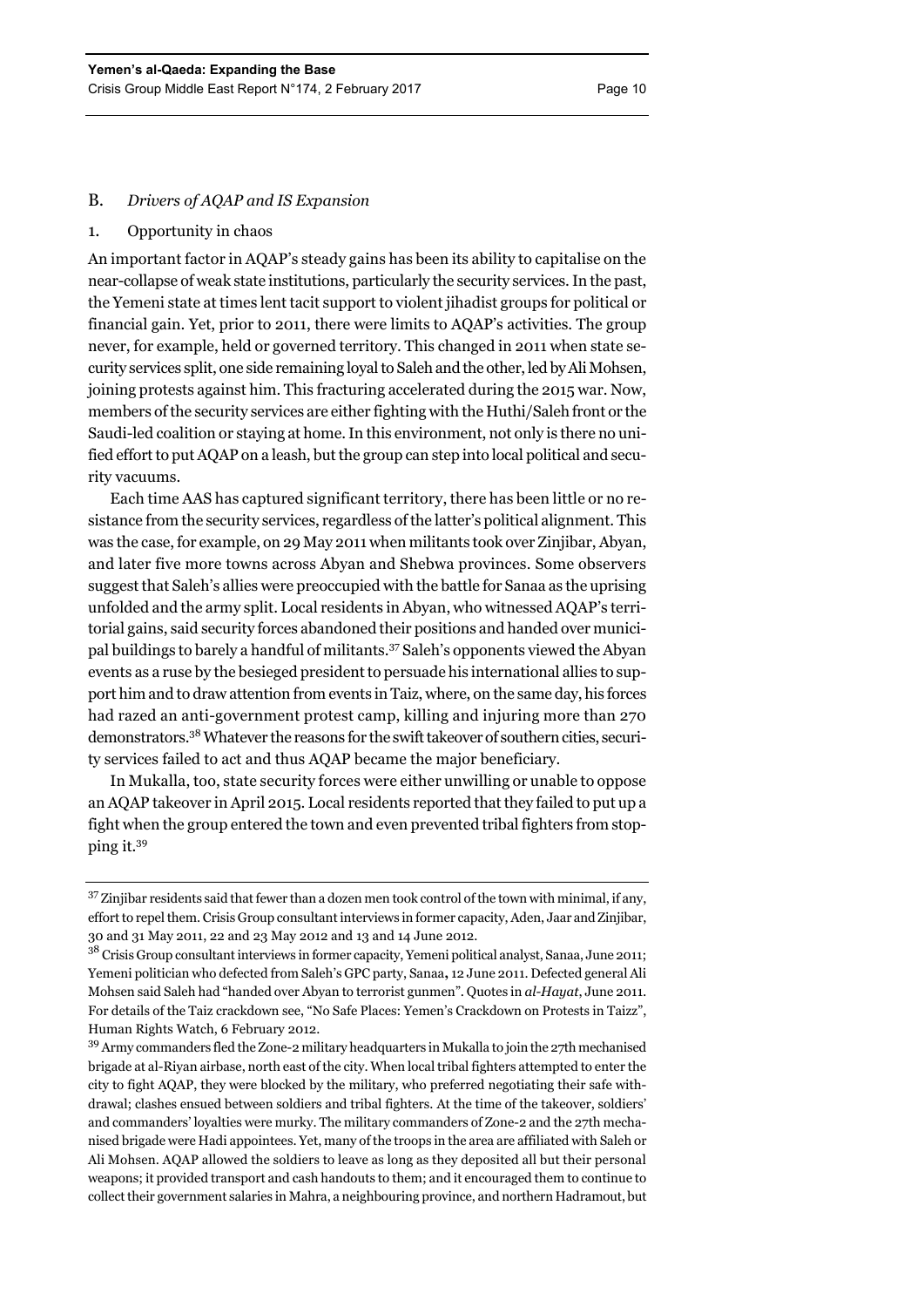Equally important, once in control of cities, AQAP/AAS has presented itself as a viable and indeed better alternative to the state by providing more reliable services and dispute adjudication. In Abyan between May 2011 and 2012, AAS provided services such as water and electricity, as well as education and an efficient justice system based on Sharia (Islamic law), and went as far as compensating families which had lost their homes to U.S. drone and airstrikes. AAS's popularity was clearly based on its comparatively efficient governance more than on its ideology.<sup>40</sup>

After being evicted from Abyan, the group applied lessons from its experience there to Mukalla. It further softened its approach by socialising with residents and refraining from draconian rules.41 As part of this effort, it put in place a local ruling council – the Hadramout National Council (HNC) – rather than instituting direct rule.42 AQAP appointed local members as religious police. It also launched infrastructure projects, provided social services, such as food distribution for families in need and medical supplies and equipment for hospitals, and staged community events and street festivals.43 The infamous *rayat al-sudaa',* AQ's black banner, was hard to find in the city, and by order of AQAP's then-leader, al-Wuhayshi, it was not displayed during the militants' takeover.44

Residents in AQAP-controlled areas, while not supporting the group's ideology, have regularly praised its prioritisation of security, basic services and a mechanism to resolve grievances, such as long-running land disputes.45 According to a Mukalla resident in 2015:

made them pledge not to fight AQAP or AAS in the future. Crisis Group consultant interviews in former capacity, soldier and army officer present on the 27th mechanised brigade base in April 2015 and evacuated by AQAP, Hadramout, 15 March 2016; Mukalla resident party to the negotiations between AQAP and the army, 14 March 2016; Sheikh Amr bin Habrish, head of the Hadramout Tribal Confederacy, PetroMasila, 15 March 2016.

<sup>40</sup> Crisis Group consultant interviews in former capacity, imam of Jaar central mosque, local lawyer from Jaar, teenage girls and their mothers, male Jaar residents, Jaar, Abyan, May 2012.

<sup>41</sup> AQAP executed spies, but permitted women to be outside their homes after dark. AQAP leader al-Wuhayshi wrote to the leader of al-Qaeda in the Islamic Maghreb (AQIM) after the group's withdrawal from Abyan in 2012 to give advice on how to govern. This included tips on the implementation of Islamic punishments. He wrote: "Try to avoid enforcing Islamic punishments as much as possible, unless you are forced to do so". "The al-Qaida Papers", Associated Press, February 2013.  $4<sup>2</sup>$  The fifteen members of the HNC also included local dignitaries (some of whom had served on the pre-existing local Council of Sunni Scholars) and prominent non-AQAP Hadramis. According to a resident, "The council [HNC] is widely viewed as a front to legitimise AQAP's hold on power, but locals see it as an acceptable way to deal with the outside world". Crisis Group interview, April 2015; consultant interview in former capacity**,** Mukalla, March 2016.

<sup>&</sup>lt;sup>43</sup> Crisis Group consultant interviews in former capacity, AQAP officials, residents, Mukalla, March 2016. AAS's propaganda channel, *al-Atheer*, released pictures and videos of its community work. These efforts extended to areas under its control in Abyan and Shebwa.

<sup>44</sup> AQAP's then-spokesman spent considerable time trying to persuade international media that it was not AQAP or AAS seizing the city, but a Sunni tribal takeover led by the so-called "Sons of Hadramout". This may have been an attempt to avoid drawing U.S. airstrikes, which later killed the spokesman and other senior AQAP leaders in Mukalla. Crisis Group consultant multimedia interview in former capacity, AQAP spokesman Muhannad Ghalleb, April 2015.

<sup>45</sup> Crisis Group consultant interviews in former capacity, civilians living in AQAP-controlled territory, Abyan and Hadramout, 2011-2016.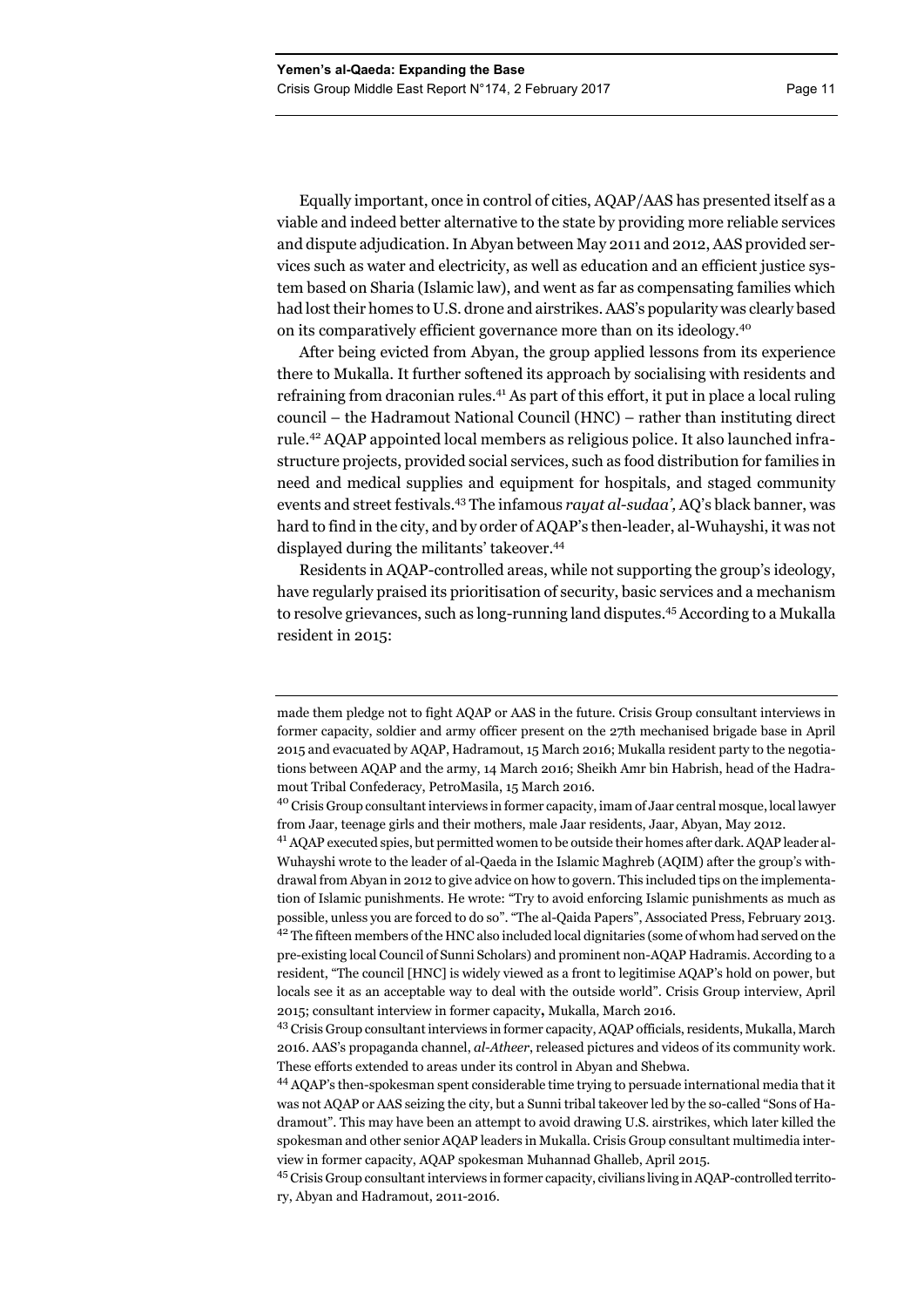We view the [Hadramout National] Council positively, because it has managed to continue to pay government salaries …. It has kept public services at a much better level than what is available in the rest of the county …. The AQAP judicial system is fair and swift and therefore preferred over the government's corrupt system. Many prominent cases that had lingered for years were resolved in a single day.<sup>46</sup>

AQAP also avoided a bloody fight to hold territory once it became clear that Saudiled forces, especially the UAE, were determined in May 2016 to drive the group out. Its experience in Abyan in 2011-2012 had taught it that defending territory in a conventional conflict against foreign-backed forces was costly and risked alienating local populations it had spent months winning over. AQAP reportedly arranged its exit from Mukalla in coordination with coalition-allied forces prior to the UAE/Yemeni government assault.47

## 2. Huthi expansion, sectarianism and new alliances

Arguably, AQAP has most benefited from a combination of Huthi military expansion and growing sectarianism, as these have opened new opportunities for forging local alliances. Huthi inroads in predominantly Shafai/Sunni areas south and east of Sanaa sparked a series of opportunistic alliances with a range of anti-Huthi forces, who called themselves "resistance fighters".48 This happened on key battle fronts such as Taiz, Marib and al-Bayda, all provinces of the former north Yemen. It also happened in territories of former south Yemen, including Aden, before Huthi/Saleh forces were pushed out in July and August 2015.

The majority of anti-Huthi/Saleh fighters do not share AQAP's ideology but reject northern/Zaydi domination. In the south, fighters are predominantly separatists, often leftist in orientation. Their tacit alliance with AQAP broke down as soon as Huthi/Saleh forces had been driven out of Aden. Indeed, both AQAP and IS started attacking their erstwhile tactical friends. In response, southern security forces, with the help of the UAE, have launched a number of military operations against them.

<sup>46</sup> Crisis Group email interview, Mukalla resident, April 2015.

<sup>&</sup>lt;sup>47</sup> Members of the Saudi-led coalition and supporters of the Hadi government argued there was no agreement with AQAP to allow its fighters to leave the city. Instead, they said, AQAP fled, possibly with local help in the face of the impending UAE/Yemeni military onslaught. Crisis Group interviews, August, September 2016. However, AQAP officials said they received ample advance warning of the coming offensive and the fact that it would be preceded by airstrikes, and began sending their fighters out a month in advance. A former HNC member said AQAP coordinated its withdrawal with the coalition in Riyadh to allow a westward retreat. The eventual push by coalition-supported troops beginning on the night of 23/24 April 2016 was preceded by several days of airstrikes targeting empty AQAP military camps and facilities. Crisis Group consultant interviews in former capacity, AQAP officials, former HNC member, Mukalla, March 2016; AQAP official, April 2016; and phone interviews, residents of Mukalla, witnesses in coastal Shebwa, April 2016.

<sup>&</sup>lt;sup>48</sup> When anti-Huthi forces pushed south in 2015, local guerrilla forces became known as the "Southern Resistance" in the fight for Aden and southern governorates. In Taiz, these fighters identify as "the Resistance". Although all fighting on the Yemeni government's side, these paramilitary forces are not by default pro-Hadi government. In the south, the name specifically denotes the armed separatist movement Hiraak. The southern resistance consists of local residents taking up arms to defend their homes, as well as former soldiers of the PDRY.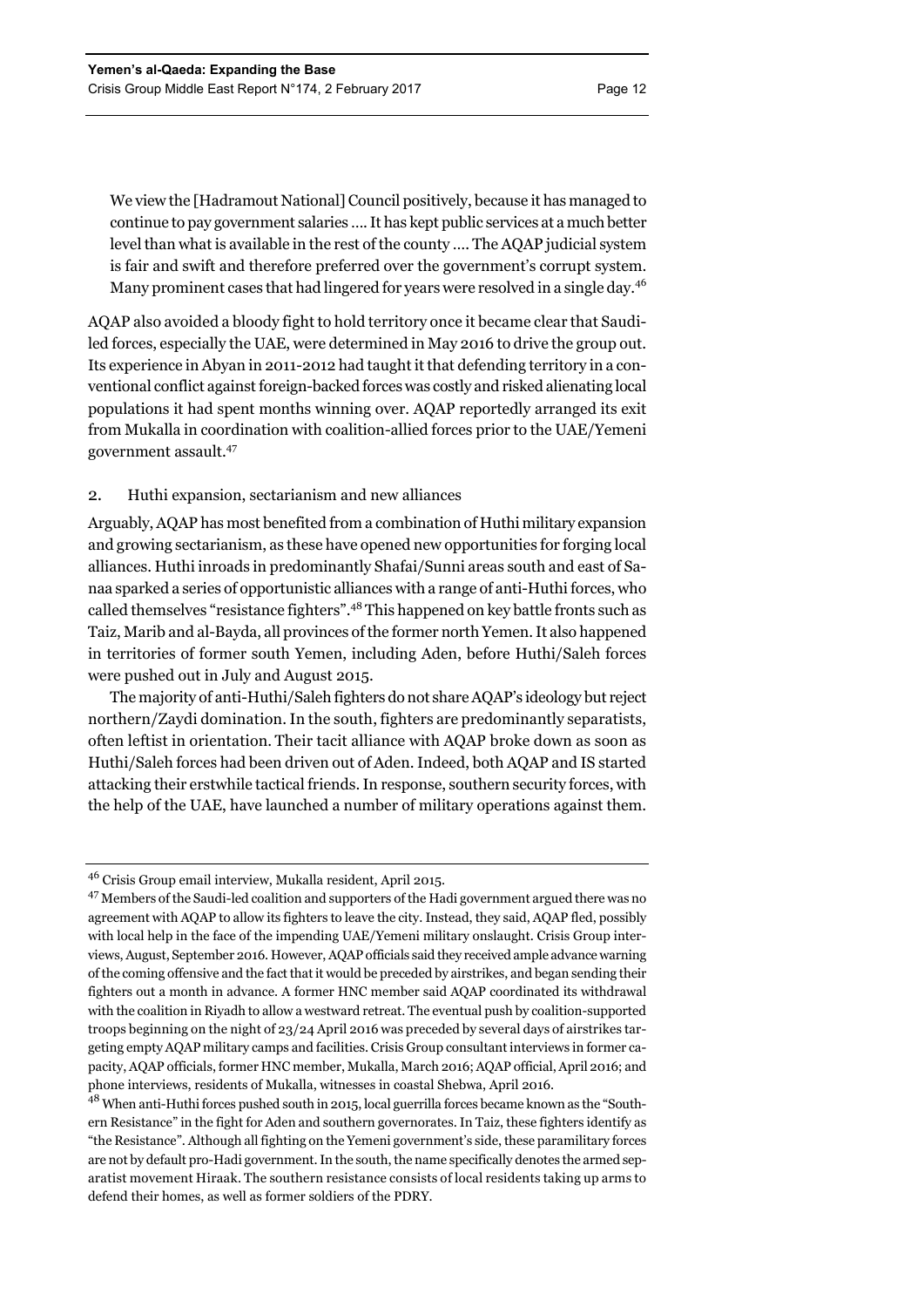More importantly, growing sectarian sentiment has provided political/social space for groups such as AQAP and IS to recruit and establish more durable footholds in local communities. Yemenis are quick to point out that Zaydism and Shafaism (a Sunni school of jurisprudence) are relatively tolerant, have converged over time to the extent that Zaydis and Shafais pray in each other's mosques, and do not have a history of violent relations. In the past, even AQAP acted pragmatically in light of these social constraints by avoiding direct confrontation with the larger Zaydi community and instead focusing its critique on Twelver Shiites, predominant in Iran, Iraq and Lebanon.49 Yet, Yemen's legacy of tolerance is becoming a casualty of the civil war, and AQAP is taking advantage.

The Huthis and their opponents share responsibility for the growth in sectarian sentiment. The Huthis often conflate Islah, Salafi groups, southern separatists and others with AQAP and IS, referring to all of them as *takfiris,* al-Qaeda or Daesh.<sup>50</sup> They justify their original push south from Sanaa by the need to fill the security void and associated threat posed by Daesh/AQ, which they said were gaining strength and allied with Hadi.51 However, at that time, IS did not exist in Aden. It was the war, triggered by the Huthis' capture of Sanaa, and subsequent chaos that gave rise to the group. In other governorates, such as al-Bayda, the Huthis' military progress had a similar catalysing effect on sectarianism.<sup>52</sup>

In addition, the alliance with Saleh and his networks, which are strongest in the Zaydi highlands, has reinforced a common perception among their opponents that the war has a north/Zaydi versus south/Shafai dimension.53 Sectarian language is common among anti-Huthi fighters. They accuse the Huthis of harbouring an agenda that either includes the promotion of Zaydis, and particularly Hashemites (a subset of Zaydis claiming to be descendants of the Prophet Mohammed), or converting to Twelves Shiism. Some even refer to them as *rawafedh* ("rejectionists") and *murtadeen* (apostates), terms laden with anti-Shiite connotations.54 The layering of Saudi-Iranian competition in the Gulf onto Yemen's civil war has further amplified the sectarian dimension, with the Saudis accusing the Huthis of being Iranian proxies, a charge echoed by Hadi supporters.<sup>55</sup>

55 Crisis Group interviews, Yemeni government officials and GCC diplomats, May and June 2015; "Arab states send complaint letter against Iran to the UN", *al-Arabiya* English, 13 November 2016.

<sup>49</sup> Barak Barfi, "AQAP's Soft Power Strategy in Yemen", *CTC Sentinel,* November 2012.

<sup>&</sup>lt;sup>50</sup> Crisis Group interviews, Huthi representatives, June, August and September 2015; consultant observations in former capacity, Aden, Taiz, Sanaa and Saada, May-November 2015.

<sup>51</sup> Crisis Group consultant interview in former capacity, Huthi representative, Sanaa, May 2015. Crisis Group phone interviews, Huthi supporters, May-June 2015.

<sup>52</sup> A researcher from al-Bayda noted that, prior to the Huthi advance into the governorate, any differences between local mosques concerned political affiliation: GPC versus Islah. As conflict spread, however, mosques began to segregate along Shafai versus Zaydi lines. Crisis Group consultant interview in former capacity, Abdulsalam al-Rubaidi, Sanaa, 11 November 2014.

<sup>53</sup> Crisis Group interviews, Salafi politician, Aden, February 2015; Yemeni businessman, Sanaa, March 2015; phone interviews, adviser to Hadi government, October 2015; Yemeni activist from Ibb, November 2015.

<sup>54</sup> The term *rawafedh* is used by some Salafis and Wahhabis to denote Shiites for their rejection of what Sunnis consider the legitimate line of succession from the Prophet – the issue that gave rise to the Sunni-Shiite split. In this line of thinking, Shiites are then also *murtadeen*, apostates from the true belief.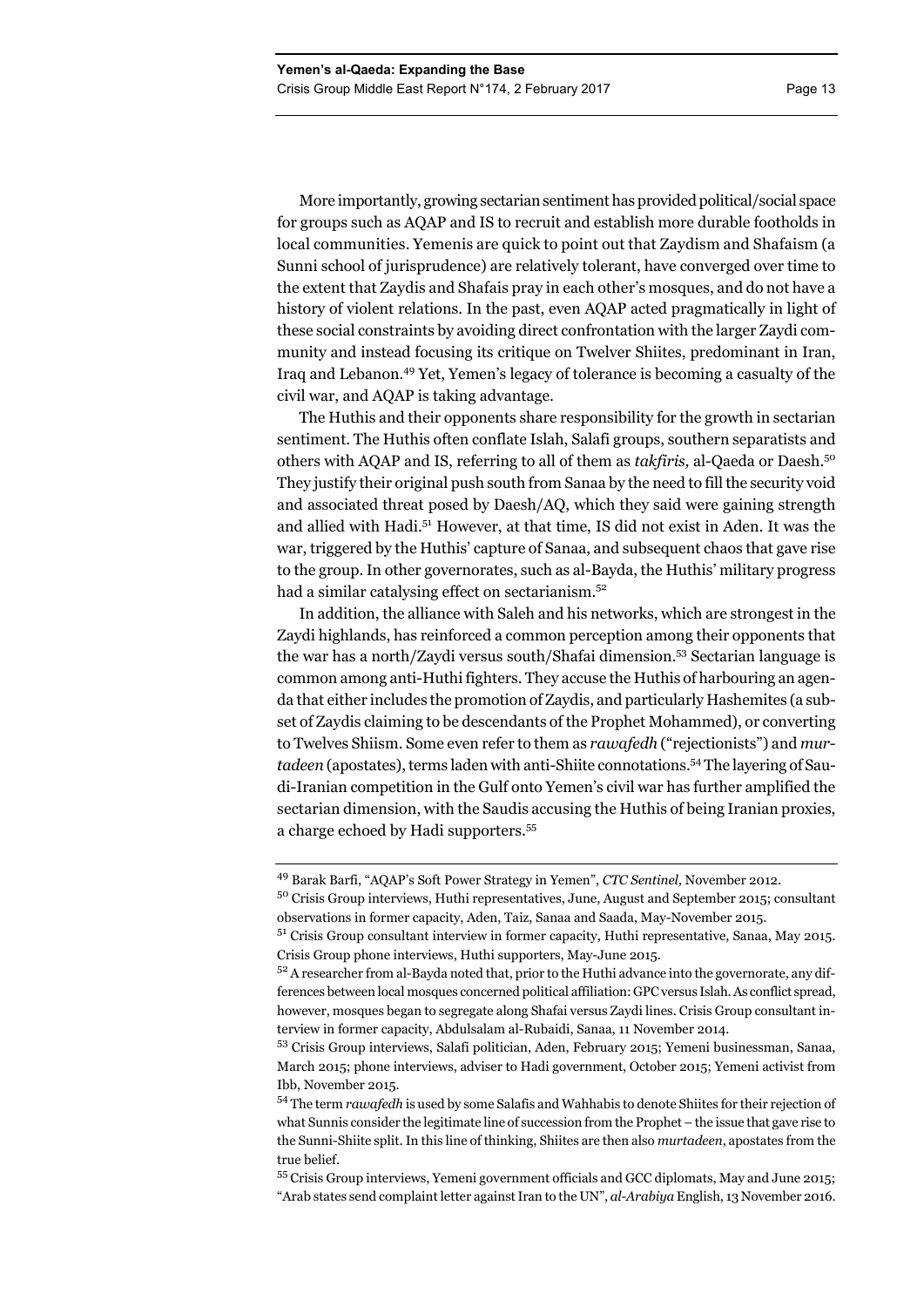AQAP has purposefully blurred the lines between its followers and the wider Sunni and anti-Huthi population. In August 2014, AAS leader Jalal Baleedi led an unusually brutal attack in Hadramout against unarmed soldiers he accused of being Huthis, and then warned of a sectarian war if the Huthis were to take Sanaa.56 When that happened, AQAP promptly called all Sunnis to arms.<sup>57</sup>

As the conflict has unfolded, AQAP has used the pretext of a "Sunni" defence against the "Shiite" Huthis to blend with local tribes and Salafi sympathisers. A senior AQAP official compared the Huthis' "Shiite" control of Yemen after they captured Sanaa with a Shiite-dominated Iraq after the U.S. overthrew Saddam Hussein; contended that AAS was the only remaining Sunni defence in southern governorates against Huthi expansion after the Hadi government fled into exile and the military collapsed; and that one of AQAP's main roles was to provide military experience and expertise to local tribesmen, saying: "We are as one with the [Sunni] tribes like never before. We are not al-Qaeda now. Together we are the Sunni army".58

The group's strategy of blurring lines between core membership and sympathisers has also allowed it to extend its reach broadly into local communities. The creation of AAS in particular lowered the bar for would-be recruits by enabling them not to bind themselves to AQAP and its ideology through a formal pledge of allegiance (*bay'a*).59 AQAP has similarly used the "Sons of" designation for affiliate groups, as in its takeover of Mukalla. There, it presented the Sons of Hadramout as a local Sunni collective brought together to fight the common Huthi enemy. A senior AQAP official quipped that it was Western obsession with labelling that had motivated the group to use the "Sons of" tag: "You [Westerners] call us all sorts of names and the names may change. But to us, we are all Muslims, we are all brothers".<sup>60</sup>

<sup>60</sup> According to AQAP, the Sons of Abyan and Sons of Hadramout (in addition to other geographically-linked "Sons of" groups) are not full AQAP/AAS members but "might become so in the fu-

For a review of growing sectarianism see Farea al-Muslimi, "How Sunni-Shia Sectarianism is Poisoning Yemen", Carnegie Middle East Center, 29 December 2015.

<sup>56</sup> Baleedi led a team of fighters in the beheading of four and shooting execution of ten off-duty soldiers in Sayoun, Hadramout, in August 2014, claiming they were Huthis. In response to journalist Iona Craig's question, AQAP ideologue Nasser bin Ali al-Ansi later denounced such beheadings in a video release billed by the group as their "first international press conference", Al-Malahem Media, 8 December 2014. Baleedi's association with IS is a point of confusion in Yemen. In *Exploiting Disorder,* op. cit.*,* Crisis Group reported that Baleedi had pledged allegiance to al-Baghdadi based on reports from a Yemeni consultant and Yemeni media sources. However, when he died in February 2016, it became apparent he had remained loyal to AQAP. AQAP released an audio eulogy from its leader, Qasim al-Raymi, who had replaced al-Wuhayshi, and subsequently it produced a lengthy propaganda video of a "Special Forces Battalion" training centre named in Baleedi's honour.

<sup>57</sup> AQAP chastised Sunni leaders' support for the *"rafidi"* Huthi takeover and made a call to arms for Sunnis. "Statement Regarding the Crimes of the Huthi Faction Against the Sunnis", with the strapline "A Call to Sunnis*"*, AQAP official statement disseminated by AAS social media channels, 23 September 2014.

<sup>&</sup>lt;sup>58</sup> The senior AQAP official repeatedly reiterated AAS's position as gathering "Sunni tribesmen" against what he called Yemen's takeover by Shiites. Crisis Group consultant multimedia interviews, AQAP senior official, September 2014 and April 2015.

<sup>59</sup> In AQAP's case, *bay'a* is a pledge of allegiance that formally binds an individual to the organisation, itself tied by *bay'a* to AQ Central. The concept of *bay'a* goes back to the time of the Prophet Mohammed, who expected *bay'a* from his followers. By comparison, a mere pledge of support does not imply a binding relationship.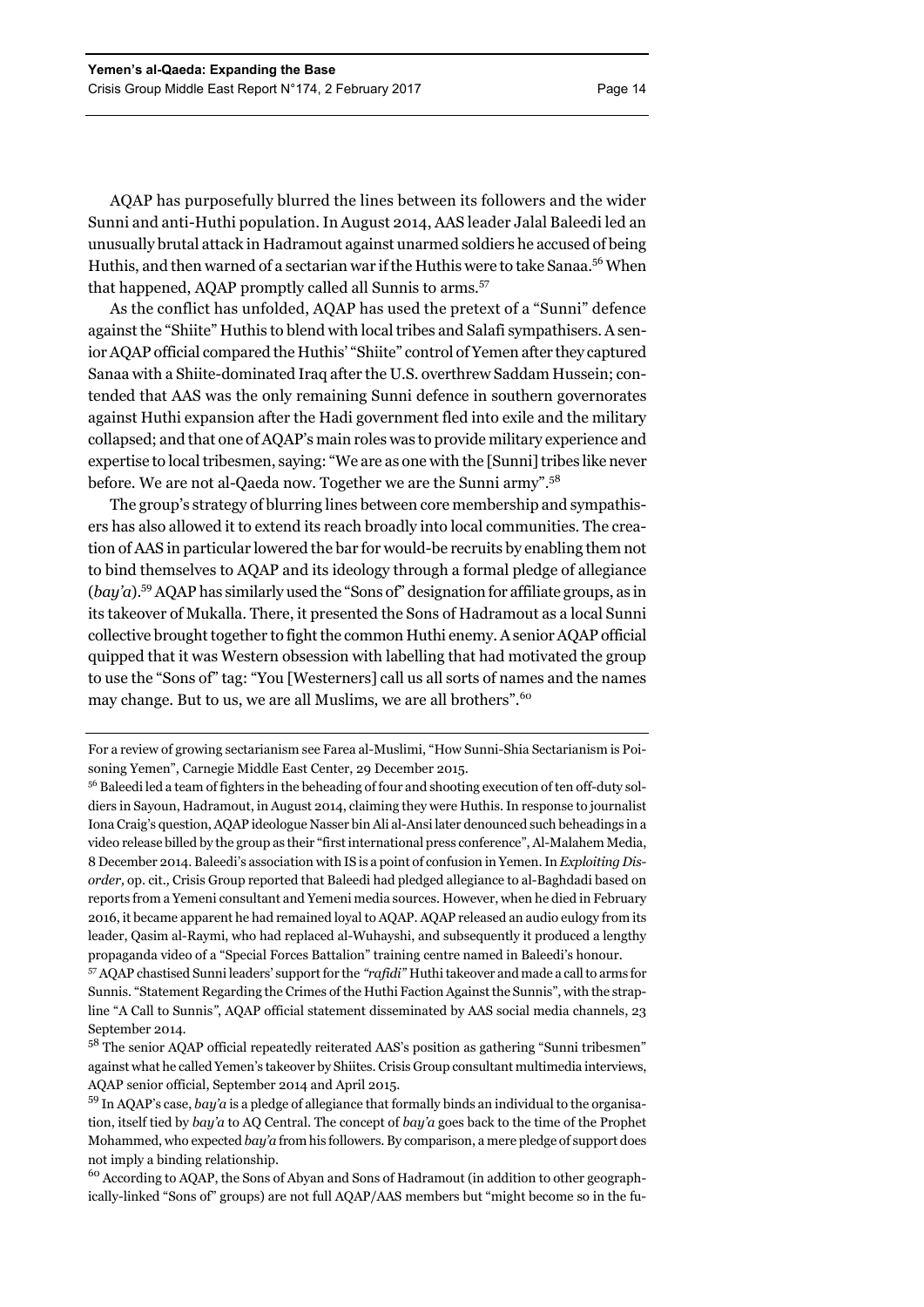## 3. AQ as priority number two for regional actors

In prosecuting the war, the Saudi-led coalition has relegated confronting AQAP and IS to a second-tier priority. Its stated primary rationale has been to roll back Huthi gains and reinstate the Hadi government, which requested the military intervention. Saudi motivations to enter the war were based on their perception that the Huthis, as alleged Iranian proxies, posed an existential threat, and on internal political dynamics in which a successful intervention in Yemen would boost the prospects of its main architect, Deputy Crown Prince and Defence Minister Mohammed bin Salman.<sup>61</sup>

This prioritisation, much to the U.S.'s frustration and embarrassment, has facilitated AQAP's efforts to blend in with the anti-Huthi opposition, which has given it access to weapons and new sources of income. During AQAP's occupation of Mukalla, it robbed state banks, looted weapons caches and embedded itself in the local economy. AAS has regularly fought alongside Saudi-led coalition forces in their effort to dislodge Huthi/Saleh forces from Aden and other parts of the south, including Taiz, indirectly obtaining weapons from them.<sup>62</sup>

It is only in southern territories from which Huthi/Saleh forces have been removed that the UAE, in particular, has begun to confront AQAP and IS, working with a variety of southern groups. In Aden, they have worked with some success with the security chief and governor to drive AQAP and IS from the city.<sup>63</sup> The UAE and local allies, supported by a small group of U.S. military advisers, also retook Mukalla in

 $62$  Crisis Group consultant observations in former capacity, Aden, May-August 2015, Lahj, July, August 2015, Taiz, September 2015; consultant interview in former capacity, Adeni doctor taken by UAE troops to treat AAS fighters in a military camp, Aden, July 2015. AAS's media wing has also released several videos over the course of the conflict purportedly showing AAS members taking part in fighting against the Huthis during the battle for Aden and Abyan in 2015, as well as Taiz in 2015- 2016 and al-Bayda in 2016. Wilayat Aden, September 2015: https://justpaste.it/ADEN; Wilayat Abyan, June 2015: https://justpaste.it/ltlz; Wilayat Taiz, January 2016: http://tinyurl.com/jn62seb. <sup>63</sup> Both AQAP and IS were prepared for the eventual reversal, taking full advantage of the Saudi-led coalition's fight against the Huthi/Saleh bloc to stockpile money and weapons. Crisis Group consultant interviews in former capacity, AQAP members, Mukalla, March 2016; AQAP supporters, Aden, August 2015. Both groups gathered heavy weapons left behind by retreating Huthi/Saleh forces. In preparation for expected later confrontations with UAE troops and allied forces, IS was also able to acquire UAE-supplied armoured vehicles for suicide bombings against coalition forces. Crisis Group consultant interviews in former capacity, two field commanders of anti-Huthi resistance forces and colonel commanding the Decisive Salman Brigade, Aden, July and August 2015.

ture". They receive basic military training and religious teaching with a specific mandate of fighting the Huthis. They have not pledged allegiance to AQAP. Crisis Group consultant interviews in former capacity, AQAP official, Yemen, April 2015, April 2016. Other analysts have put the difference down to little more than semantics. "The Hadramawt: AQAP and the Battle for Yemen's Wealthiest Governorate", The Jamestown Foundation, 10 July 2015. The exact relationship between AQAP and the "Sons of" movements is unclear. The opaqueness of the "Sons of" groups allows greater opportunity for AQAP to act as a sleeper movement, particularly after its withdrawal from territory, to be activated at an opportune moment.

<sup>&</sup>lt;sup>61</sup> A reason cited less often is that Saudi Arabia and the UAE saw a need to manage a Sunni uprising against the Huthi/Saleh alliance. Crisis Group interviews, Saudi official, Yemeni businessman with Saudi ties, June 2015. According to a UAE official, the UAE and Saudi Arabia were forced to act to prevent a Syrian-style civil war, a scenario in which Sunnis, lacking protection or backing, would turn to groups such as AQAP or IS for support. Crisis Group interview, May 2015.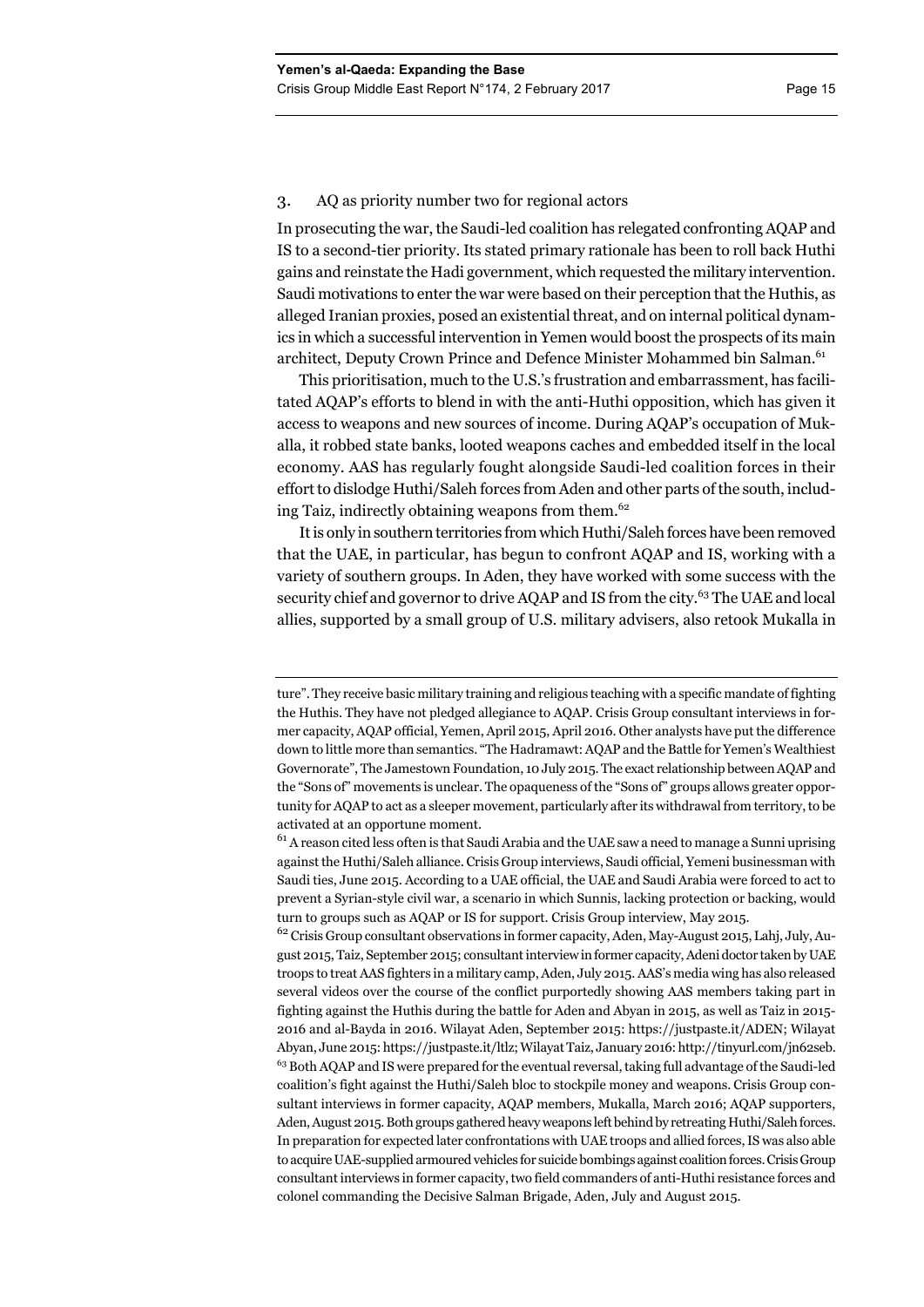April 2016 without serious fighting and have a continued troop presence there.<sup>64</sup> Similar efforts to evict AQAP/ASS from Abyan and Shebwa have been less successful; AQAP and AAS fighters have repeatedly re-emerged in areas they had vacated or, in some cases, never fully left.

Saudi-led coalition statements that fighting the group is a top priority and announcements of military victories against AQAP in the south are belied by events.<sup>65</sup> In northern Yemen, where the battle against Huthi/Saleh forces continues, the coalition has engaged in tacit alliances with AQAP fighters, or at least turned a blind eye to them, as long as they have assisted in attacking the common enemy. Indeed, three Hadi associates have appeared on a U.S. Treasury list of "global terrorists" for allegedly providing financial support to, and acting on behalf of, AQAP.<sup>66</sup> The focus on the Huthis in some ways makes short-term sense for Saudi Arabia, where the threat of Iranian encirclement resonates widely domestically, as opposed to the threat from Sunni extremists, which is a more complicated sell, given local pockets of sympathy and support. Yet, AQAP also seeks to topple the Saudi monarchy, which it views as corrupt and tied to the West, a threat that grows as the organisation gains ground in Yemen.

In the south, where the UAE has shifted its priorities to fighting AQAP/IS, its efforts are complicated by the latter's ability to find temporary safe havens when needed. Moreover, lack of a unified southern leadership or plan to address security and governance challenges in chronically neglected and impoverished governorates like Abyan and Shebwa continues to provide a receptive environment for violent jihadist groups. According to a resident of Jaar:

A successful strategy for combating al-Qaeda should focus on governance and service provision. Ideologically, AQAP and IS don't have much in the south. In Jaar, however, many young people have joined Ansar Sharia because they are poor, have little education and see no future for themselves. Ansar provides these young people with an income and a purpose.<sup>67</sup>

<sup>64</sup> Official Saudi-led coalition statements indicated that 800 AQAP militants were killed in the "battle for Mukalla". AQAP said that twelve of their fighters were killed at a checkpoint on the edge of AQAP-controlled territory (some 100km outside Mukalla), but that no lives were lost in the withdrawal from the city. Crisis Group consultant multimedia interview in former capacity, April 2016. A commander of Hadrami soldiers taking part in the offensive said they killed around twenty AQAP militants at the checkpoint marking the northern entry to their territory and no fighting took place inside the city. Crisis Group consultant phone interviews in former capacity, April 2016.

<sup>65</sup> In May 2016, during UN-sponsored peace talks between Yemeni parties in Kuwait, Saudi Foreign Minister Adel al-Jubeir said that the coalition's priority had shifted from the Huthis to AQ. "Saudi FM: Fighting al-Qaeda is now a priority in Yemen", *al-Arabiya* English, 14 May 2016.

<sup>66</sup> These include: Abd al-Wahhab al-Humayqani, one of Hadi's delegates to UN peace talks in Geneva in June 2015, Nayif Salih Salim al-Qaysi, governor of al-Bayda, and Hassan Ali Ali Abkar, a militia commander and member of the Consultative Council from Jawf. "Treasury Designates Al-Qaida, Al-Nusrah Front, AQAP, And Isil Fundraisers And Facilitators", U.S. Department of the Treasury, 19 May 2016; and U.S. Department of the Treasury, Resource Center, Counter Terrorism designations, 7 December 2016.

<sup>&</sup>lt;sup>67</sup> Crisis Group interview, September 2016.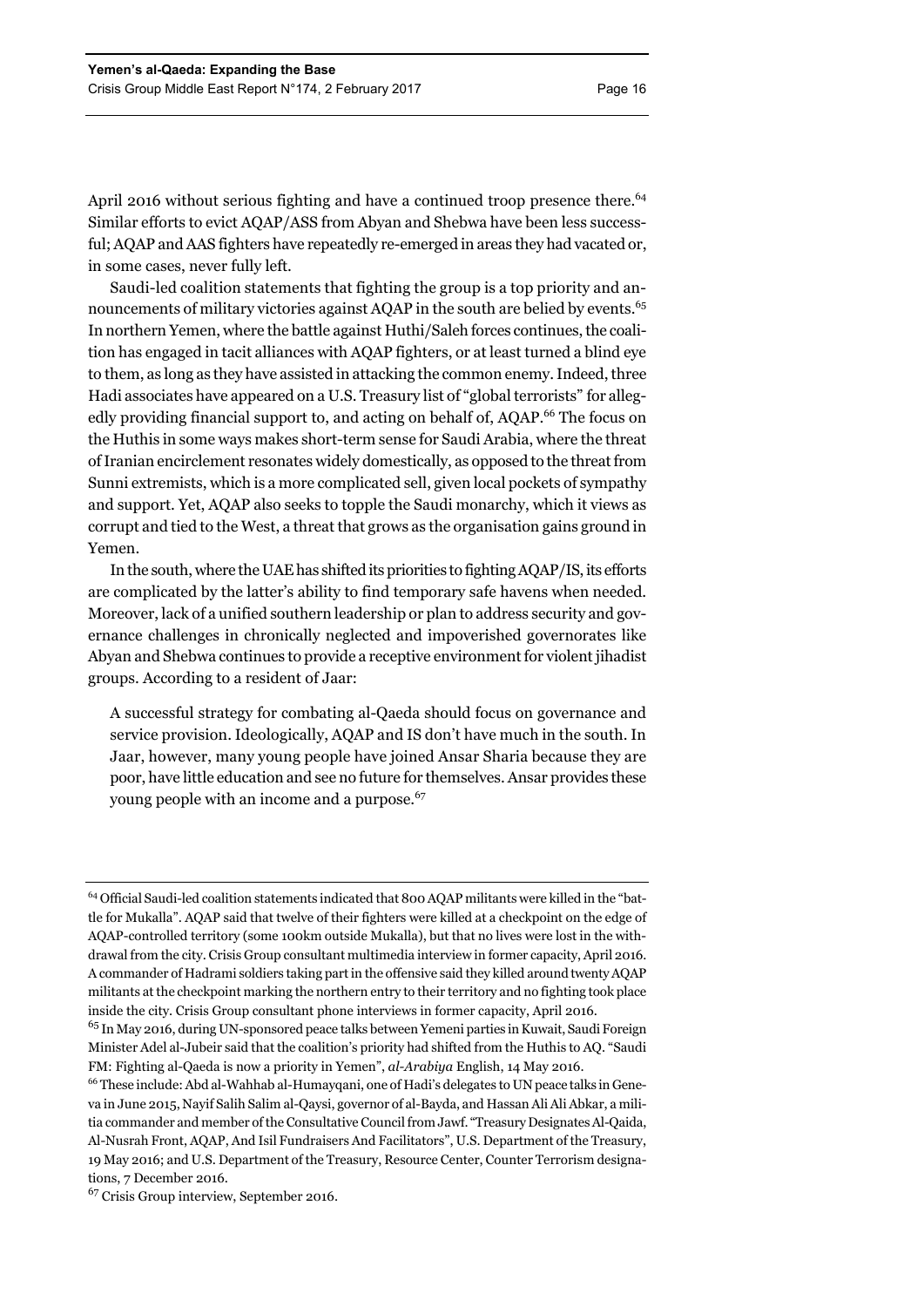As long as the war, infighting among southern elites and chronic governance challenges continue, the much publicised military initiatives against AQAP and IS will probably not amount to more than temporary victories.

### 4. The war economy

AQAP's progress is also in no small part the result of its financial gains. During the evolving conflict, the group has expanded its war chest by raiding banks and controlling seaports and smuggling routes. Its most successful feat was its looting of the Mukalla bank in April-May 2015, which netted approximately 24 billion Yemeni riyals (\$111 million).<sup>68</sup> It also imposed import levies at the Mukalla and Ash-Shihr seaports, collecting a fee for every litre of fuel and every cargo container offloaded.<sup>69</sup> Ironically, much of the imported fuel found its way to northern markets, which were largely cut off from the outside world by the Saudi-led coalition embargo, through a chain of local intermediaries who purchased fuel in Hadramout for resale to Huthi/ Saleh forces.<sup>70</sup>

A UAE official described Mukalla as "al-Qaeda's lungs", and indeed the loss of the port was a significant blow to its funding stream.<sup>71</sup> Yet, the effects of controlling Mukalla for over a year will not fade quickly. AQAP's accumulated revenues enhance its ability to purchase military hardware and attract recruits. It already offered its fighters in 2011 a salary higher than that of government soldiers, and its new financial resources can exercise an even more significant pull on impoverished young men.<sup>72</sup>

## C. *IS versus AQAP*

Beginning in November 2014, a nascent IS branch put itself on the Yemen conflict map through spectacular attacks against a variety of protagonists, including both the Huthis and the Hadi government. Like AQAP, IS has benefited from state collapse, Huthi expansionism, regional states' preoccupation with Iran and a burgeoning war economy. More than AQAP, however, IS is also a product of growing sectarianism and extreme levels of violence, which have radicalised young men and made them susceptible to its recruitment. Most importantly, its appearance in Yemen is tied to its successes in Iraq and Syria. At the same time, its influence in Yemen has been circumscribed by AQAP's long history, military prowess and local support.

<sup>68</sup> A U.S. strike sometime between May and August 2015 reportedly destroyed 9 billion Yemeni riyals (\$41 million). Crisis Group consultant interview in former capacity, former security official, Mukalla, March 2016. In addition to central bank funds, local bankers estimate that AQAP acquired about 6 billion Yemeni riyals (approximately \$24 million) and more than 20 million Saudi riyals (approximately \$5.3 million) from commercial banks on 2 April 2015. Crisis Group consultant interviews in former capacity, Mukalla, April 2016.

<sup>&</sup>lt;sup>69</sup> Crisis Group interviews, Mukalla resident, phone interview, April 2015; north Yemen tribal sheikh, Hadrami politician, September 2016.

<sup>70</sup> Crisis Group phone interview, Mukalla resident, August 2016.

<sup>71</sup> Crisis Group interview, UAE official, Abu Dhabi, December 2016.

 $72$  AQAP/AAS paid a \$200 monthly salary to fighters compared to \$140-150 for a regular Yemeni soldier. Crisis Group consultant multimedia interview in former capacity, AQAP member, March 2016. Four male residents in AQAP/AAS-controlled territory said that it enticed many local recruits primarily with the financial reward, not through religious or ideological persuasion. Crisis Group consultant interviews in former capacity, Abyan, May 2012.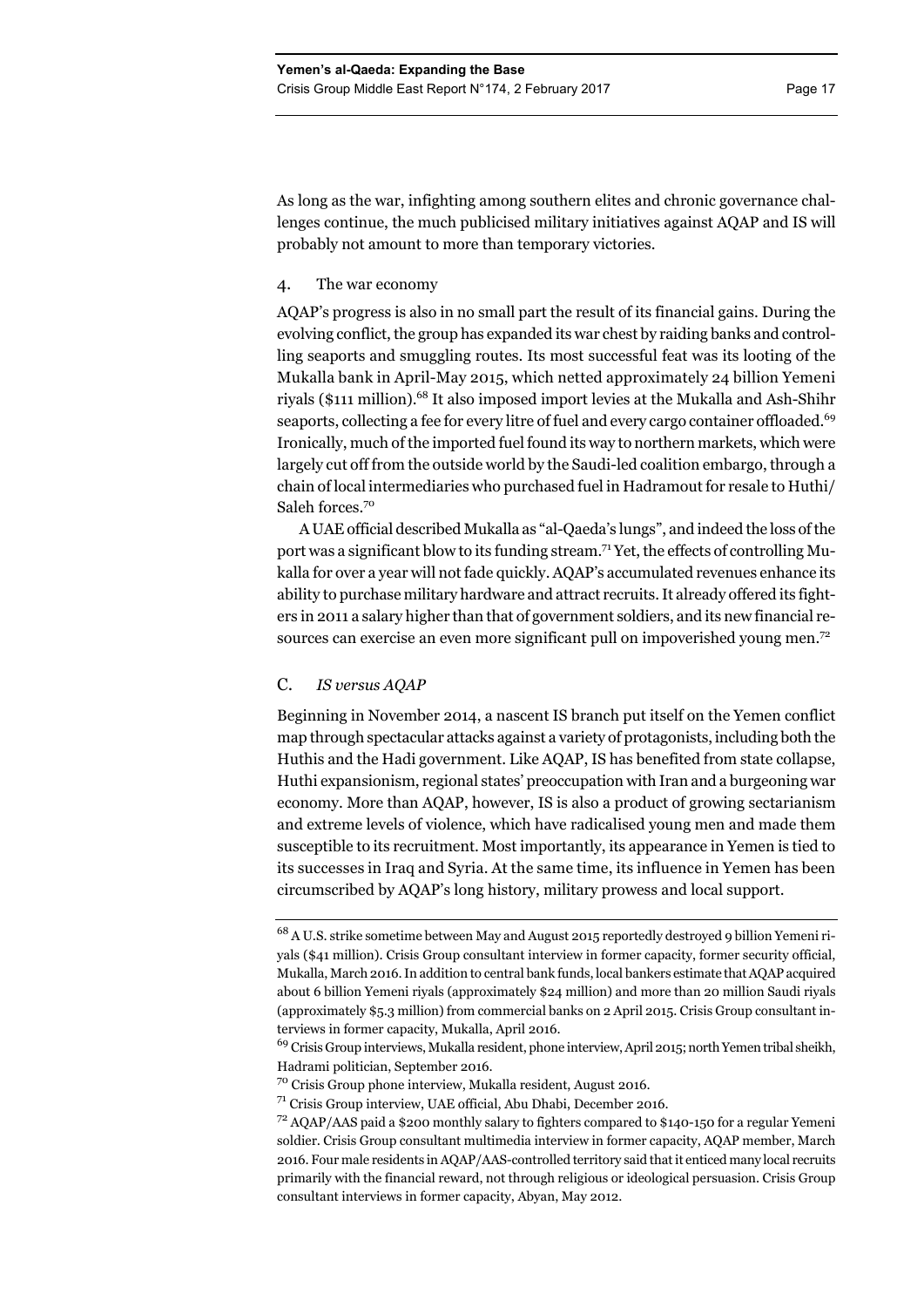On 13 November 2014, shortly after the September Huthi takeover of Sanaa, IS leader Abu Bakr al-Baghdadi announced IS in Yemen.73 Initially, IS's meteoric rise in Syria and Iraq produced a similar momentum in Yemen. Numerous AQAP members defected to it, including senior ideologues such as Sheikh Mamoun Hatem and the prominent religious cleric Abdul-Majid al-Hitari.<sup>74</sup> This trend was helped by a number of U.S. assassinations of AQAP ideologues, including Harith al-Nadhari, Ibrahim al-Rubaysh, and Nasser al-Ansi, between January and April 2015, and their leader al-Wuhayshi in June 2015.75

IS also took advantage of the 2015 battle for Aden. Four months of heavy fighting that left thousands dead fuelled the radicalisation of young men and accelerated the group's rise. It was quick to deploy its own "journalists" among the youth to spread its ideology through videos and propaganda songs.76 This tactic proved fruitful, as a significant portion of IS's young suicide bombers targeting UAE and UAE-supported forces in Mukalla in April 2016 hailed from Aden. These recruits continued to carry out high-profile attacks, including a suicide bombing against a government military recruitment centre in the port city on 29 August 2016 that killed over 60.

AQAP responded to IS's rise by trying to contain the group. Initially, it downplayed the threat by refusing to respond to journalists' questions about IS's very existence.77 Later, AQAP leaders publicly criticised IS, denouncing its attacks on mosques, which they contrasted with their own reputed sensitivity to local norms. They also engaged in a broader media campaign, ridiculing IS and al-Baghdadi, its self-proclaimed caliph.78 While they have been quick to praise attacks by persons

75 These senior ideologues were crucial to providing theological arguments against joining IS. While al-Wuhayshi was not a theologian, he was a very popular, astute and much-respected figurehead of the group. After his death, an undetermined number of AQAP members were said to have defected to IS. Crisis Group consultant multimedia interviews in former capacity, Shebwa tribal leaders, July, August 2015. The senior ideologues were also veteran AQ members with experience garnered in Bosnia, Afghanistan and the Philippines. This old guard appears to still hold significance to AQAP. They were featured posthumously in an AQAP propaganda video in December 2015.

<sup>73</sup> Seven local branches announced themselves shortly afterwards, operating in ten governorates: Saada, Sanaa, al-Jawf, al-Bayda, Taiz, Ibb, Lahj, Aden, Shebwa and Hadramout. A handful of young men posted pictures on social media purportedly declaring an unverified eighth local branch in Mahra governorate in September 2016.

<sup>74</sup> Hatem was an early vocal IS supporter on social media. His defection was confirmed by AQAP's spokesman, who said that although Hatem was "no longer one of us [AQAP], he is still our brother". Crisis Group consultant interview in former capacity, October 2014. Hatem returned to AQAP in 2015 and was killed in an apparent U.S. drone strike in Mukalla on 11 May.

 $76$  Some local youth in Aden and Little Aden (an area to the west of Aden city) referred to IS recruiters as "propagandists" who distributed videos by smart phones and promoted IS social media, and who told the youth in the streets about IS and its work. Others used the word "journalist" to describe these activities. Crisis Group consultant interviews in former capacity, Aden, August 2015. 77 According to a senior AQAP official, referring to IS: "AQAP is not responsible for Ansar al-Dawla [Defenders of the State] actions. But they are our brothers and we would help them". The same official (later killed in a U.S. drone strike) refused, on orders from al-Wuhayshi, to comment on IS's first attack in March 2015 against mosques in Sanaa. Crisis Group consultant multimedia interviews in former capacity, November 2014, March 2015.

<sup>78</sup> AQAP denounced "Baghdadi's group" as being "based on nothing but a lie … sin, and a blend of ignorance, deviation and desire". AQAP video release, 1 November 2015.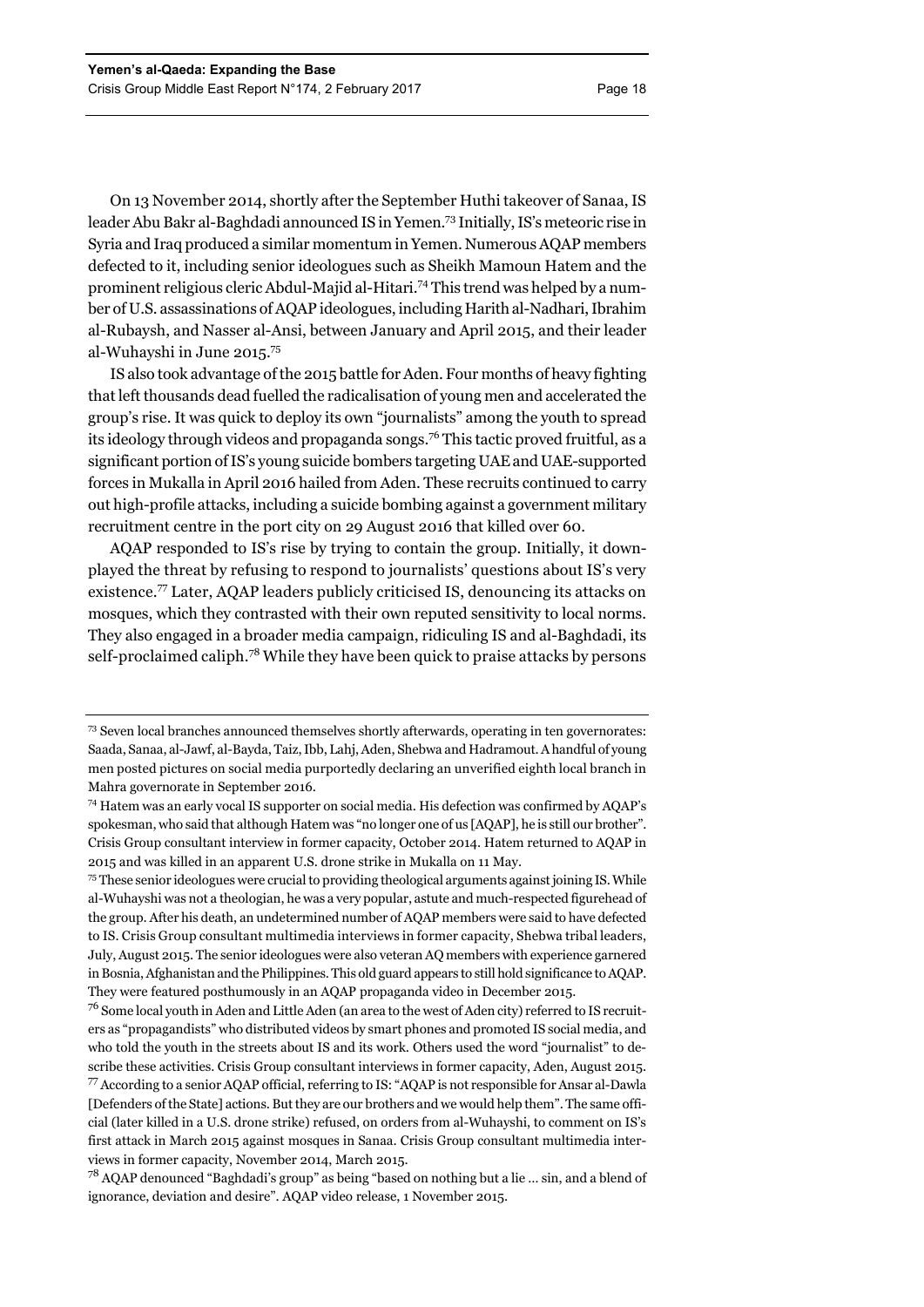claiming to act on IS's behalf in the West, there is no evidence that the two groups have collaborated in any way, including by sharing intelligence.<sup>79</sup>

IS's Yemen leadership, unlike AQAP's, consists mainly of non-Yemenis and its members appear to have been with IS in Syria and Iraq; they brought to Yemen the same strategy of embedded networks of informants and local propagandists that contributed to the group's successes there.<sup>80</sup> Despite, or possibly because of, their leaders' international credentials, they have struggled to establish a broad base of support in Yemen. Their brutal tactics, including mass killings and mosque bombings, and their relatively autocratic style, are at odds with societal and tribal norms.

In December 2015, IS faced an internal mutiny when fifteen senior figures and 55 fighters accused their leader, the governor (*wali*) of Yemen province, of violating Sharia. They listed a number of infringements, including the wrongful dismissal of soldiers, failure to provide basic supplies during a battle in Hadramout, committing "injustices against the weak" and refusal to adhere to a Sharia ruling against an IS regional commander. A contemptuous written response from IS's central leadership in Syria/Iraq demanded obedience. $81$  Rejecting the letter, all 70 members left the group. On 24 December, an additional 31, including three senior figures, released a statement joining the rebellion and renouncing the IS leader in Yemen.<sup>82</sup>

IS continues to carry out suicide bombings in the government-controlled cities of Aden and Mukalla and also engages in assassinations of local security and intelligence personnel that have a significant impact. After the UAE-led forces retook Aden from the Huthi/Saleh bloc in July 2015, these killings increased, the majority claimed by IS's media channels. This and repeated IS suicide bombings of military recruitment centres and mass gatherings of soldiers collecting salaries have led many south-

<sup>79</sup> On 23 June 2016, AQAP's al-Malahem media arm published the first "Inspire Guide" analysing an IS-linked operation on a nightclub in Orlando, Florida, U.S., on 12 June 2016. A second edition on 21 July 2016 praised the IS-linked attack in Nice, France, a week earlier.

<sup>&</sup>lt;sup>80</sup> IS uses these networks to increase its sympathisers and determine whom they can trust and whom to eliminate when taking territory. They rise up when the group moves in from the outside to jointly take control of a place. Paranoia among southerners that Huthi/Saleh forces were using this type of infiltration to retake Aden (after they were evicted in July-August 2015) prompted southern military forces to expel many northerners.

 $81$ <sup>81</sup> The defectors included three members of the group's Sharia committee: Sheikh Abu al-Shayma al-Muhajir, Sheikh Abu Muslim al-Mansour and Sheikh Abu Hajar al-Adani, in addition to the "province's" military commander, Abu Aassim al-Bika, and the security chief. In their letter titled "A Statement of Defection from the Wali of Yemen" and published online on 15 December 2015, they reaffirmed their allegiance to IS leader in Syria, while announcing their defection from their *wali*. On 19 December 2015, Abu Ubayda al-Hakim, a member of the Shura Council of the Caliphate in Syria/Iraq, responded to the complaint by supporting Yemen's *wali* and stated that by disobeying their local leader the group had renounced their pledge to al-Baghdadi.

 $82$  Three senior figures – Sheikh Salman al-Lahiji and Rawaha al-Adeni from the Security Committee, along with a member of the Preaching Committee, Abu Hafs al-Somali – led the mass defection that included a local security official and 27 members from Abyan, Aden, Shebwa and Hadramout. They stated that they remained loyal to IS leader Abu Bakr al-Baghdadi, but IS in Syria rejected this. "*Dissent in the Islamic State's Yemen Affiliates: Documents, Translation & Analysis*", Aymenn Jawad Al-Tamimi, 29 February 2016, http://www.aymennjawad.org/2016/02/dissent-in-the-islamicstate-yemen-affiliates.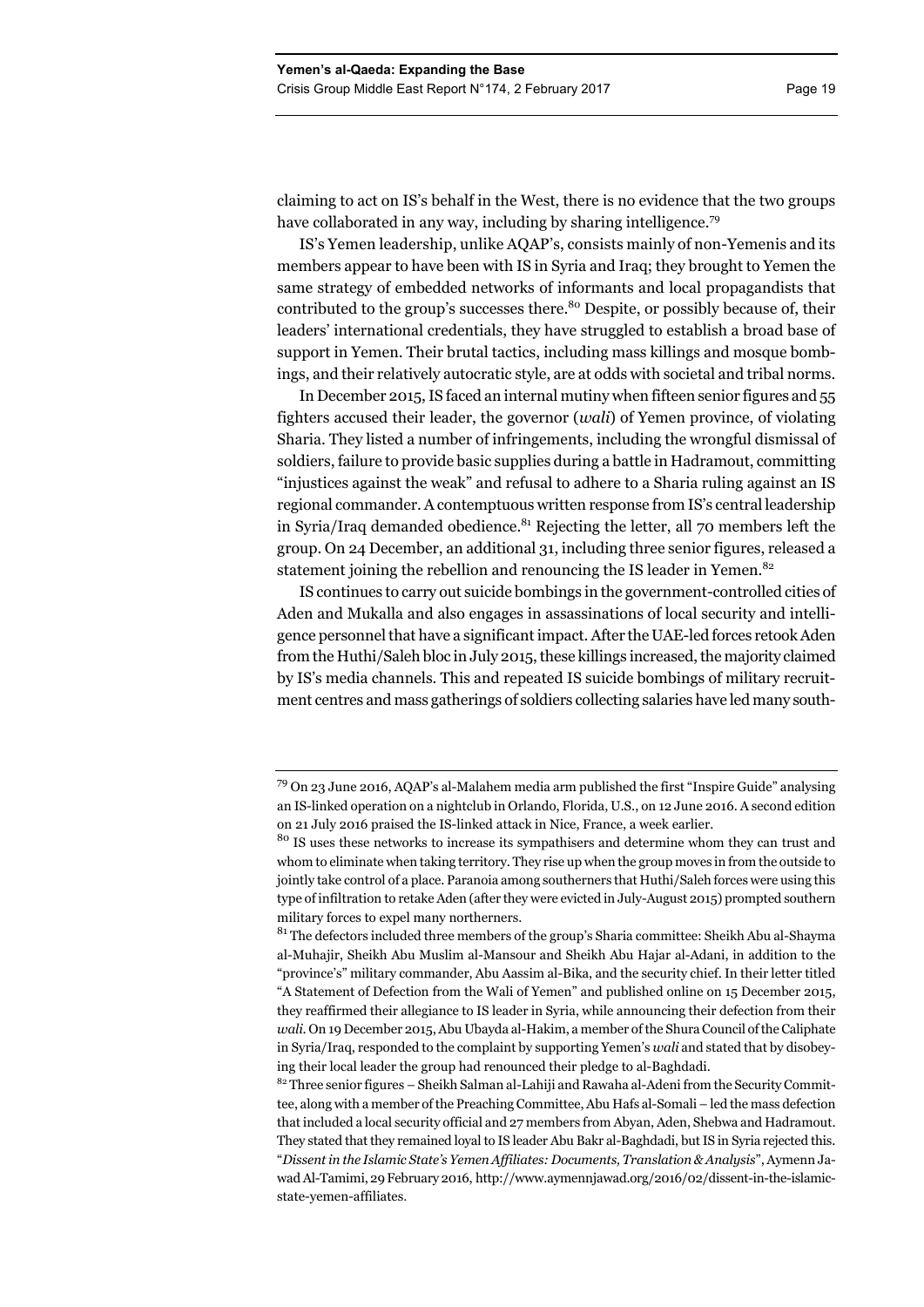erners to view IS as part of a historical pattern in which northern political elites use violent jihadists as a tool in asymmetric warfare against the south.<sup>83</sup>

AQAP's strategy of gradualism, relative respect for local norms and integration with local Sunni populations has been far more successful. Its longstanding presence and well-established networks across the country have given it a clear upper hand.

## D. *Salafi Militias*

While AQAP and IS dominate headlines, a range of Salafi militias are an increasingly important part of Yemen's Sunni militant milieu.<sup>84</sup> Yemen has long housed a variety of Salafi groups.<sup>85</sup> Prior to the war, most were non-political and non-violent. Some, like the al-Rashad party, embraced politics and were closely associated with Islah. As the Huthis expanded southward, however, many took up arms against them. The earliest indications of this were in 2013, when the Huthis fought Salafis from the Dar al-Hadith religious institute in Dammaj, Saada.<sup>86</sup> Although the Huthis emerged victorious in January 2014, fighters from Dammaj and another religious institute in Kitaf, Saada, regrouped and are now fighting the Huthis on a number of fronts.

Opportunistic alliances forged by the Saudi-led coalition have propelled Salafis to prominence. In Aden, they act with UAE support as state-sponsored, irregular security forces. As the battle for that city reached its peak in July 2015, the UAE worked with Hashem al-Syed, a former Dar al-Hadith student, to lead Salafi fighters there. After Huthi forces were pushed out, another little-known Salafi, Bassam Mehdhar, became the UAE's main beneficiary. In 2015, the al-Mehdhar Brigade, based in

86 Muqbil al-Waddii, a Saudi-educated Saada cleric and convert from Zaydism, established Dar al-Hadith institute in the heart of Zaydi territory in the late 1970s with funding from Saudi Arabia. Salafi proselytising there, itself arguably a product of socio-economic grievances against advantages given to Zaydi elites, particularly Hashemites (descendants of the Prophet), is a core grievance that sparked Zaydi revivalism in the 1980s and later gave impetus to the Huthi movement. Crisis Group Middle East Report N**°**86, *Yemen: Defusing the Saada Time Bomb,* 27 May 2009.

<sup>&</sup>lt;sup>83</sup> The northern political elite is viewed by many southerners as comprising factions on both sides of the post-2011 divided regime. This includes individuals such as current Vice President Ali Mohsen al-Ahmar, Islah party figures and, in the view of some, even President Hadi. Crisis Group consultant observations in former capacity; and interviews, Hiraak activists, Aden and Mukalla, August 2015- December 2016.

<sup>&</sup>lt;sup>84</sup> Labelling individuals and Yemen's rapidly expanding number of armed groups is fraught with problems. Fault lines between groups are increasingly unclear and many have no visible structure. Individuals and fighting factions often assume tribal, political and religious identities simultaneously. Attempts at simplification are often misleading while making any future reintegration of armed groups problematic. The label Salafi is similarly vulnerable to these errors and underlines the need for disaggregation. "Salafism" is used here in its broadest sense: a Sunni movement that seeks to revive "original" Islam by drawing on the so-called pious ancestors (*salaf al-salih*). Increasing fragmentation throughout the civil war has resulted in open conflict between Salafi strands. <sup>85</sup> The Salafi spectrum there has historically comprised three main strands: quietist, jihadist and activist (*harakiya*). Quietist, scholastic or missionary Salafis are apolitical, reject parliamentary politics and, in theory, give allegiance to existing authority. Salafi-jihadists advocate violence against religious and political enemies. And activist Salafis are more inclined to challenging authorities through the political process. Crisis Group consultant phone interview, Laurent Bonnefoy, July 2016. See Laurent Bonnefoy, *Salafism in Yemen: Transnationalism and Religious Identity* (London, 2011). See fn 1 for Crisis Group's definition of "jihadist".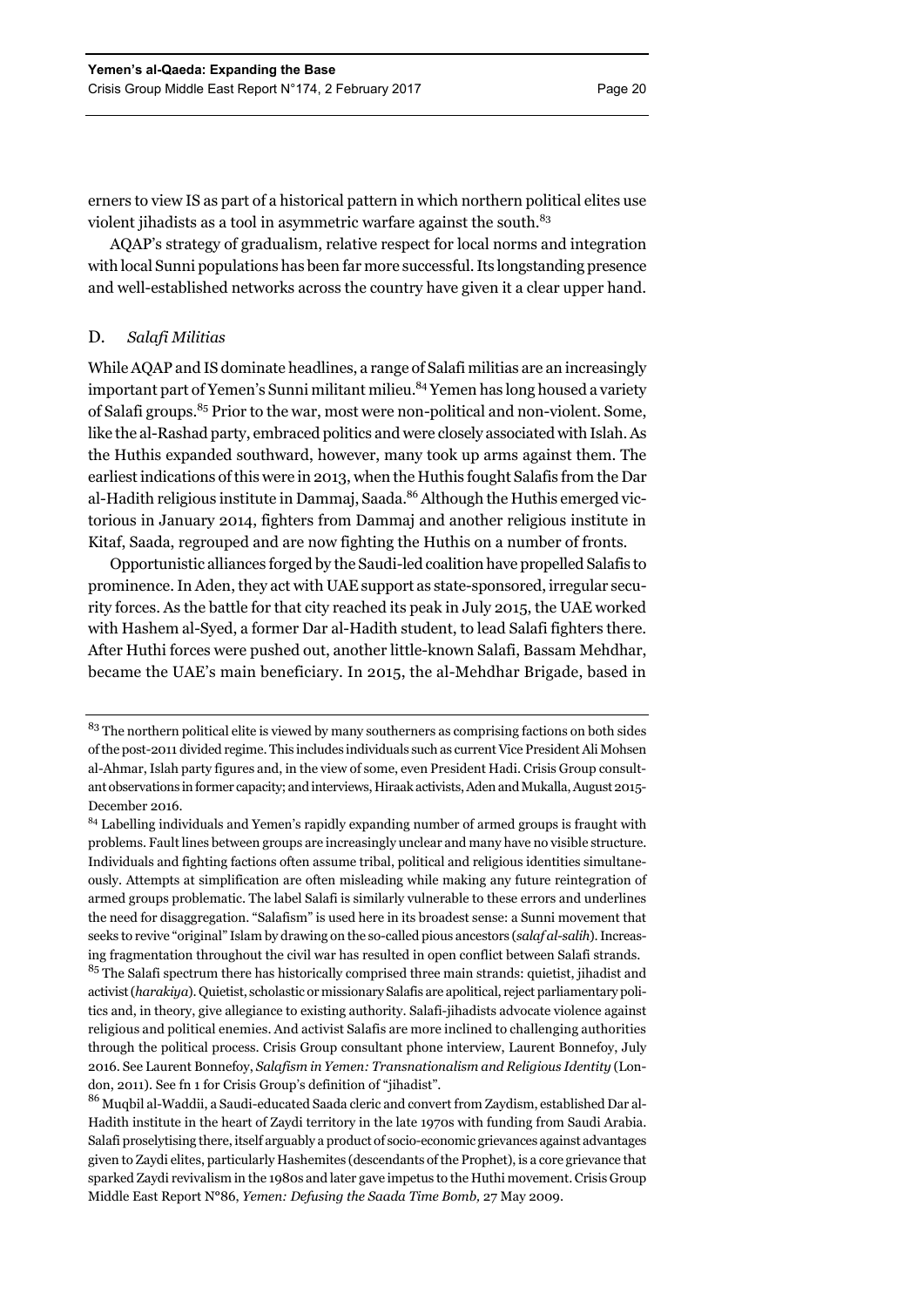Sheikh Othman and Mansoura districts, acted as a local security force. In October 2016, the group joined other Saudi-supported Yemeni forces in crossing the Saudi-Yemeni border in an attempt to push into Saada, the Huthi stronghold.<sup>87</sup>

Another group, the Security Belt forces, a UAE-supported militia established by presidential decree in May 2016 to help secure Aden and led by Nabil Mashwashi, a former South Yemen army commander, appears to have a significant Salafi component. Prominent Salafis, such as Hani Bin Baraik, a minister of state and figurehead of the group, tend to be anti-Islah which, just as their UAE backers, they suspect of collusion with AQAP.<sup>88</sup>

In Taiz, the lines between Salafi and AQAP/AAS fighters are blurred.<sup>89</sup> As in Aden, Salafis are at the forefront of Saudi-led coalition-sponsored efforts to repel Huthi advances. Among the city's myriad factions, one of the more notorious groups, acting with UAE-supplied weapons and armoured vehicles, is led by another former Dammaj student, Adel Abdu Farea, also known as Abu al-Abbas. His followers have included the Humat al-Qi'dah (Protectors of the Faith), a group responsible for the destruction of a seventeenth-century tomb in July 2016 and the burning of books belonging to Yemeni Christians. Al-Abbas's men have clashed with another group led by a Salafi sheikh, Sadeq Mahyoub, which is loyal to the Saudi-sponsored tribal sheikh Hamoud al-Mekhlafi. Saudi Arabia also sponsors the al-Hassam (Decisiveness) Brigade, which was founded by Adnan Ruzayyk al-Qumayshi, who left Dammaj in 2014, and is now led by Salafi figure Ammar Jundobi.<sup>90</sup>

Allegations abound regarding possible AQAP/IS links to a number of Salafi groups, but the exact connection is unclear.<sup>91</sup> Since December 2016, Salafi and other resistance militias have nominally been integrated into the Yemeni army while remaining separate in reality.<sup>92</sup>

Yemen's Salafi movement is undergoing a rapid transformation, shaped by the war and new sources of patronage. It is unclear how relationships between AQAP and various Salafi groups will develop and what, if any, political ambitions the latter have beyond defeating the Huthis. Their growth into a pivotal player in the civil war elevates the need for their representation in any political resolution, especially if they are to play a role as an alternative, among religious conservatives, to AQAP or

 $87$  This new battlefront is a very personal fight for many Salafis, who are seeking revenge for being forced out of the Dar al-Hadith institute.

<sup>&</sup>lt;sup>88</sup> Crisis Group interviews, coalition member, Adeni journalist, Dubai, September 2016. Many Salafis in the south are anti-Islah also because they see the party as northerners opposed to the south's secession.

<sup>89</sup> A former AQAP member said: "Taiz has been a special case in the Yemen war because AQAP has been able to successfully embed itself in the opposition to the Huthis there from the beginning, but those fighting are not AQAP core members". Crisis Group interview, September 2016.

<sup>&</sup>lt;sup>90</sup> Crisis Group consultant phone interviews in former capacity, local residents, political activists, journalist from Taiz and Aden, August 2016.

<sup>91</sup> Yemeni observers have linked the al-Hassam brigade to AQAP. Crisis Group interviews, Taiz politician, August 2016; prominent Sheikh from the Hashid tribal confederation, September 2016. Others claim links between AQAP or IS and Abu Abbas, with similar observations about connections with other individuals and factions. Crisis Group consultant phone interviews in former capacity, Taizi activists, journalist, September 2016.

<sup>92</sup> Crisis Group interview, Ammar al-Jundobi, Decisiveness Bridge field commander, Taiz, January 2017.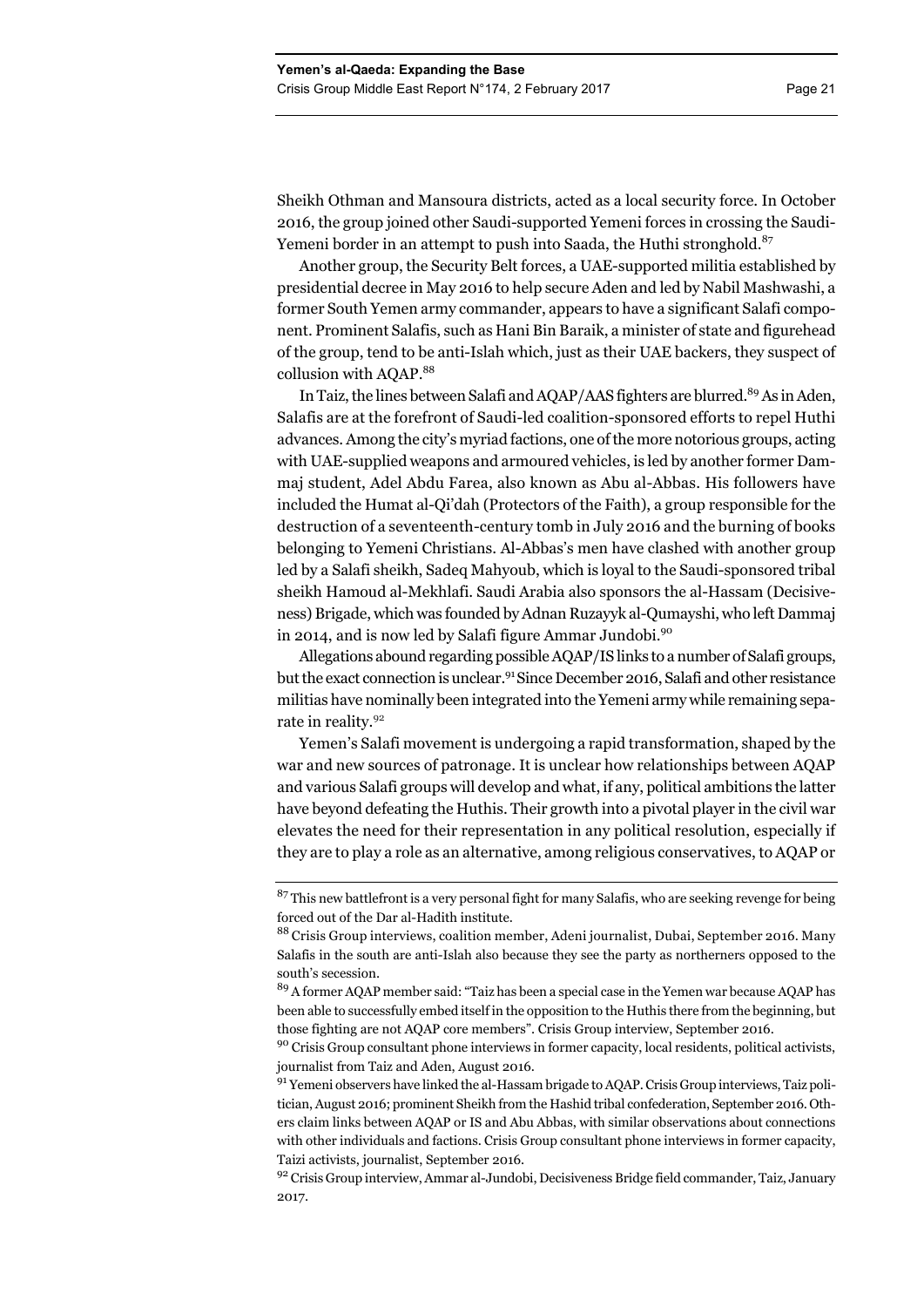IS. Thus far, the growth of Salafi militias appears to be feeding into AQAP's narrative of a Sunni defence against the Huthi takeover, while contributing to AQAP's aim of blurring the lines between AAS, its local insurgency arm, and Salafi groups in areas where they have been fighting alongside each other.

The UAE complicates this picture: it supports Salafi groups and, according to numerous Yemeni sources, has tried to either suppress or marginalise Islah because of that party's links to the Muslim Brotherhood, which it bans domestically.93 Islah, like Islamist groups actively engaged in politics across the Arab world, can play an essential role as firewall against radicalisation in Yemen. While the UAE officially supports its inclusion in any political settlement, its intolerance of Islah in practice risks pushing young men who might have chosen politics into the arms of the very violent jihadist groups the UAE wants to quash.

<sup>93</sup> Crisis Group interviews, GPC supporter, December 2016; Taizi politicians, November 2016; Adeni journalist, September, December 2016. Crisis Group consultant phone interviews in former capacity, Islah-aligned, pro-unity Mukalla residents, October 2016.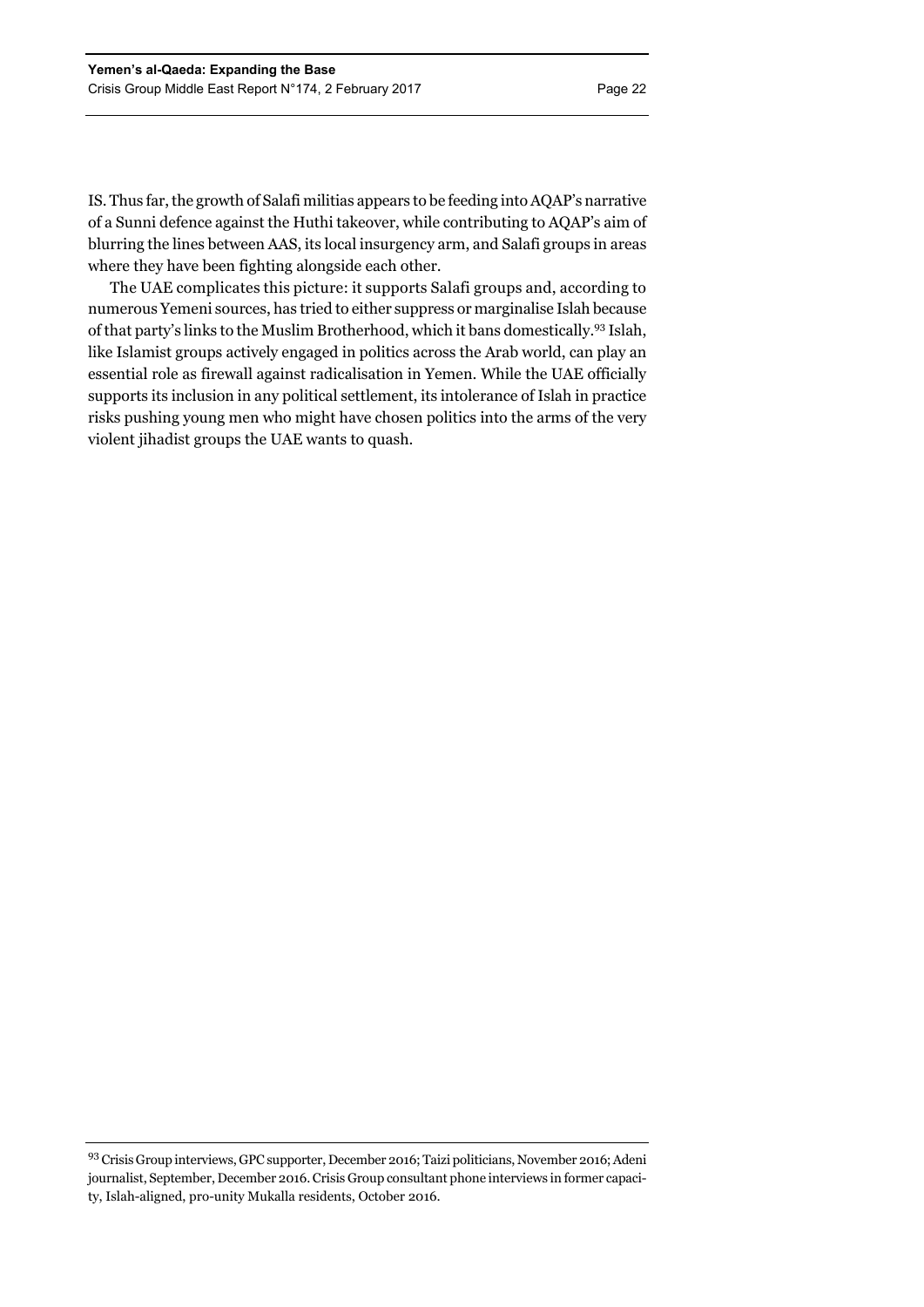## IV. **Reversing the Gains**

Yemen's war has created vast new opportunities for AQAP, a relatively minor player before 2011, and has given rise to the Yemeni wing of IS. While U.S. drone attacks and other military action have dealt repeated blows, AQAP is thriving in the context of state collapse, sectarianism, shifting opportunistic alliances and a war economy, with fresh recruits and more sources of weapons and income than ever before.

At a regional level, the undertow of the Saudi-Iranian rivalry drives sectarianism and incites radicalisation on both sides of the war. Without de-escalation between them, it risks becoming an extension of a wider competition between, on one side, Iran and its allies in Iraq, Syria and Lebanon – with Russia also playing a role – and the predominantly Sunni powers of the Saudi-led coalition, backed by Western states, including Israel. Dialling back this regional enmity is a vital priority.

Within Yemen, achieving a sustainable ceasefire and nationwide political settlement should be the priority. To reverse the growth of AQAP and IS will require a political settlement that is truly inclusive, provides a mechanism for addressing demands for local autonomy and outlines interim security arrangements that are accepted by local communities while operating under the umbrella of the state.

Including a range of Sunni Islamists, particularly Islah and Salafi groups prepared to engage in politics, in power-sharing arrangements would give them a stake in national politics and a viable political outlet as opposed to marginalising them and potentially pushing some toward violent jihadism. Many Yemenis have turned to violence because they view a Huthi/Saleh-dominated state as a threat to their survival. Overcoming zero-sum perspectives requires, as a first step, a compromise in which each side can be part of the government and security apparatus.

Addressing demands for regional autonomy would also be crucial to rolling back AQAP. The group has astutely carved out space in political battles between opposing regional sentiments by forging de facto alliances with other Sunni groups against Huthi/Saleh forces and embedding themselves in the war economy. For their part, Huthi/Saleh forces have used AQAP and IS as a convenient excuse to advance into predominantly Sunni territory, thereby exacerbating the problem.

Southerners in particular routinely downplay the AQAP/IS influence in southern areas, viewing them as tools in the hands of powerful northerners, particularly Saleh and Mohsen.94 Assassinations of southern intelligence and security officials, both before the Saudi-led intervention and after the Huthi/Saleh forces' removal from southern governorates five months later, have heightened their suspicions of them as an extension of a historical pattern of instrumentalising Islamists for political score-settling.

<sup>&</sup>lt;sup>94</sup> At times, this perception has served as a powerful motive for locals to assist in evicting AQAP from their areas, and the UAE-backed offensive in southern Hadramout in April 2016 utilised it. This local view of AQAP greatly contributed to the success of efforts by intelligence agencies in routing members who went into hiding after the April offensive. Hadramout residents, through information they provided to security forces, contributed to the capture of several leading figures, including AQAP's emir of Ash-Shihr in May 2016 and a senior ideologue in Hadramout in October 2016, and the discovery of weapons caches. Crisis Group consultant interviews in former capacity, Hiraak activists, Mukalla, March 2016.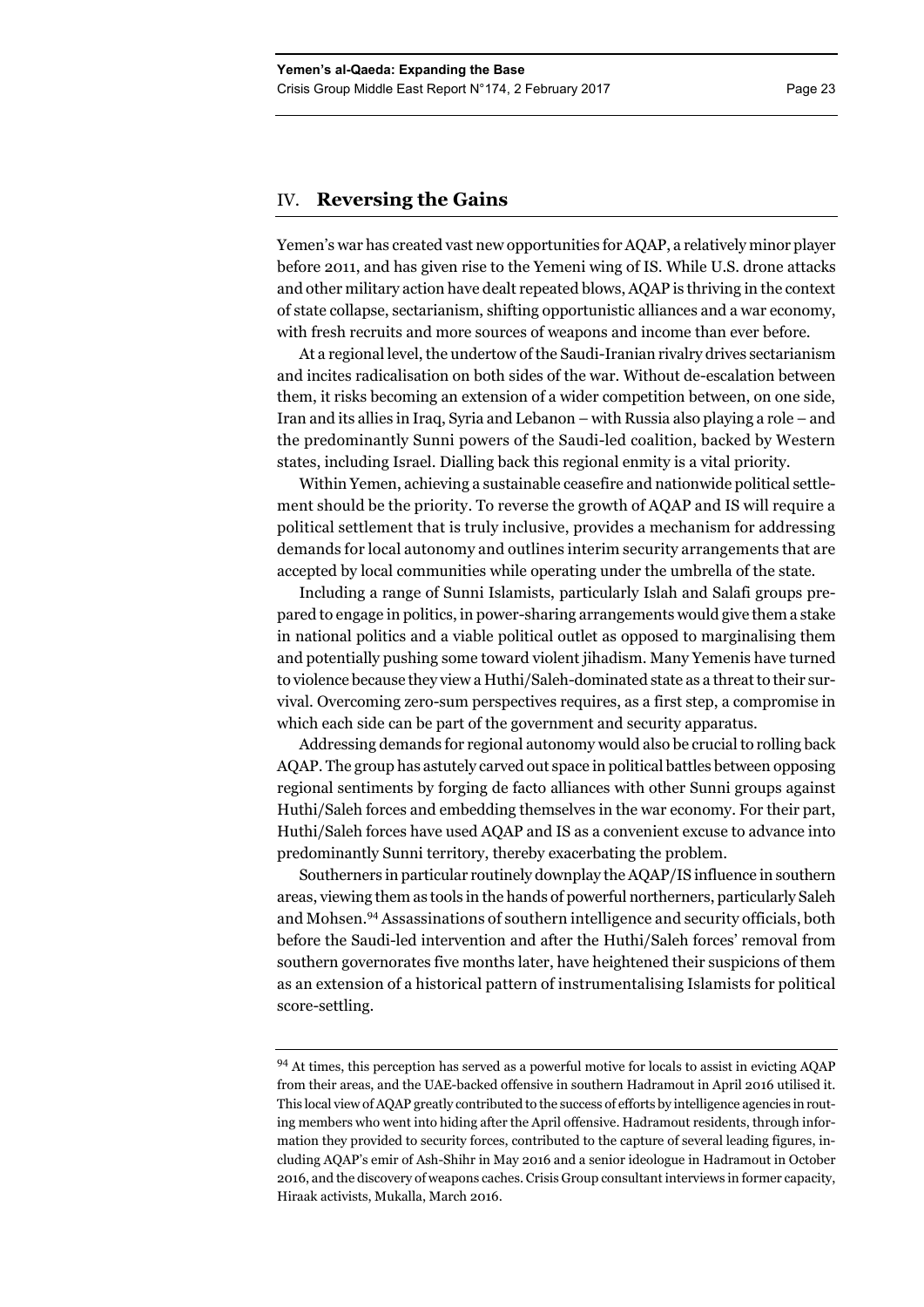At the same time, AQAP and IS have exploited opportunities in the south when the Huthis were the proximate enemy. Even after the latter's defeat there, some parts of the southern resistance fought with AAS against Hadi's forces, which many viewed as corrupt.95 These dynamics, which allowed AQAP/AAS to capitalise on local animosity toward the central government, are likely to continue as long as demands for regional autonomy remain unaddressed.

Clear interim security arrangements are a critical part of any effective settlement. This issue has been a sticking point in UN-led negotiations. The Hadi government and its GCC backers insist on close implementation of UN Security Council Resolution 2216 (2015), which calls on Huthi/Saleh forces to withdraw from areas they captured and to disarm. The Huthi/Saleh bloc, however, argues for the establishment of a new government first, of which they would form an integral part, and then the withdrawal and disarmament of all militias, not just their own.

After 22 months of war, the Huthi/Saleh bloc emphasises that there is no functioning state led by the Hadi government to hand authority to. Even in areas "liberated" from Huthi/Saleh control, authority is diffuse, often resting with local militias. As such, abrupt withdrawals of Huthi/Saleh forces from areas they control could open a security void for AQAP and IS to exploit. Yet, their continued presence in contested areas and dominance in the north, to the exclusion of other constituencies, exacerbates communal tensions that radical groups could also take advantage of.

In the short term, Yemen needs clear interim security arrangements that are tailored to local political realities. Areas like Taiz will be most difficult to tackle, as warring forces are positioned in close quarters on the battlefield and can each claim acceptance from certain parts of the local community. Bringing together locally accepted combatants under the umbrella of local authorities acting on behalf of the state would be ideal, at least until the overarching issues of military-security reform and disarmament, demobilisation and reintegration can be addressed nationally.

Reaching an inclusive overall settlement to end the war offers the best chance to undercut AQAP's prospects, but such a settlement may not be feasible. Even if the UN is able to broker a deal, it is unlikely to result in a quick end to this multifaceted conflict with regional dimensions. Yemenis and their external backers should, therefore, look for measures, such as those that follow, that could still go some way toward curbing AQAP/IS expansion.

**Addressing state orchestration of jihadist groups.** AQAP and IS are part of a domestic/regional power struggle marked by shifting alliances in which they tend to be no one's primary enemy. Following the 2011 political unrest and the Huthis' 2014- 2015 military advance southward in alliance with Saleh's forces, the jihadists' traditional channels of influence and co-optation became divided, leaving AQAP activities theoretically open to exploitation by various regime and ex-regime forces in the ensuing civil war. Because of this, Western governments and regional states should

<sup>&</sup>lt;sup>95</sup> From February to March 2016, AAS and renegade fighters from the southern resistance fought together against Hadi forces in the Mansoura district where AAS had a base. Three of them, who were listed by the Hadi government as wanted AQ members, acknowledged they were fighting alongside AAS but denied being members. They cited corruption and cronyism as primary grievances against the government. The jihadists were eventually pushed out, with some leaving through negotiations. Crisis Group consultant interviews in former capacity, Aden, March 2016.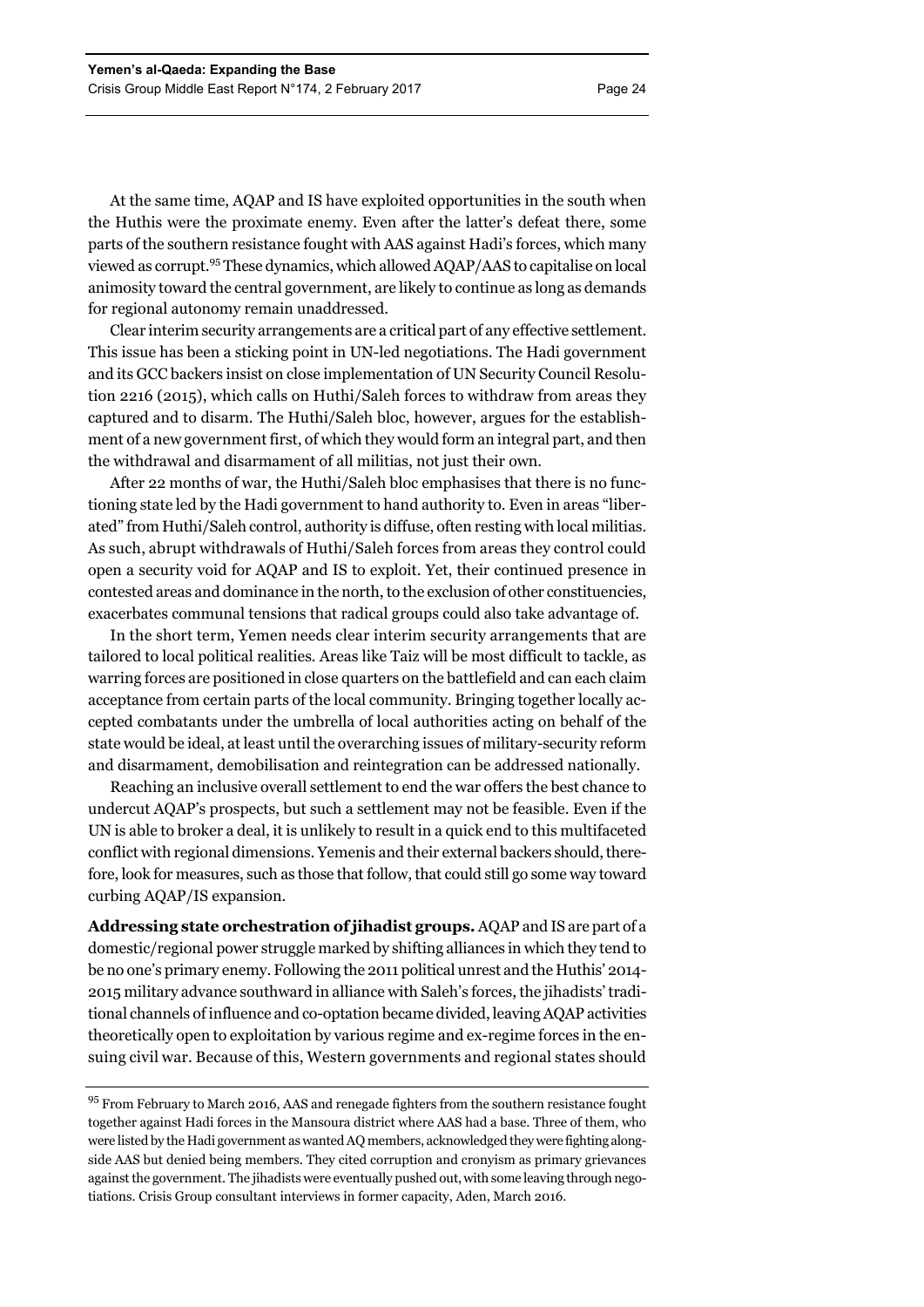continuously re-evaluate the motivations of Yemeni actors and their external backers to counter AQAP/IS. While it is often difficult in Yemen to discern who may or may not be using AQAP/IS to their advantage, states involved in the conflict should be willing to regularly assess their partners and put pressure on them to change course if they are found to be tolerating or encouraging the growth of AQAP/IS to achieve tactical objectives.

In addition to routine evaluation of allies' actions, it is important in principle to decouple development assistance from counter-terrorism aid to the Hadi government and any other government that may emerge from a political settlement, thereby limiting the extent to which they can benefit financially from AQAP/IS's presence. Failure to acknowledge and address this state-jihadist interaction would likely further alienate the population, which often views AQAP, or more recently IS, at least partially as political leaders' tools, from policymakers.

**Improving governance in areas previously under, or vulnerable to, militant control.** A key aspect of AQAP's ability to gain initial acceptance has been its proven pragmatism: instituting effective governance and addressing a long-neglected population's pressing concerns. It has prioritised providing security, basic services and a judicial system able to resolve grievances, such as long-running land disputes, showing itself as a viable, better alternative to the state.

For a post-conflict government to successfully counter AQAP, it would have to provide better governance, with local ownership over decisions, in areas previously under AQAP control and/or that are vulnerable to them. As a priority, this includes quick and non-corrupt dispute resolution, security provision rather than predatory score-settling and basic services such as electricity and water.

Aden stands out in many ways as an example of what not to do. When Huthi/Saleh fighters were evicted in July 2015, the exuberance of military victory was not followed by a similar enthusiasm for instituting governance. More than a year later, local authorities reestablished the city's central prison and opened unofficial detention facilities, but failed to put in place a functioning court system. Even as some residents are supportive of the governor's and security director's efforts to restore order, many complain of corruption by government officials and of continued insecurity, a function of a security service divided along intra-southern lines of competition.<sup>96</sup>

The experience in Abyan is a cautionary tale of how working through local militias without a clear plan for incorporating them into the state security forces or deploying them to help stabilise areas retaken from jihadists can backfire. Local militias known as popular committees were central to the U.S.-supported pushback against AQAP/AAS in Abyan and Shabwa in 2012. Their use yielded the short-term

<sup>&</sup>lt;sup>96</sup> Security services under the Aden governor and security chief function as a state within a state. Tensions are high between them and forces aligned with Hadi and his interior minister, Hussein al-Arab. The Security Belt forces technically fall under the interior minister, though the degree to which he controls them is questionable. All factions are competing for Emirati patronage and support. Overlaying the competition is a historical division from the 1986 civil war in which a group from the current governorates of Dalia and Lahi won over their adversaries, mainly from Abyan and Shebwa. Hadi and al-Arab are associated with the latter, while the Aden governor and his security chief are associated with the former. Crisis Group consultant interviews, more than a half a dozen Aden residents, the Aden governor and Aden security chief, Aden, January 2017.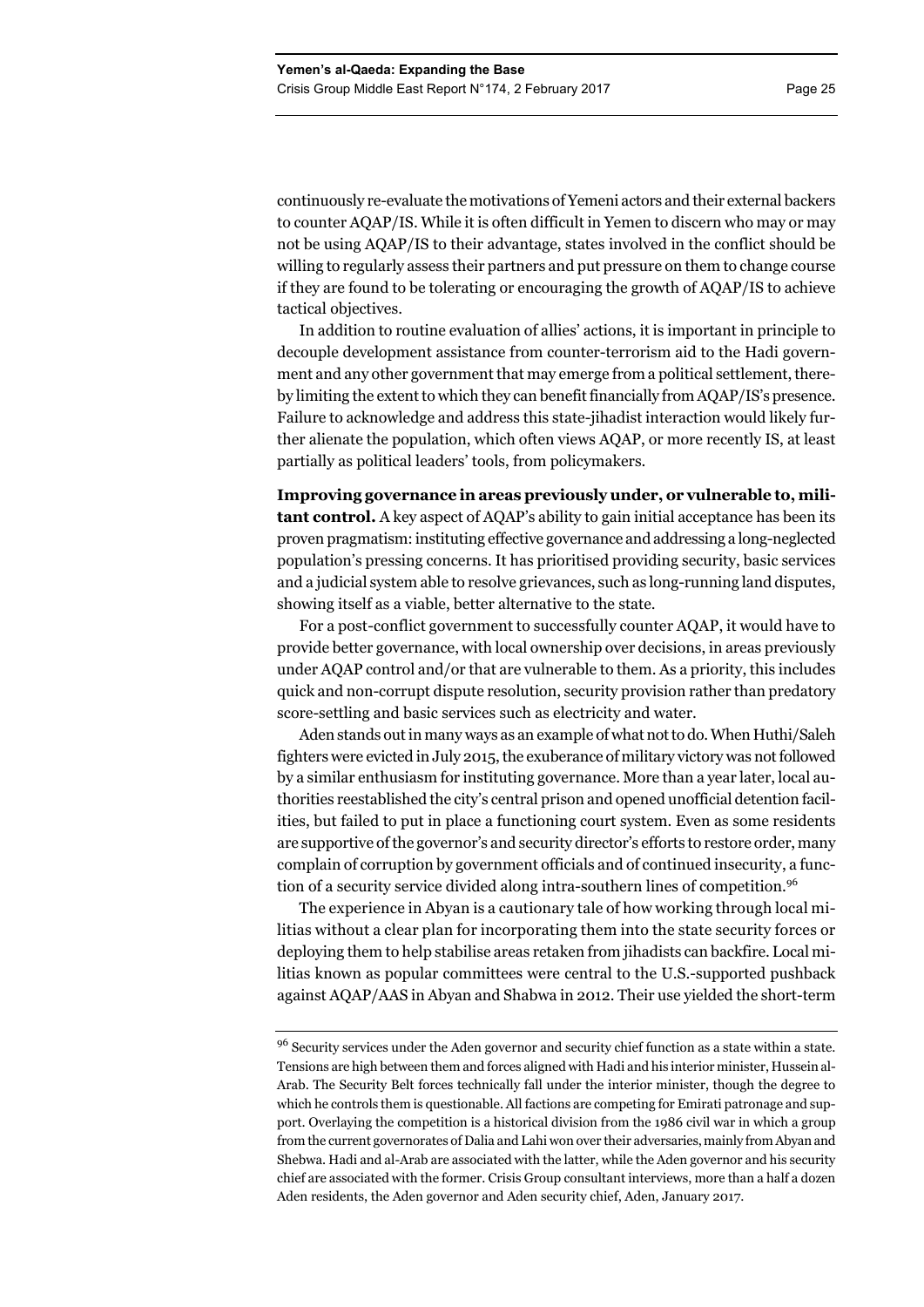gain of driving AQAP out, but as the only force in charge of security they contributed to local tensions, entrenched exclusionary patronage networks and were vulnerable to infiltration by violent jihadists, who used them as a cover to establish networks for future resurgence. As a Zinjibar farmer put it, "I would not trust the Popular Committees even to watch over my goats".<sup>97</sup>

After several cycles of evicting AQAP/AAS from towns in Abyan, only to see them return, residents still complain of the government's lack of attention to services and governance. According to a resident of Jaar, the UAE and its local partners, most of which seek southern separation, had some success in pushing AQAP into the neighbouring governorate of al-Bayda in 2016, but there are still far too few governmentprovided services and an unmet desire for governance.98

Mukalla appears to show improvement. In April 2016, locally recruited ground forces and UAE troops, with U.S. support, retook territory through what appeared to be a largely negotiated withdrawal of AQAP forces that spared the population a bloody battle. Some Hadramis say that the population is now working with the UAE and local security forces to identify and apprehend remaining AQAP supporters in the city and that services, such as water and electricity, are working well.99 Still, the success was almost immediately followed by accusations of corruption, cronyism, arbitrary detention and torture by the new authorities and security forces. Nonsecessionist residents and those politically aligned to Islah continue to complain of unlawful arrests, torture and disappearances at the hands of the new Elite security forces (a group similar to the Security Belt in Aden that is composed of local fighters trained by the UAE) and UAE troops.<sup>100</sup>

**Disaggregating rather than conflating Sunni Islamist groups.** AQAP is an internally diverse organisation with varying layers of support among the local population and shifting alliances. Its efforts to blend in with the larger Sunni community and to ease affiliation requirements (especially the loyalty oath) expand its influence even as they leave it vulnerable to efforts to peel off supporters motivated less by its global agenda than by local political or economic grievances.

Protagonists on both sides of the war have at times been quick to label a wide range of Sunni Islamists – from Islah to various Salafi and other fighting groups – as AQAP, instead of acknowledging clear differences between them. As a southern fighter from the "February 16" militia (one of many southern insurgent groups), listed by Aden's security directorate as a wanted AQAP member, stated:

<sup>97</sup> The farmer said he knew Popular Committee members who had been AAS members. Crisis Group consultant interview in former capacity, Aden, June 2012. There were exceptions, notably in northern Abyan areas such as Lawder, where local militias were well-liked and more representative of local communities. Crisis Group consultant interviews in former capacity, local residents, Lawder, May 2012. For more information, see Iona Craig, "End of Emirate?", IHS Jane's Terrorism and Insurgency Centre, September 2012.

<sup>98</sup> Crisis Group phone interview, Jaar resident, September 2016.

<sup>99</sup> Crisis Group interviews, Hadrami politicians, Abu Dhabi, October 2016; phone interviews, Mukalla resident, November, December 2016.

<sup>&</sup>lt;sup>100</sup> Crisis Group consultant phone interviews in former capacity, Islah-aligned, pro-unity Mukalla residents, May, June and October 2016. See also '"We lived in days of hell": Civilian Perspectives on Conflict in Yemen', Center for Civilians in Conflict, January 2017, p. 31.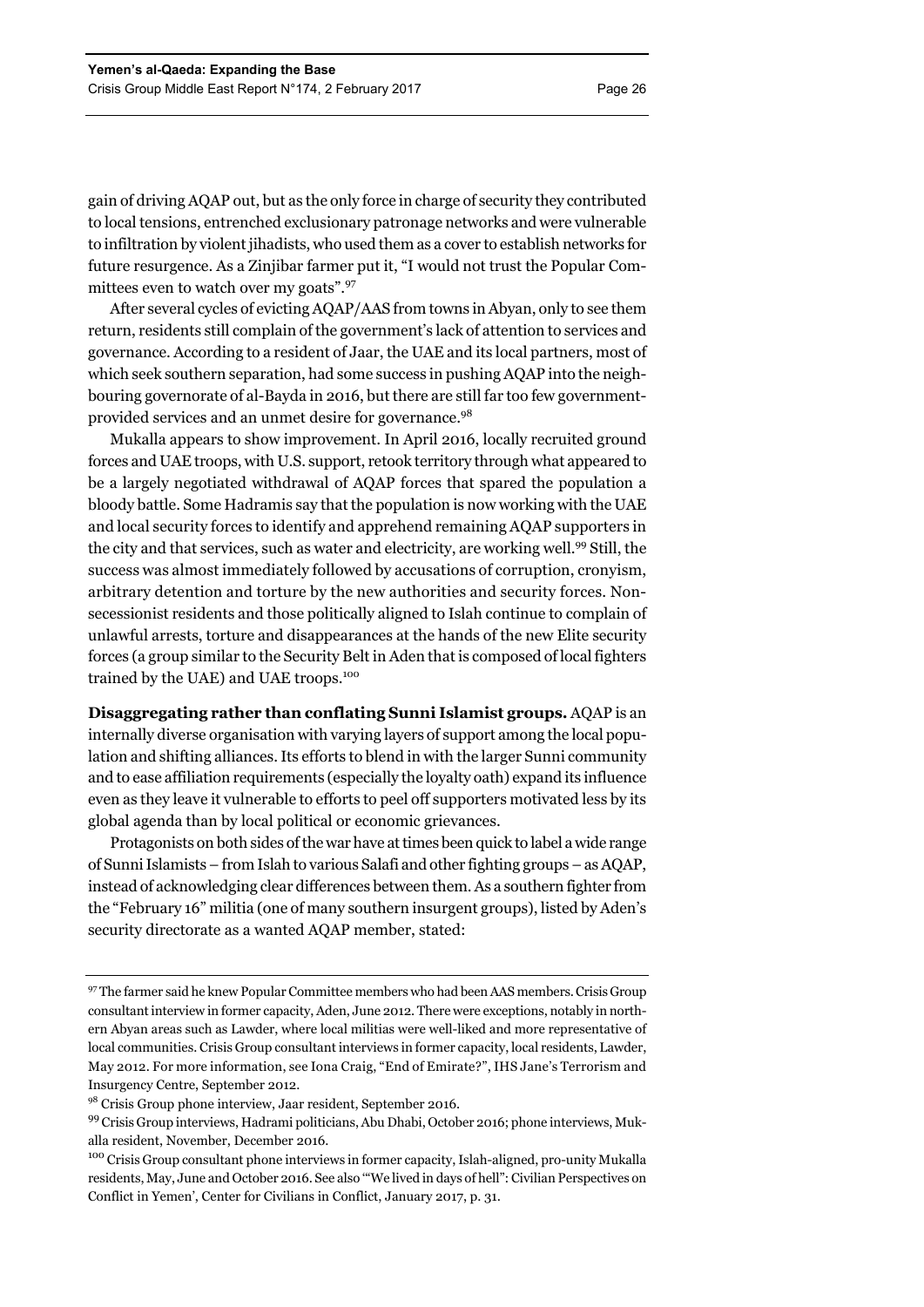In addition, there is far too little effort to disaggregate AAS rank and file from AQAP core members. As a politician from Abyan noted:

Ansar al-Sharia was born of al-Qaeda but is different. Most Ansar followers in Abyan are local. Many are young men who are very poor with no prospects. You can strike agreements with them and pull them away from al-Qaeda. After al-Qaeda was removed from Abyan, Ansar supporters stayed behind. It is important to give them [political and economic] opportunities.<sup>102</sup>

Understanding who can be negotiated with and convinced to peacefully participate in political and social life is tricky and a shifting target that requires buy-in and expertise from local communities. But in Yemen's fractured political environment, it is a critical component of limiting AQAP's growing reach.

**Using military tools judiciously.** At times military force is a necessary component of confronting AQAP/IS, but it should be used judiciously, in coordination with local actors and in a way that respects local laws and norms, lest it produce a political and social backlash to AQAP/IS's advantage. Military campaigns, whether carried out by Huthi/Saleh forces or the government, that have targeted real or alleged AQAP/IS operatives with conventional force have often devastated local infrastructure and communities, while arguably setting back the cause of curtailing AQAP/IS influence. A tactic that has proved more effective is the threat of force combined with local negotiations with militants to encourage core AQAP supporters to leave areas, particularly cities, thereby sparing population centres widespread destruction and taking the fight against combatants unwilling to negotiate to less-populated areas. For the most part, this happened in Mukalla, and with considerable success.

The type of force used against AQAP/IS is also important. In Yemen, foreign troops, particularly Western ones, and even fighters from a different region of the country, risk antagonising local populations that view them as invaders. Even when local fighters are used, they can become part of the problem if they are operating outside of a clear legal framework. Many local residents saw as predatory some Popular Committees in Abyan, Security Belt forces in Aden and Elite forces in Hadramout.103

Drones, too, should be used judiciously and in coordination with Yemeni authorities so as not to violate sovereignty. While the Hadi government and the civil war have given the U.S. virtual carte blanche to pursue its drone campaign, tactical success in killing key operatives and ideologues has not stopped the organisation's rapid growth. Their use raises the additional risk of replacements becoming increasingly

<sup>&</sup>lt;sup>101</sup> Crisis Group consultant interviews in former capacity, "February 16" fighters, Mansura, Aden, March 2016.

<sup>102</sup> Crisis Group phone interview, September 2016.

<sup>&</sup>lt;sup>103</sup> Crisis Group phone interview, Aden resident, November 2016; consultant phone interviews in former capacity, Islah-aligned, pro-unity Mukalla residents, October 2016.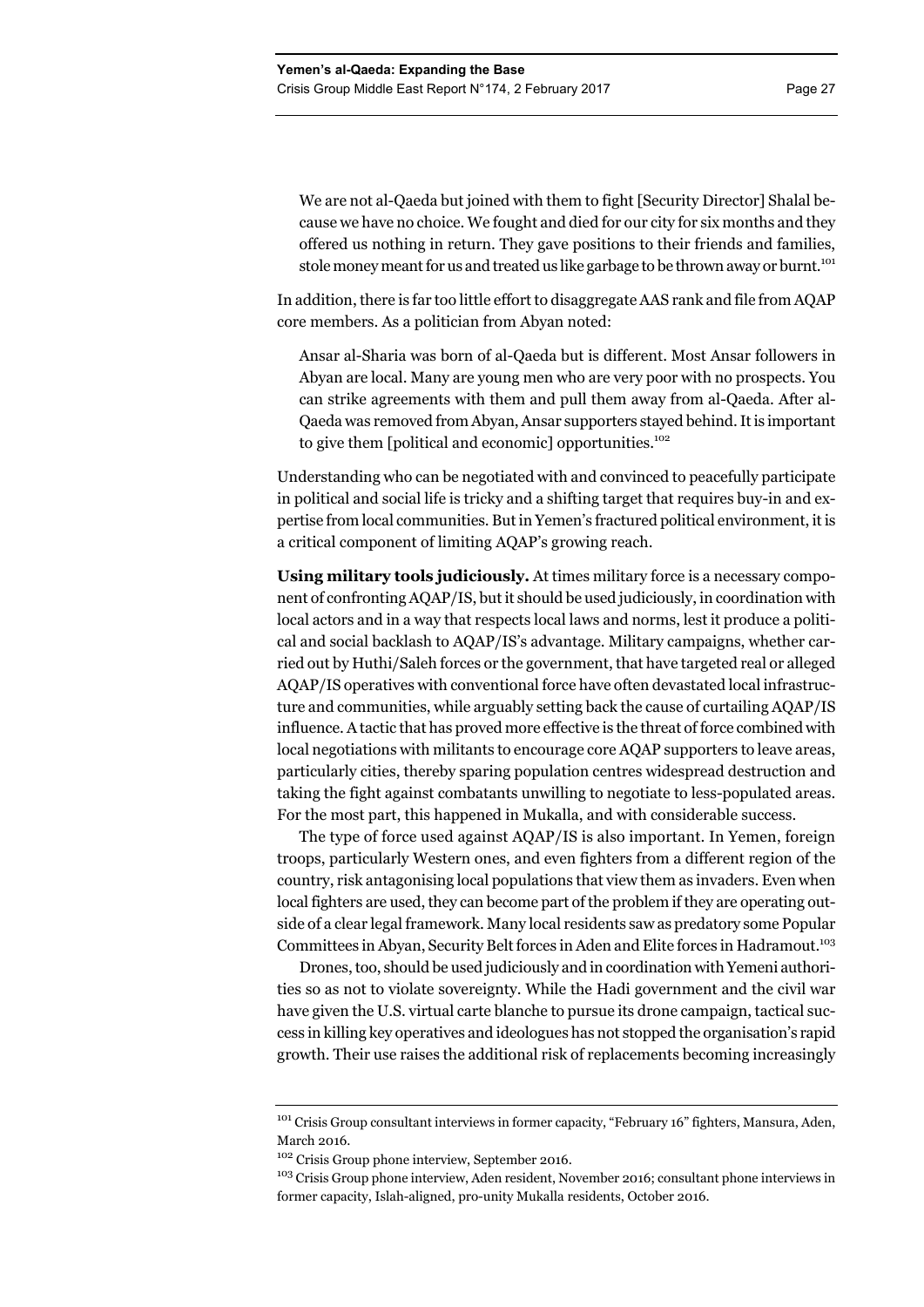hard-line. For example, al-Wuhayshi's successor, al-Raymi, is widely regarded as far more ruthless than his predecessor.

While drone strikes' impact is difficult to assess, many Yemenis suggest that they are counterproductive, breeding anti-U.S. and anti-Yemeni government sentiment when civilians are killed, which can radicalise victims' families. This is especially the case with U.S. "signature" strikes that are based on patterns of behaviour, without knowing the identity of the targeted individual.

The first military actions by the Trump administration in Yemen bode poorly for the prospect of smartly and effectively countering AQAP. A 29 January 2017 U.S. Special Forces raid in al-Bayda governorate, a critical battleground between pro- and anti-Huthi forces, killed a U.S. commando and several prominent tribesmen associated with AQAP, but also according to local sources many civilians, including at least ten women and children.104 The use of U.S. soldiers, high civilian casualties and disregard for local tribal and political dynamics – many killed were local tribesmen motivated by the internal Yemeni power struggle as much as or more than AQAP's international agenda – plays into AQAP's narrative of defending Muslims against the West and could increase anti-U.S. sentiment and with it AQAP's pool of recruits.105

<sup>104 &</sup>quot;Yemeni civilians killed in first US raid under Trump", Al Jazeera English*,* 31 January 2017. <sup>105</sup> On its Telegram channel, AQAP framed the raid as part of an ongoing U.S. effort to weaken Sunni resistance in al-Bayda and give the area to the Huthis. "AQAP declares latest U.S. raid in Yemen only incites Muslims, fighters against America", SITE Intelligence Group*,* 29 January 2017.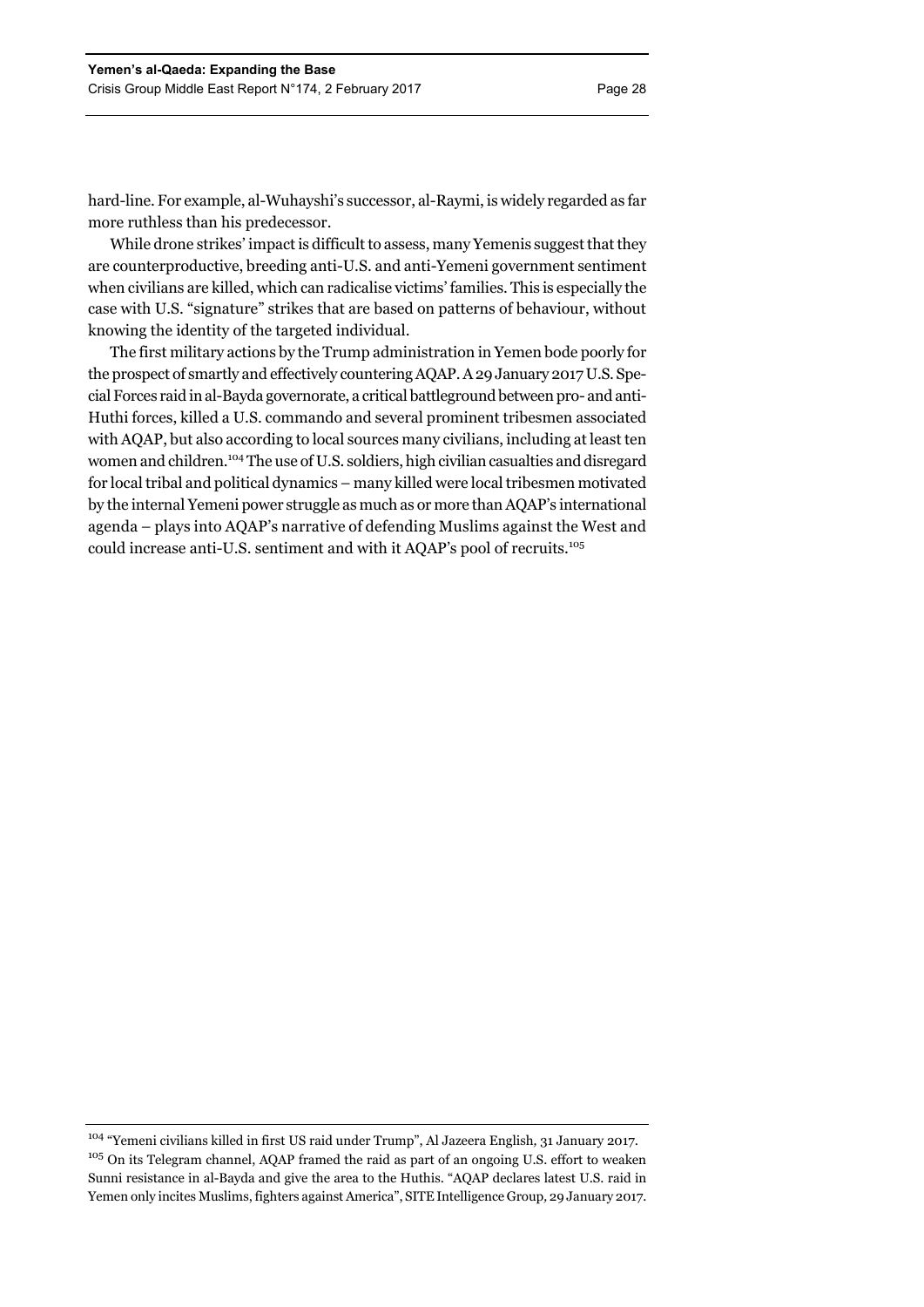## V. **Conclusion**

AQAP and IS are unique in being the only two of many warring parties in Yemen which are at least ostensibly enemies of the conflict's two main antagonists: Hadialigned forces and the Huthi/Saleh bloc. They are also in the incongruous position of being the conflict's greatest beneficiaries, thriving in the context of state collapse, growing sectarian polarisation, fluid alliances and an expanding war economy. They are part of a regional trend of religiously-justified violence that is making conflict resolution evermore elusive. Yemen's regionalised civil war shows little sign of abating. Instead, this multifaceted struggle looks set to deepen confessional divides – not previously a focal point of conflict – to the benefit of AQAP and IS and detriment of the country, its people and global security.

## **Brussels, 2 February 2017**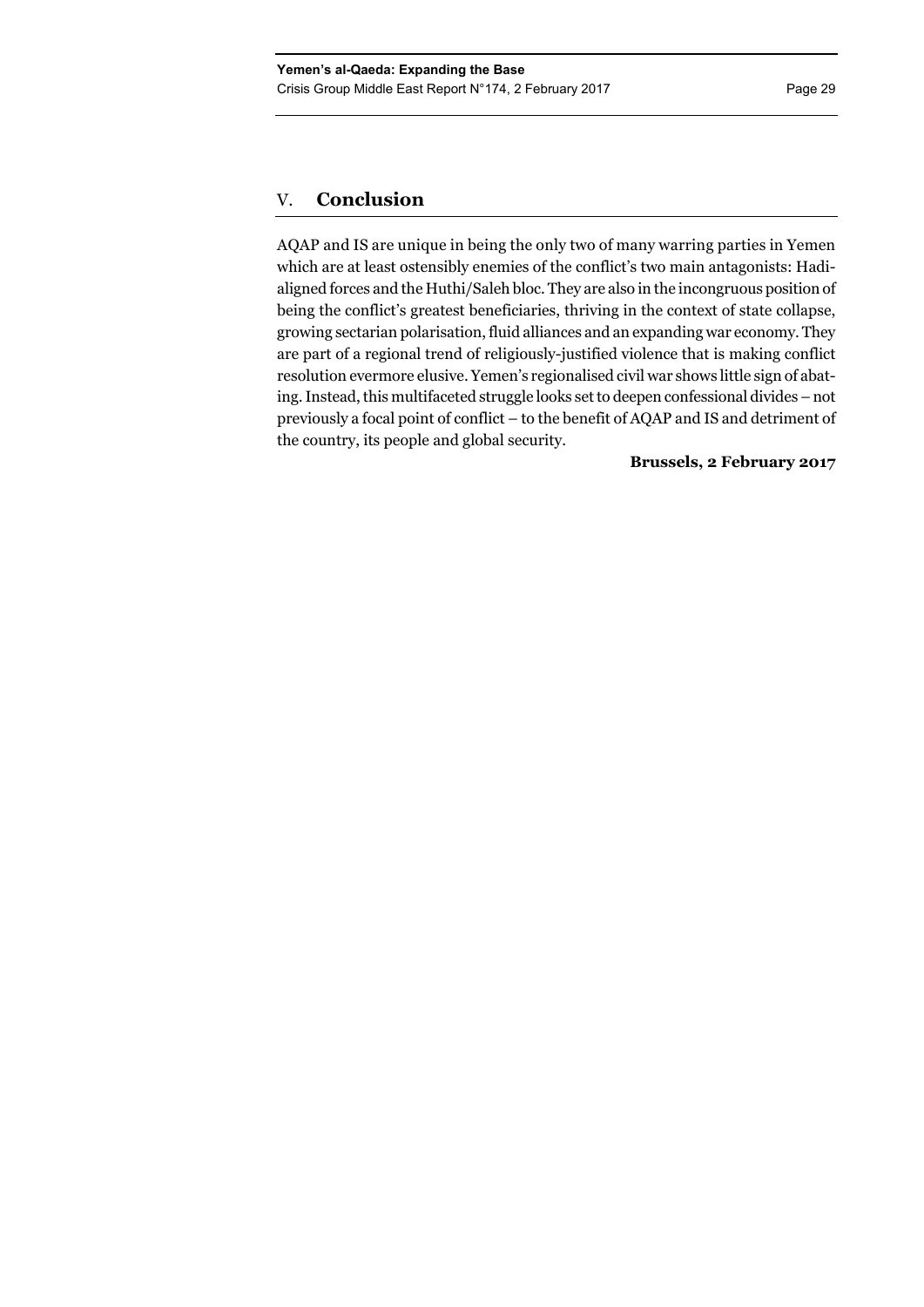## Appendix A: Map of Yemen

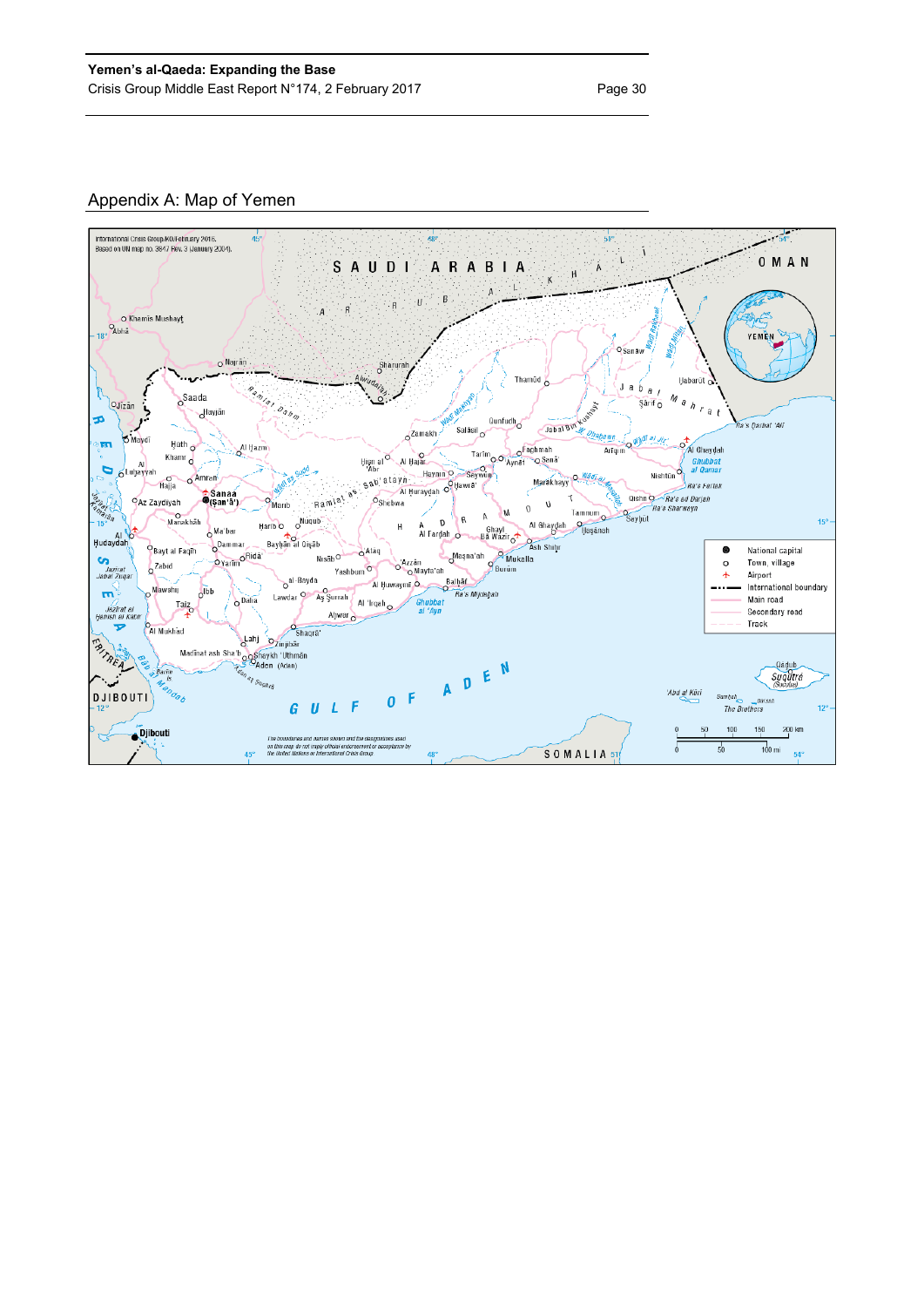## Appendix B: About the International Crisis Group

The International Crisis Group (Crisis Group) is an independent, non-profit, non-governmental organisation, with some 120 staff members on five continents, working through field-based analysis and high-level advocacy to prevent and resolve deadly conflict.

Crisis Group's approach is grounded in field research. Teams of political analysts are located within or close by countries or regions at risk of outbreak, escalation or recurrence of violent conflict. Based on information and assessments from the field, it produces analytical reports containing practical recommendations targeted at key international, regional and national decision-takers. Crisis Group also publishes *CrisisWatch*, a monthly early warning bulletin, providing a succinct regular update on the state of play in up to 70 situations of conflict or potential conflict around the world.

Crisis Group's reports are distributed widely by email and made available simultaneously on its website, www.crisisgroup.org. Crisis Group works closely with governments and those who influence them, including the media, to highlight its crisis analyses and to generate support for its policy prescriptions.

The Crisis Group Board of Trustees – which includes prominent figures from the fields of politics, diplomacy, business and the media – is directly involved in helping to bring the reports and recommendations to the attention of senior policymakers around the world. Crisis Group is chaired by former UN Deputy Secretary-General and Administrator of the United Nations Development Programme (UNDP), Lord Mark Malloch-Brown. Its Vice Chair is Ayo Obe, a Legal Practitioner, Columnist and TV Presenter in Nigeria.

Crisis Group's President & CEO, Jean-Marie Guéhenno, served as the UN Under-Secretary-General for Peacekeeping Operations from 2000-2008, and in 2012, as Deputy Joint Special Envoy of the United Nations and the League of Arab States on Syria. He left his post as Deputy Joint Special Envoy to chair the commission that prepared the white paper on French defence and national security in 2013. Crisis Group's international headquarters is in Brussels, and the organisation has offices in nine other locations: Bishkek, Bogota, Dakar, Islamabad, Istanbul, Nairobi, London, New York, and Washington DC. It also has staff representation in the following locations: Bangkok, Beijing, Beirut, Caracas, Delhi, Dubai, Gaza City, Guatemala City, Jerusalem, Johannesburg, Kabul, Kiev, Mexico City, Rabat, Sydney, Tunis, and Yangon.

Crisis Group receives financial support from a wide range of governments, foundations, and private sources. Currently Crisis Group holds relationships with the following governmental departments and agencies: Australian Department of Foreign Affairs and Trade, Austrian Development Agency, Canadian Department of Foreign Affairs, Trade and Development, Dutch Ministry of Foreign Affairs, Finnish Ministry for Foreign Affairs, French Ministry of Foreign Affairs, German Federal Foreign Office, Irish Aid, Principality of Liechtenstein, Luxembourg Ministry of Foreign Affairs, New Zealand Ministry of Foreign Affairs and Trade, Norwegian Ministry of Foreign Affairs, Swedish Ministry of Foreign Affairs, Swiss Federal Department of Foreign Affairs, and U.S. Agency for International Development.

Crisis Group also holds relationships with the following foundations: Carnegie Corporation of New York, Henry Luce Foundation, Humanity United, John D. and Catherine T. MacArthur Foundation, Koerber Foundation, Open Society Foundations, Open Society Initiative for West Africa, Ploughshares Fund, Rockefeller Brothers Fund, and Tinker Foundation.

**February 2017**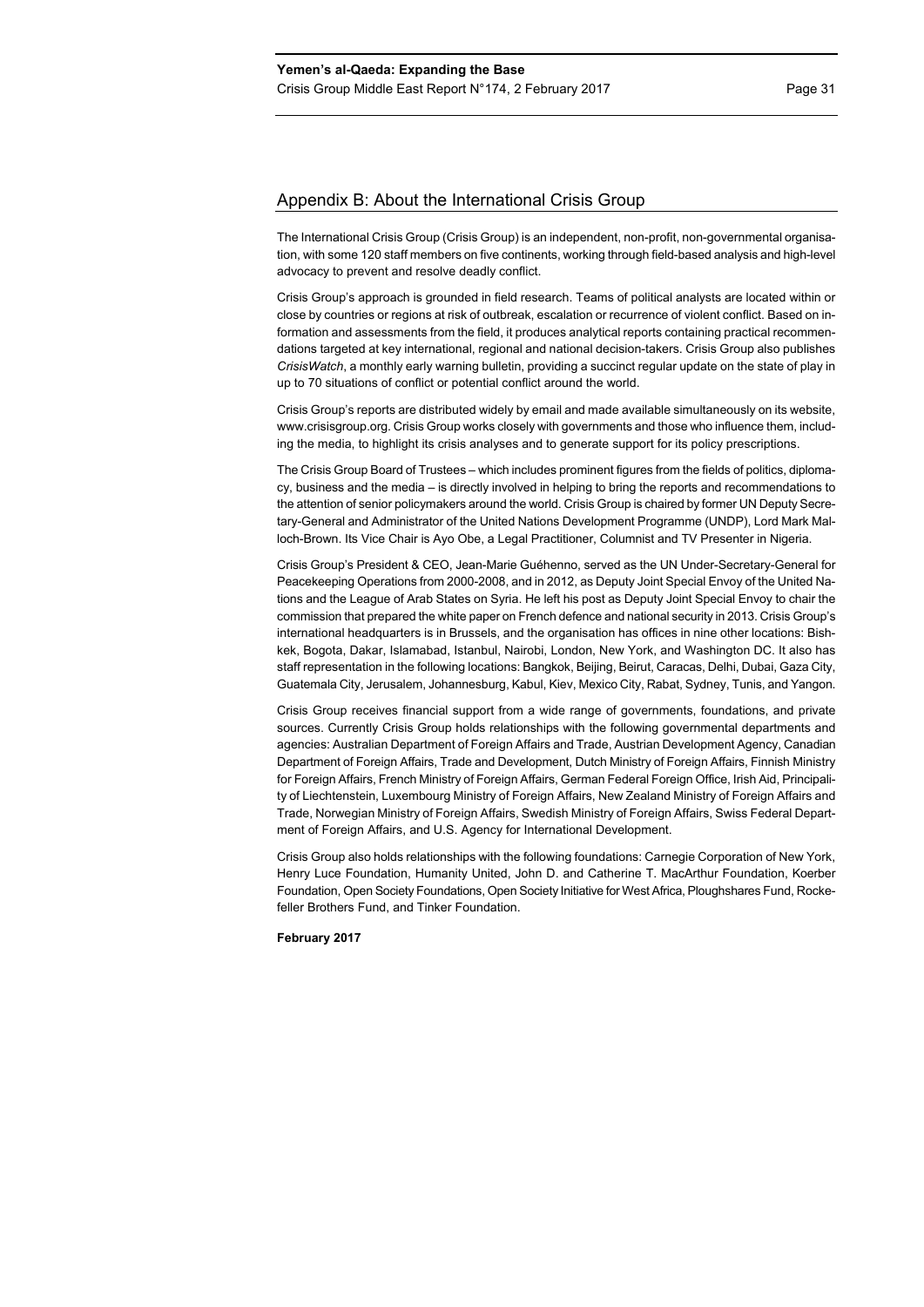## Appendix C: Reports and Briefings on the Middle East and North Africa since 2014

#### **Special Reports**

- *Exploiting Disorder: al-Qaeda and the Islamic State*, Special Report, 14 March 2016 (also available in Arabic).
- *Seizing the Moment: From Early Warning to Early Action*, Special Report N°2, 22 June 2016.

#### **Israel/Palestine**

- *The Next Round in Gaza,* Middle East Report N°149, 25 March 2014 (also available in Arabic).
- *Gaza and Israel: New Obstacles, New Solutions,*  Middle East Briefing N°39, 14 July 2014.
- *Bringing Back the Palestinian Refugee Question,* Middle East Report N°156, 9 October 2014 (also available in Arabic).
- *Toward a Lasting Ceasefire in Gaza*, Middle East Briefing N°42, 23 October 2014 (also available in Arabic).
- *The Status of the Status Quo at Jerusalem's Holy Esplanade,* Middle East Report N°159, 30 June 2015 (also available in Arabic and Hebrew).
- *No Exit? Gaza & Israel Between Wars,* Middle East Report N°162, 26 August 2015. (also available in Arabic).
- *How to Preserve the Fragile Calm at Jerusalem's Holy Esplanade*, Middle East Briefing N°48, 7 April 2016 (also available in Arabic and Hebrew).
- *Israel/Palestine: Parameters for a Two-State Settlement*, Middle East Report N°172, 28 November 2016.

#### **Iraq/Syria/Lebanon**

- *Iraq: Falluja's Faustian Bargain*, Middle East Report N°150, 28 April 2014 (also available in Arabic).
- *Flight of Icarus? The PYD's Precarious Rise in Syria,* Middle East Report N°151, 8 May 2014 (also available in Arabic).
- *Lebanon's Hizbollah Turns Eastward to Syria*, Middle East Report N°153, 27 May 2014 (also available in Arabic).
- *Iraq's Jihadi Jack-in-the-Box*, Middle East Briefing N°38, 20 June 2014.

*Rigged Cars and Barrel Bombs: Aleppo and the State of the Syrian War*, Middle East Report N°155, 9 September 2014 (also available in Arabic).

- *Arming Iraq's Kurds: Fighting IS, Inviting Conflict*, Middle East Report N°158, 12 May 2015 (also available in Arabic).
- *Lebanon's Self-Defeating Survival Strategies,*  Middle East Report N°160*,* 20 July 2015 (also available in Arabic).
- *New Approach in Southern Syria*, Middle East Report N°163, 2 September 2015 (also available in Arabic).
- *Arsal in the Crosshairs: The Predicament of a Small Lebanese Border Town,* Middle East Briefing N°46, 23 February 2016 (also available in Arabic).
- *Russia's Choice in Syria*, Middle East Briefing N°47, 29 March 2016 (also available in Arabic).
- *Steps Toward Stabilising Syria's Northern Border*, Middle East Briefing N°49, 8 April 2016 (also available in Arabic).
- *Fight or Flight: The Desperate Plight of Iraq's "Generation 2000"*, Middle East Report N°169, 8 August 2016 (also available in Arabic).

#### **North Africa**

- *The Tunisian Exception: Success and Limits of Consensus*, Middle East/North Africa Briefing N°37, 5 June 2014 (only available in French and Arabic).
- *Tunisia's Borders (II): Terrorism and Regional Polarisation*, Middle East/North Africa Briefing N°41, 21 October 2014 (also available in French and Arabic).
- *Tunisia's Elections: Old Wounds, New Fears*, Middle East and North Africa Briefing N°44 (only available in French).
- *Libya: Getting Geneva Right*, Middle East/North Africa Report N°157, 26 February 2015. (also available in Arabic).
- *Reform and Security Strategy in Tunisia*, Middle East/North Africa a Report N°161, 23 July 2015 (also available in French).
- *Algeria and Its Neighbours*, Middle East/North Africa Report N°164, 12 October 2015 (also available in French and Arabic).
- *The Prize: Fighting for Libya's Energy Wealth*, Middle East/North Africa Report N°165, 3 December 2015 (also available in Arabic).
- *Tunisia: Transitional Justice and the Fight Against Corruption*, Middle East and North Africa Report N°168, 3 May 2016 (also available in Arabic).
- *Jihadist Violence in Tunisia: The Urgent Need for a National Strategy*, Middle East and North Africa Briefing N°50, 22 June 2016 (also available in French and Arabic).
- *The Libyan Political Agreement: Time for a Reset*, Middle East and North Africa Report N°170, 4 November 2016 (also available in Arabic)
- *Algeria's South: Trouble's Bellwether*, Middle East and North Africa Report N°171, 21 November 2016 (also available in Arabic).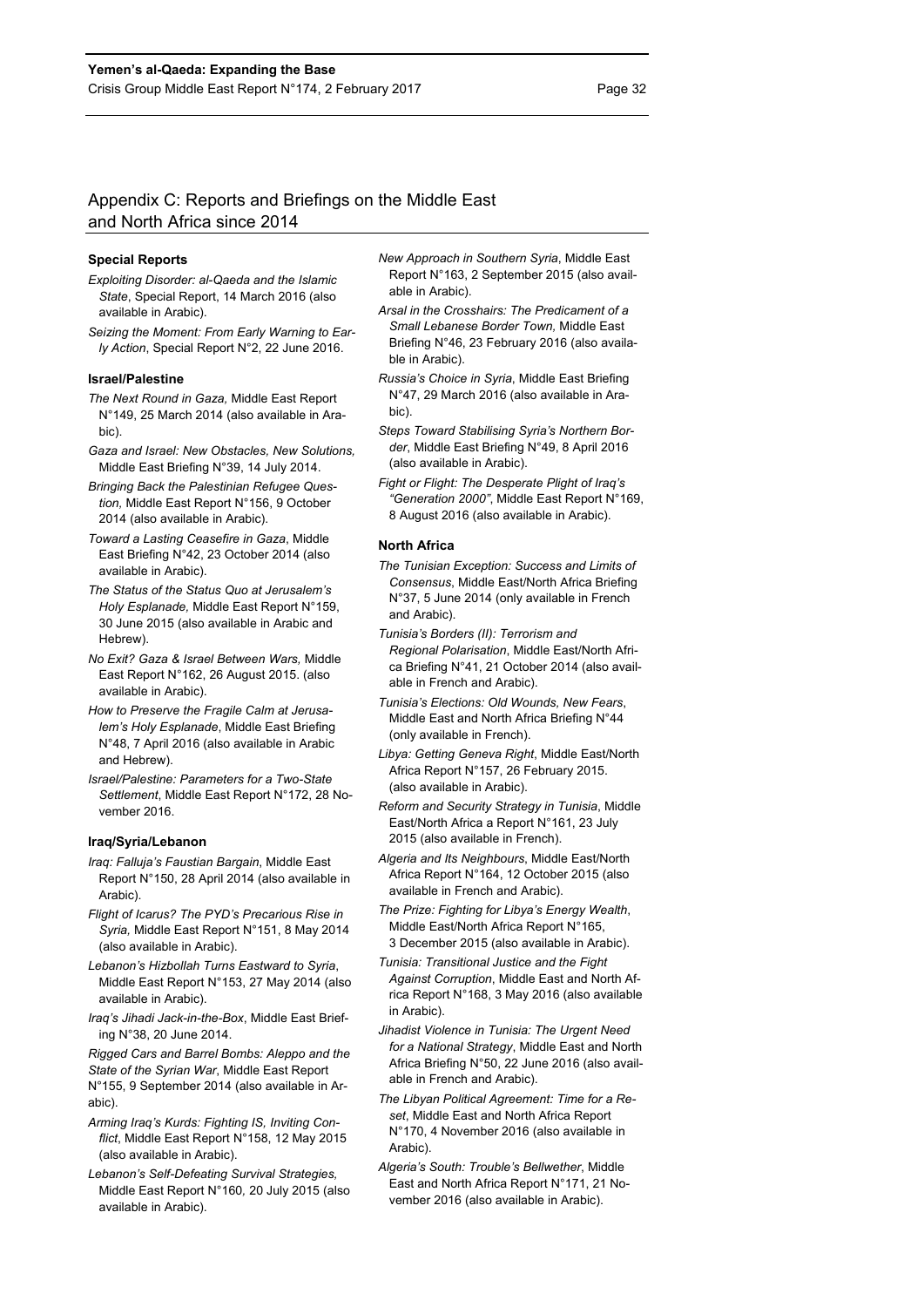## **Iran/Yemen/Gulf**

- *Iran and the P5+1: Solving the Nuclear Rubik's Cube*, Middle East Report N°152, 9 May 2014 (also available in Farsi).
- *The Huthis: From Saada to Sanaa*, Middle East Report N°154, 10 June 2014 (also available in Arabic).
- *Iran and the P5+1: Getting to "Yes"*, Middle East Briefing N°40, 27 August 2014 (also available in Farsi).
- *Iran Nuclear Talks: The Fog Recedes*, Middle East Briefing N°43, 10 December 2014 (also available in Farsi).
- *Yemen at War*, Middle East Briefing N°45, 27 March 2015 (also available in Arabic).
- *Iran After the Nuclear Deal*, Middle East Report N°166, 15 December 2015 (also available in Arabic).
- *Yemen: Is Peace Possible?,* Middle East Report N°167, 9 February 2016 (also available in Arabic).
- *Turkey and Iran: Bitter Friends, Bosom Rivals*, Middle East Briefing N°51, 13 December 2016 (also available in Farsi).
- *Implementing the Iran Nuclear Deal: A Status Report*, Middle East Report N°173, 16 January 2017.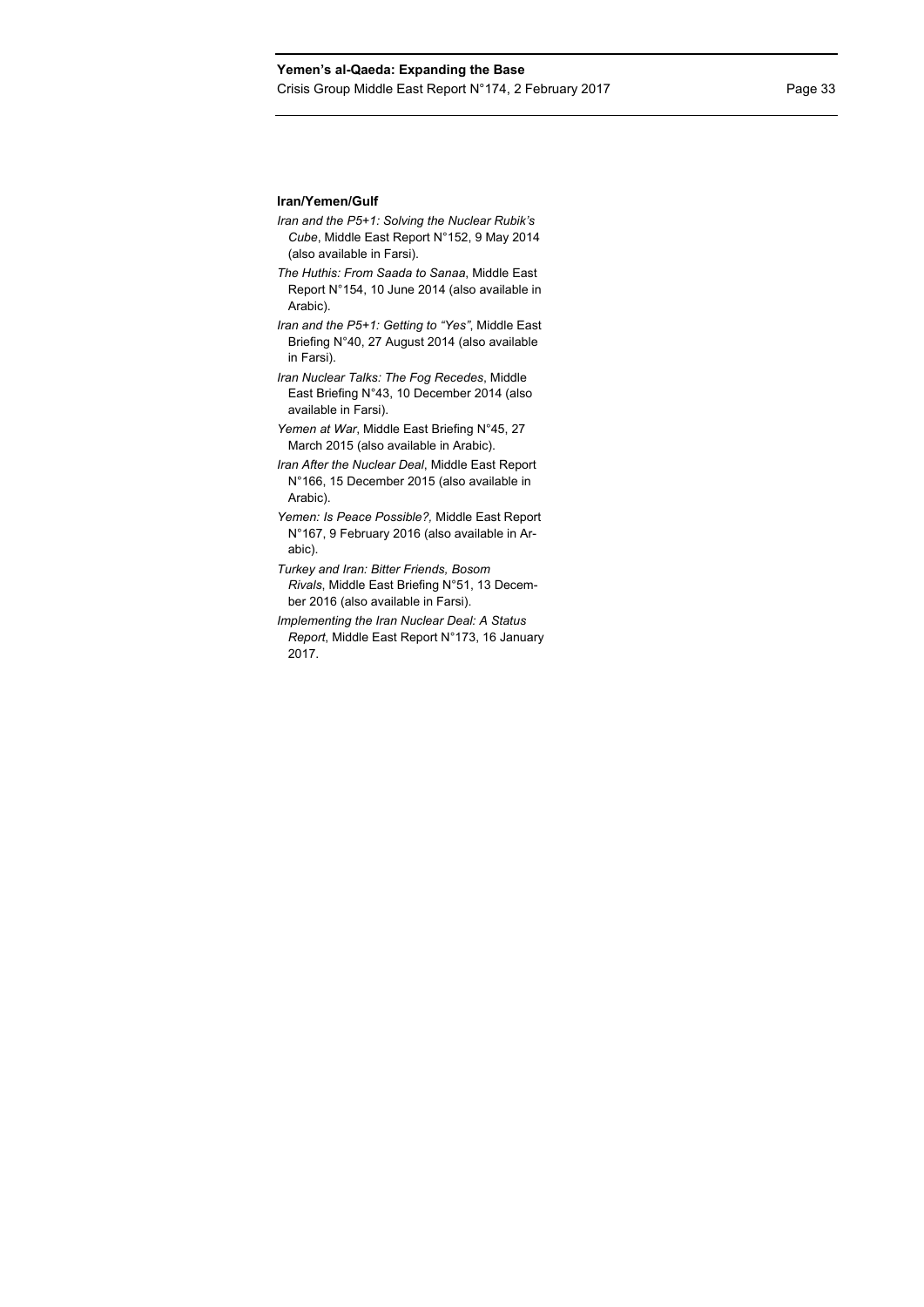## Appendix D: International Crisis Group Board of Trustees

#### CO-CHAIR

**Lord (Mark) Malloch-Brown**  Former UN Deputy Secretary-General and Administrator of the United Nations Development Programme (UNDP)

#### PRESIDENT & CEO

**Jean-Marie Guéhenno**  Former UN Under-Secretary-General for Peacekeeping Operations

#### VICE-CHAIR

**Ayo Obe**  Chair of the Board of the Gorée Institute (Senegal); Legal Practitioner (Nigeria)

#### OTHER TRUSTEES

**Fola Adeola**  Founder and Chairman, FATE Foundation

**Ali al Shihabi**  Author; Founder and former Chairman of Rasmala Investment bank

**Celso Amorim**  Former Minister of External Relations of Brazil; former Defence Minister

**Hushang Ansary**  Chairman, Parman Capital Group LLC; Former Iranian Ambassador to the U.S. and Minister of Finance and Economic Affairs

**Nahum Barnea**  Political Columnist, Israel

## **Kim Beazley**

Former Deputy Prime Minister of Australia and Ambassador to the U.S.; Former Defence Minister

**Carl Bildt**  Former Prime Minister and Foreign Minister of Sweden

**Emma Bonino**  Former Foreign Minister of Italy and European Commissioner for Humanitarian Aid

**Lakhdar Brahimi**  Member, The Elders; UN Diplomat; Former Minister of Algeria

**Cheryl Carolus**  Former South African High Commissioner to the UK and Secretary General of the African National Congress (ANC)

**Maria Livanos Cattaui**  Former Secretary General of the International Chamber of Commerce

**Wesley Clark**  Former NATO Supreme Allied **Commander** 

#### **Sheila Coronel**

Toni Stabile Professor of Practice in Investigative Journalism; Director, Toni Stabile Center for Investigative Journalism, Columbia University

**Frank Giustra** 

President & CEO, Fiore Financial Corporation

#### **Mo Ibrahim**

Founder and Chair, Mo Ibrahim Foundation; Founder, Celtel International

#### **Wolfgang Ischinger**

Chairman, Munich Security Conference; Former German Deputy Foreign Minister and Ambassador to the UK and U.S.

#### **Asma Jahangir**

Former President of the Supreme Court Bar Association of Pakistan; Former UN Special Rapporteur on the Freedom of Religion or Belief

**Yoriko Kawaguchi**  Former Foreign Minister of Japan; Former Environment Minister

**Wadah Khanfar**  Co-Founder, Al Sharq Forum; Former Director General, Al Jazeera Network

**Wim Kok**  Former Prime Minister of the **Netherlands** 

**Andrey Kortunov**  Director General of the Russian International Affairs Council

#### **Ivan Krastev**  Chairman of Centre for Liberal

Strategies (Sofia); Founding Board Member of European Council on Foreign Relations

**Ricardo Lagos**  Former President of Chile

**Joanne Leedom-Ackerman**  Former International Secretary of PEN International; Novelist and journalist, U.S.

**Helge Lund**  Former Chief Executive BG Group (UK) and Statoil (Norway)

#### **Shivshankar Menon**

Former Foreign Secretary of India; Former National Security Advisor

**Naz Modirzadeh**  Director of the Harvard Law School Program on International Law and Armed Conflict

## **Saad Mohseni**  Chairman and Chief Executive Officer

of MOBY Group

## **Marty Natalegawa**

Former Minister of Foreign Affairs of Indonesia; Permanent Representative to the UN, and Ambassador to the UK

#### **Roza Otunbayeva**

Former President of the Kyrgyz Republic; Founder of the International Public Foundation "Roza Otunbayeva Initiative"

#### **Thomas R Pickering**

Former U.S. Under Secretary of State and Ambassador to the UN, Russia, India, Israel, Jordan, El Salvador and **Nigeria** 

#### **Olympia Snowe**

Former U.S. Senator and member of the House of Representatives

#### **Javier Solana**

President, ESADE Center for Global Economy and Geopolitics; Distinguished Fellow, The Brookings Institution

#### **Alexander Soros**

Founder, Alexander Soros Foundation

### **George Soros**

Founder, Open Society Foundations and Chair, Soros Fund Management

#### **Pär Stenbäck**

Former Minister of Foreign Affairs and of Education, Finland; Chairman of the European Cultural Parliament

#### **Jonas Gahr Støre**

Leader of the Labour Party and Labour Party Parliamentary Group; Forme Foreign Minister of Norway

#### **Lawrence H. Summers**

Former Director of the U.S. National Economic Council and Secretary of the U.S. Treasury; President Emeritus of Harvard University

#### **Helle Thorning-Schmidt**

CEO of Save the Children International; Former Prime Minister of Denmark

#### **Wang Jisi**

Member, Foreign Policy Advisory Committee of the Chinese Foreign Ministry; President, Institute of International and Strategic Studies, Peking University